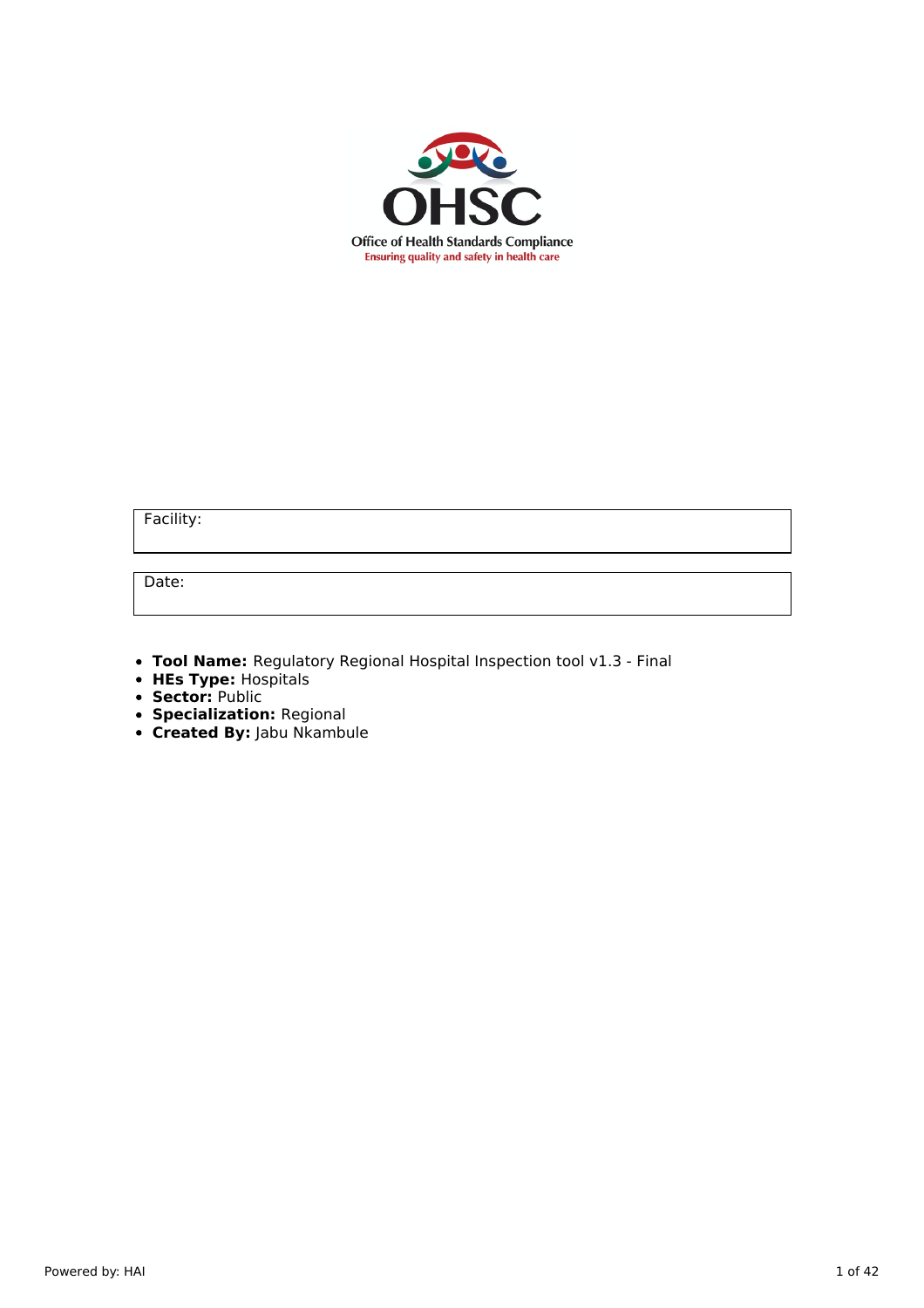# **13 Maternity Ward**

## **Domain 13.1 USER RIGHTS**

**Sub Domain 13.1.1 4** User information

**Standard 13.1.1.1 4(1)** The health establishment must ensure that users are provided with adequate information about the health care services available at the health establishment and information about accessing those services.

#### **Criterion 13.1.1.1.1 4(2)(a)(iii) The health establishment must provide users with information relating to visiting hours where relevant.**

13.1.1.1.1.1 Visiting hours are indicated at the entrance to the unit.

#### **Assessment type:** Observation - **Risk rating:** Vital measure

Visiting hours must be displayed at the entrance to the unit. Not applicable: Where the visiting hours in the unit are the same as the general visiting hours displayed at the entrance to the health establishment.

| Score   Comment |
|-----------------|
|                 |
|                 |

#### **Criterion 13.1.1.1.2 4(2)(a)(iv) The health establishment must provide users with information relating to the complaints, compliments and suggestions management system.**

**13.1.1.1.2.1** A complaints toolkit is available.

### **Assessment type:** Observation - **Risk rating:** Essential measure

Verify whether the complaint forms, box and poster are available in the maternity unit. Score 1 if compliant and 0 if not compliant

| Score   Comment |
|-----------------|
|                 |
|                 |

| <b>Aspects</b>                                                                                                                                                                    | <b>Score</b> | Comment |
|-----------------------------------------------------------------------------------------------------------------------------------------------------------------------------------|--------------|---------|
| 1. Lockable complaints box is visibly placed in the unit.                                                                                                                         |              |         |
| 2. Complaints box is fixed to wall or a flat surface.                                                                                                                             |              |         |
| 3. Official complaint forms in at least two commonly spoken<br>official languages are available next to box or there is an<br>indication on the poster where to obtain the forms. |              |         |
| 4. Standardised poster describing process to follow to lodge<br>a complaint is visibly displayed.                                                                                 |              |         |
| 5. Poster on complaints is available in at least two of the<br>official languages commonly spoken in the area.                                                                    |              |         |

## **Domain 13.2 CLINICAL GOVERNANCE AND CLINICAL CARE**

**Sub Domain 13.2.1 6** User health records and management

**Standard 13.2.1.1 6(1)** The health establishment must ensure that health records of health care users are protected, managed and kept confidential in line with section 14, 15 and 17 of the Act. **Criterion 13.2.1.1.1 6(2)(b) The health establishment must ensure confidentiality of health records.**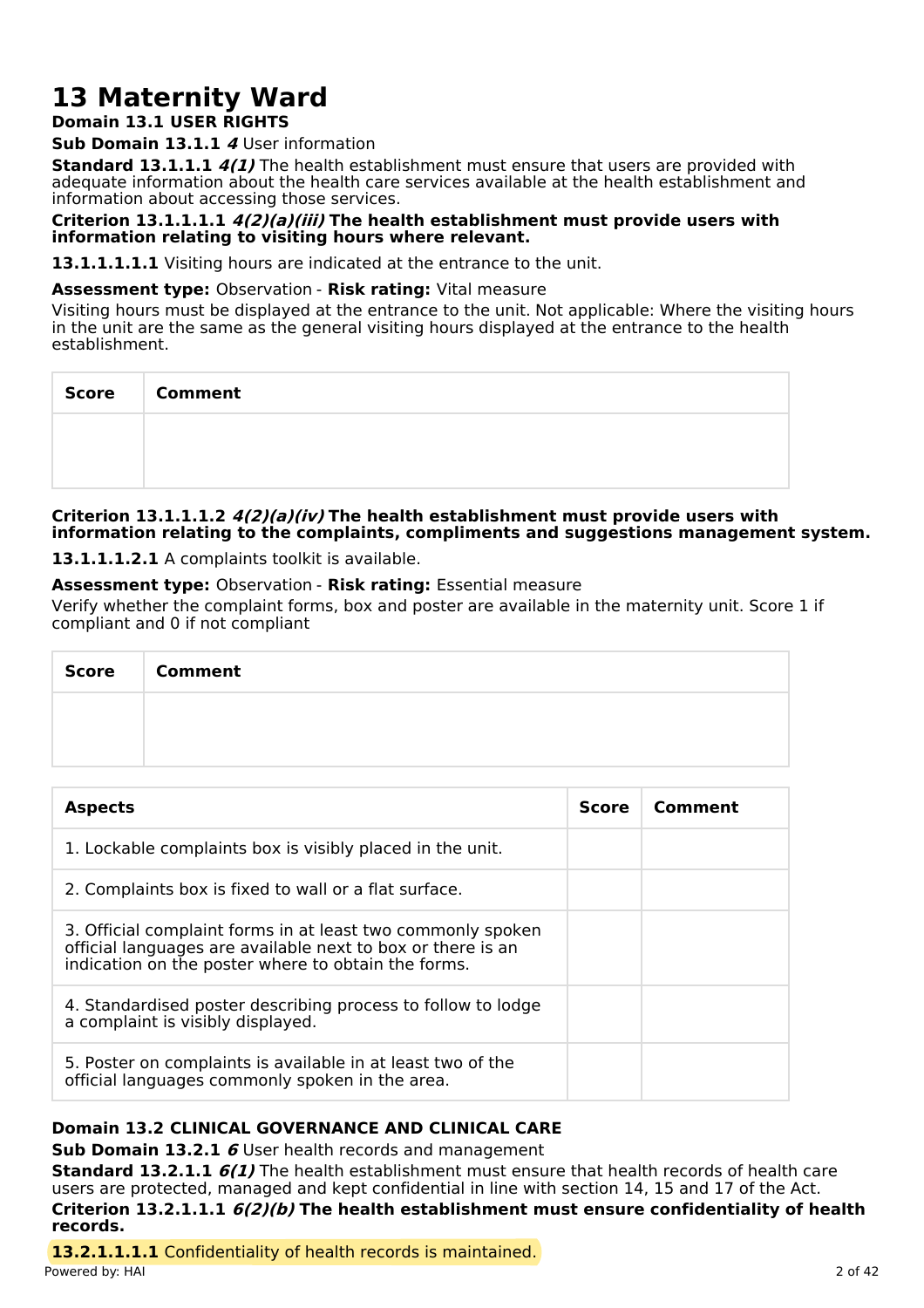#### **Assessment type:** Observation - **Risk rating:** Essential measure

Observe how user health records are managed in the unit and determine whether unauthorised individuals would be able to access the information in the health records. This includes but not limited to the health records of users admitted to the unit, health records being used for clinical audits or other administrative purposes or health records outside the records storage area or room of the unit for any other reason. Such records should be kept in a manner that safeguards against unauthorised access to the content of the health record. User records may be placed at the foot end of the bed but must not be left open for people to be able to read them when a health care provider is not present. Not applicable: Never

| <b>Score</b> | <b>Comment</b> |
|--------------|----------------|
|              |                |
|              |                |

**Standard 13.2.1.2 6(3)** The health establishment must create and maintain a system of health records of users in accordance with the requirements of section 13 of the Act.

**Criterion 13.2.1.2.1 6(4)(b) The health establishment must record information relating to the examination and health care interventions of users.**

**13.2.1.2.1.1** Standardised record keeping is practised when admitting women in labour, in accordance with national guidelines

#### **Assessment type:** Patient record audit - **Risk rating:** Vital measure

Select the maternal case records of three users who have delivered at the time of inspection and verify whether each of the aspects listed below have been recorded on the Partogram and labour records. Score 1 if the aspect is recorded and 0 if not recorded. Score NA for aspects not applicable to users whose records are being audited. Please note: Partograms will be not applicable for elective caesarean sections

| <b>Score</b> | <b>Comment</b> |
|--------------|----------------|
|              |                |
|              |                |

#### Unit 1 Healthcare record 1

| <b>Aspects</b>                                                                                                                                                                                                                                                                                                                                                                                                                                                                                                                                                           | Score | Comment |
|--------------------------------------------------------------------------------------------------------------------------------------------------------------------------------------------------------------------------------------------------------------------------------------------------------------------------------------------------------------------------------------------------------------------------------------------------------------------------------------------------------------------------------------------------------------------------|-------|---------|
| 1. Labour: initial assessment completed                                                                                                                                                                                                                                                                                                                                                                                                                                                                                                                                  |       |         |
| 2. Maternal and foetal risks listed.                                                                                                                                                                                                                                                                                                                                                                                                                                                                                                                                     |       |         |
| 3. Decision: assessment, diagnosis and management                                                                                                                                                                                                                                                                                                                                                                                                                                                                                                                        |       |         |
| 4. Admission findings recorded by medical students or<br>interns to be accompanied by the details of the responsible<br>HPCSA registered doctor. Explanatory note: Where clinical<br>notes are made by students they must be countersigned by<br>an HPCSA-registered doctor; where notes are made by an<br>intern they must either be countersigned by an HPCSA<br>registered doctor, or the name of the HPCSA-registered<br>doctor responsible for that intern's supervision at that time<br>must be written in the notes (Guideline for Maternity Care<br>2015, p 21). |       |         |

#### Unit 2 Healthcare record 2

| <b>Aspects</b> | Score   Comment |
|----------------|-----------------|
|                |                 |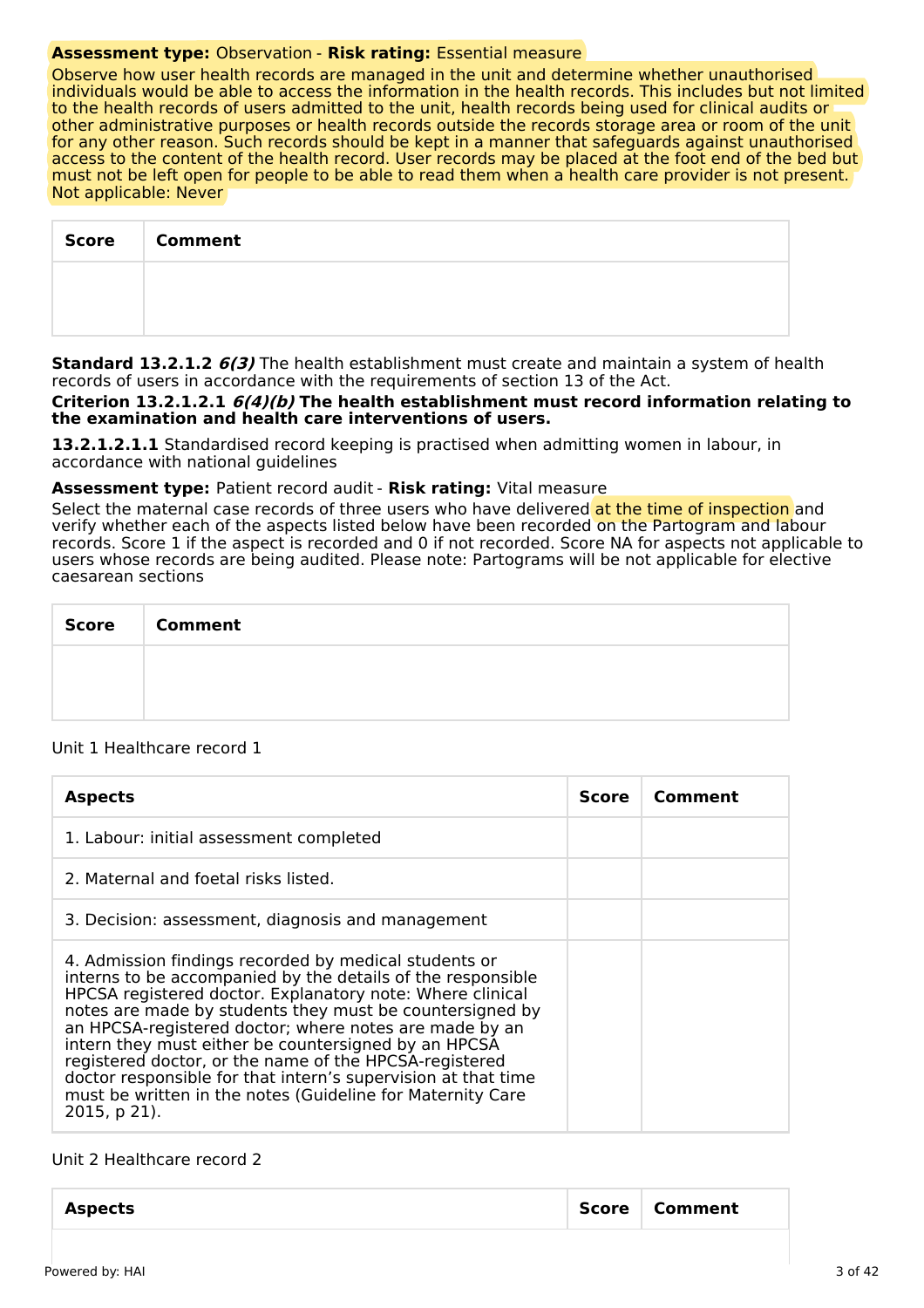| 1. Labour: initial assessment completed                                                                                                                                                                                                                                                                                                                                                                                                                                                                                                                                  |  |
|--------------------------------------------------------------------------------------------------------------------------------------------------------------------------------------------------------------------------------------------------------------------------------------------------------------------------------------------------------------------------------------------------------------------------------------------------------------------------------------------------------------------------------------------------------------------------|--|
| 2. Maternal and foetal risks listed.                                                                                                                                                                                                                                                                                                                                                                                                                                                                                                                                     |  |
| 3. Decision: assessment, diagnosis and management                                                                                                                                                                                                                                                                                                                                                                                                                                                                                                                        |  |
| 4. Admission findings recorded by medical students or<br>interns to be accompanied by the details of the responsible<br>HPCSA registered doctor. Explanatory note: Where clinical<br>notes are made by students they must be countersigned by<br>an HPCSA-registered doctor; where notes are made by an<br>intern they must either be countersigned by an HPCSA<br>registered doctor, or the name of the HPCSA-registered<br>doctor responsible for that intern's supervision at that time<br>must be written in the notes (Guideline for Maternity Care<br>2015, p 21). |  |

## Unit 3 Healthcare record 3

| <b>Aspects</b>                                                                                                                                                                                                                                                                                                                                                                                                                                                                                                                                                                 | Score | Comment |
|--------------------------------------------------------------------------------------------------------------------------------------------------------------------------------------------------------------------------------------------------------------------------------------------------------------------------------------------------------------------------------------------------------------------------------------------------------------------------------------------------------------------------------------------------------------------------------|-------|---------|
| 1. Labour: initial assessment completed                                                                                                                                                                                                                                                                                                                                                                                                                                                                                                                                        |       |         |
| 2. Maternal and foetal risks listed.                                                                                                                                                                                                                                                                                                                                                                                                                                                                                                                                           |       |         |
| 3. Decision: assessment, diagnosis and management                                                                                                                                                                                                                                                                                                                                                                                                                                                                                                                              |       |         |
| 4. Admission findings recorded by medical students or<br>interns to be accompanied by the details of the responsible<br>HPCSA registered doctor. Explanatory note: Where clinical<br>notes are made by students they must be countersigned by<br>an HPCSA-registered doctor; where notes are made by an<br>intern they must either be countersigned by an HPCSA<br>registered doctor, or the name of the HPCSA-registered<br>doctor responsible for that intern's supervision at that time<br>must be written in the notes (Guideline for Maternity Care<br>$2015$ , p $21$ ). |       |         |

**13.2.1.2.1.2** Monitoring of women in labour is standardised in accordance with national guidelines.

## **Assessment type:** Patient record audit - **Risk rating:** Vital measure

Select the completed partograms and labour records of three users who have delivered at the time of inspection and verify whether each of the aspects listed below has been recorded. Score 1 if the aspect is recorded and 0 if not recorded. Score NA for aspects not applicable to users whose records are being audited. Please note: Partograms will be not applicable for elective caesarean sections

| Score Comment |
|---------------|
|               |
|               |

## Unit 1 Healthcare record 1

| <b>Aspects</b>                        | Score | Comment |
|---------------------------------------|-------|---------|
| 1. Risk factors recorded.             |       |         |
| 2. Foetal heart recorded half-hourly. |       |         |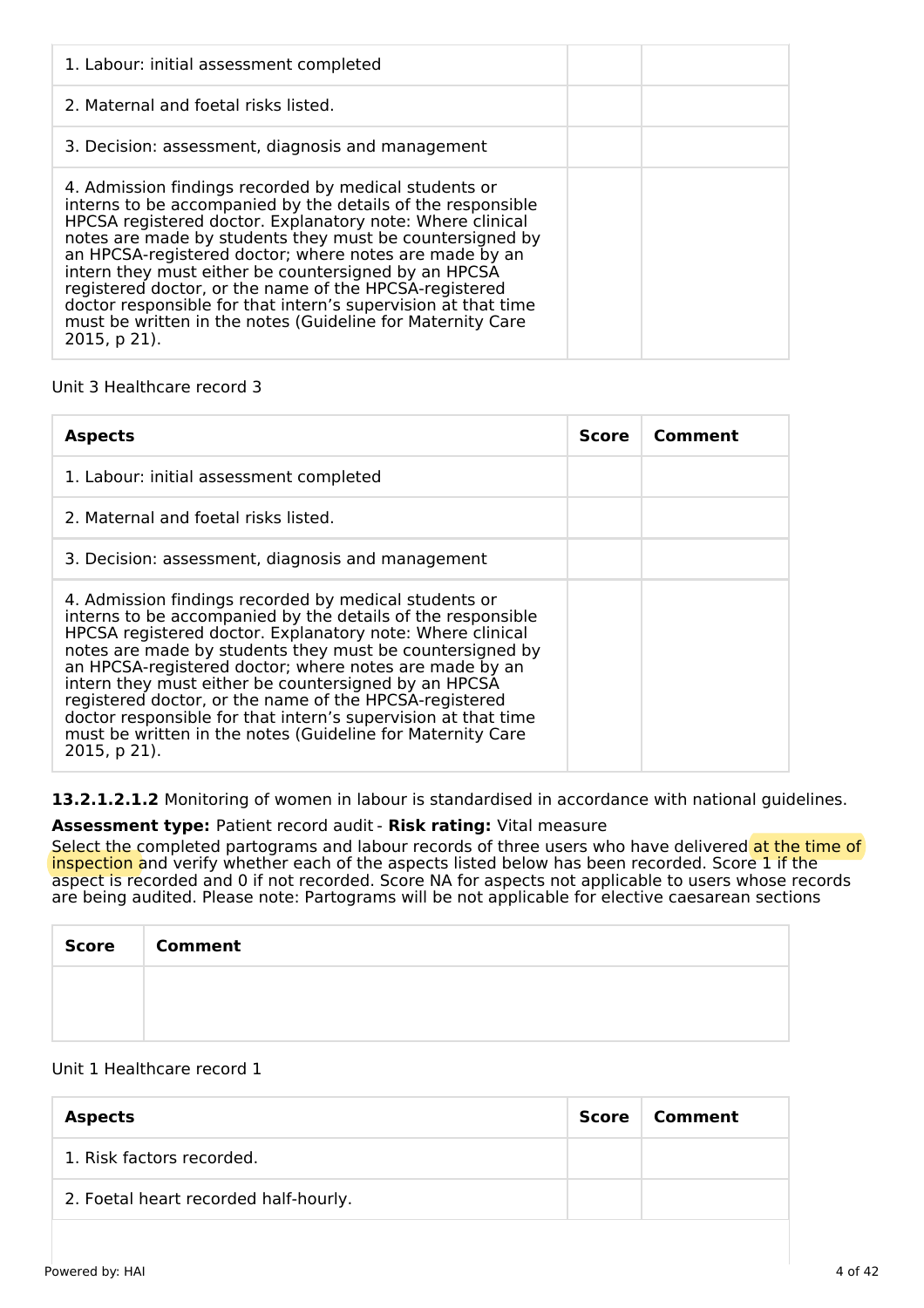| 3. State of liquor recorded every time a pelvic examination is<br>done. |
|-------------------------------------------------------------------------|
| 4. Moulding recorded                                                    |
| 5. Caput recorded.                                                      |
| 6. Contractions recorded four-hourly in latent phase.                   |
| 7. Contractions recorded half-hourly in active phase.                   |
| 8. Cervical dilatation recorded four-hourly in latent phase.            |
| 9. Cervical dilatation recorded two-hourly in active phase.             |
| 10. Cervical dilatation plotted on alert and action line                |
| 11. Level of head recorded two hourly.                                  |
| 12. Maternal blood pressure and pulse recorded hourly.                  |
| 13. Temperature and urinary output recorded four-hourly.                |
| 14. Record of drugs and intravenous fluids administered.                |

# Unit 2 Healthcare record 2

| <b>Aspects</b>                                                          | <b>Score</b> | Comment |
|-------------------------------------------------------------------------|--------------|---------|
| 1. Risk factors recorded.                                               |              |         |
| 2. Foetal heart recorded half-hourly.                                   |              |         |
| 3. State of liquor recorded every time a pelvic examination is<br>done. |              |         |
| 4. Moulding recorded                                                    |              |         |
| 5. Caput recorded.                                                      |              |         |
| 6. Contractions recorded four-hourly in latent phase.                   |              |         |
| 7. Contractions recorded half-hourly in active phase.                   |              |         |
| 8. Cervical dilatation recorded four-hourly in latent phase.            |              |         |
| 9. Cervical dilatation recorded two-hourly in active phase.             |              |         |
| 10. Cervical dilatation plotted on alert and action line                |              |         |
| 11. Level of head recorded two hourly.                                  |              |         |
| 12. Maternal blood pressure and pulse recorded hourly.                  |              |         |
| 13. Temperature and urinary output recorded four-hourly.                |              |         |
| 14. Record of drugs and intravenous fluids administered.                |              |         |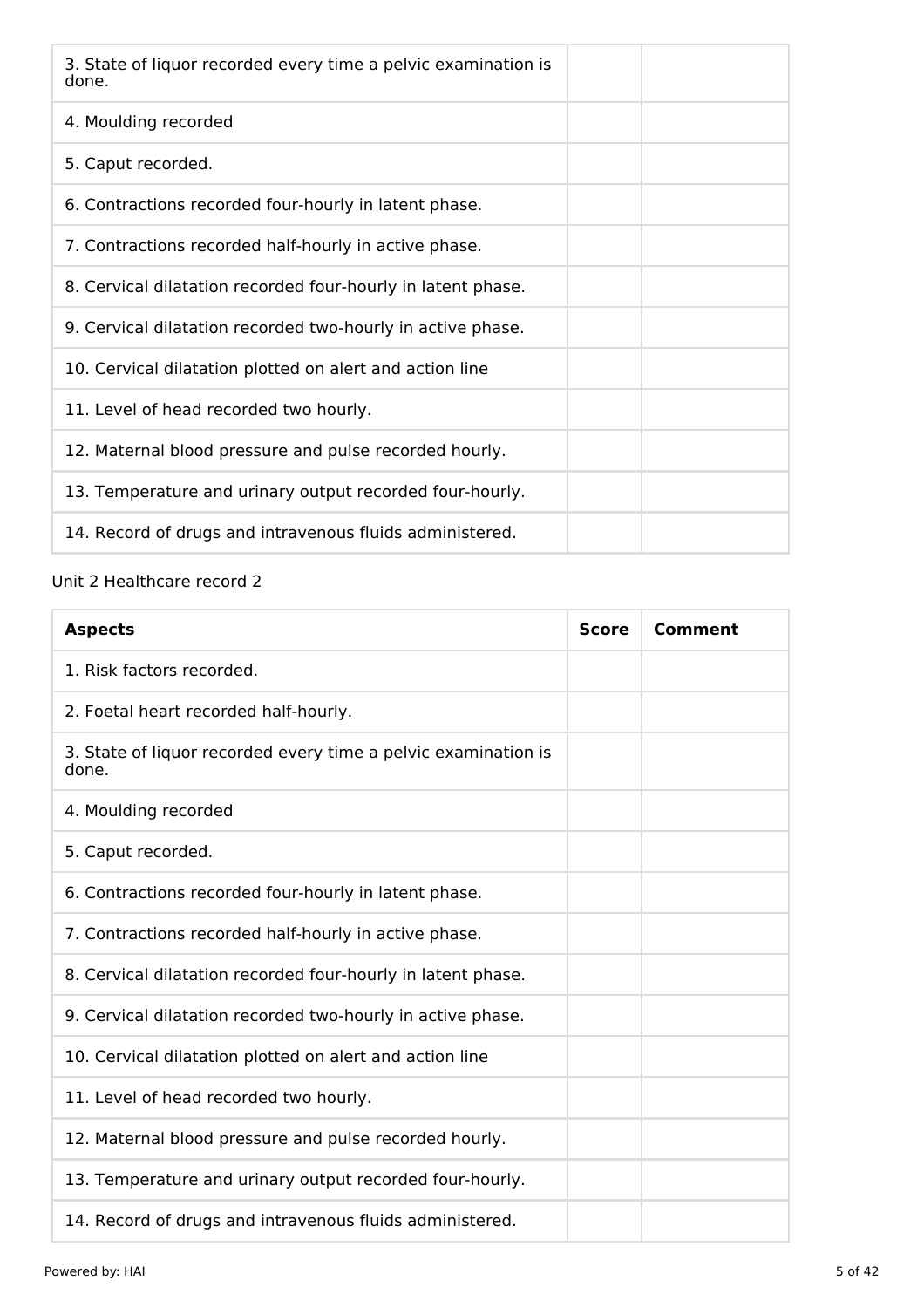| <b>Aspects</b>                                                          | <b>Score</b> | Comment |
|-------------------------------------------------------------------------|--------------|---------|
| 1. Risk factors recorded.                                               |              |         |
| 2. Foetal heart recorded half-hourly.                                   |              |         |
| 3. State of liquor recorded every time a pelvic examination is<br>done. |              |         |
| 4. Moulding recorded                                                    |              |         |
| 5. Caput recorded.                                                      |              |         |
| 6. Contractions recorded four-hourly in latent phase.                   |              |         |
| 7. Contractions recorded half-hourly in active phase.                   |              |         |
| 8. Cervical dilatation recorded four-hourly in latent phase.            |              |         |
| 9. Cervical dilatation recorded two-hourly in active phase.             |              |         |
| 10. Cervical dilatation plotted on alert and action line                |              |         |
| 11. Level of head recorded two hourly.                                  |              |         |
| 12. Maternal blood pressure and pulse recorded hourly.                  |              |         |
| 13. Temperature and urinary output recorded four-hourly.                |              |         |
| 14. Record of drugs and intravenous fluids administered.                |              |         |

**13.2.1.2.1.3** The management of labour is comprehensively completed on the Partogram, in accordance with national guidelines

## **Assessment type:** Patient record audit - **Risk rating:** Vital measure

Select the completed partograms and labour records of three users who have given birth and verify whether each of the aspects listed below have been recorded. Score 1 if the aspect is present in the record and 0 if not present. Score NA for aspects not applicable to users whose records are being audited. Please note: Partograms will be not applicable for elective caesarean sections.

| Score   Comment |
|-----------------|
|                 |
|                 |

#### Unit 1 Healthcare record 1

| <b>Aspects</b>                                                 | <b>Score</b> | Comment |
|----------------------------------------------------------------|--------------|---------|
| 1. Cervical dilatation recorded after each pelvic examination. |              |         |
| 2. Summary of foetal condition                                 |              |         |
| 3. Summary of labour progress                                  |              |         |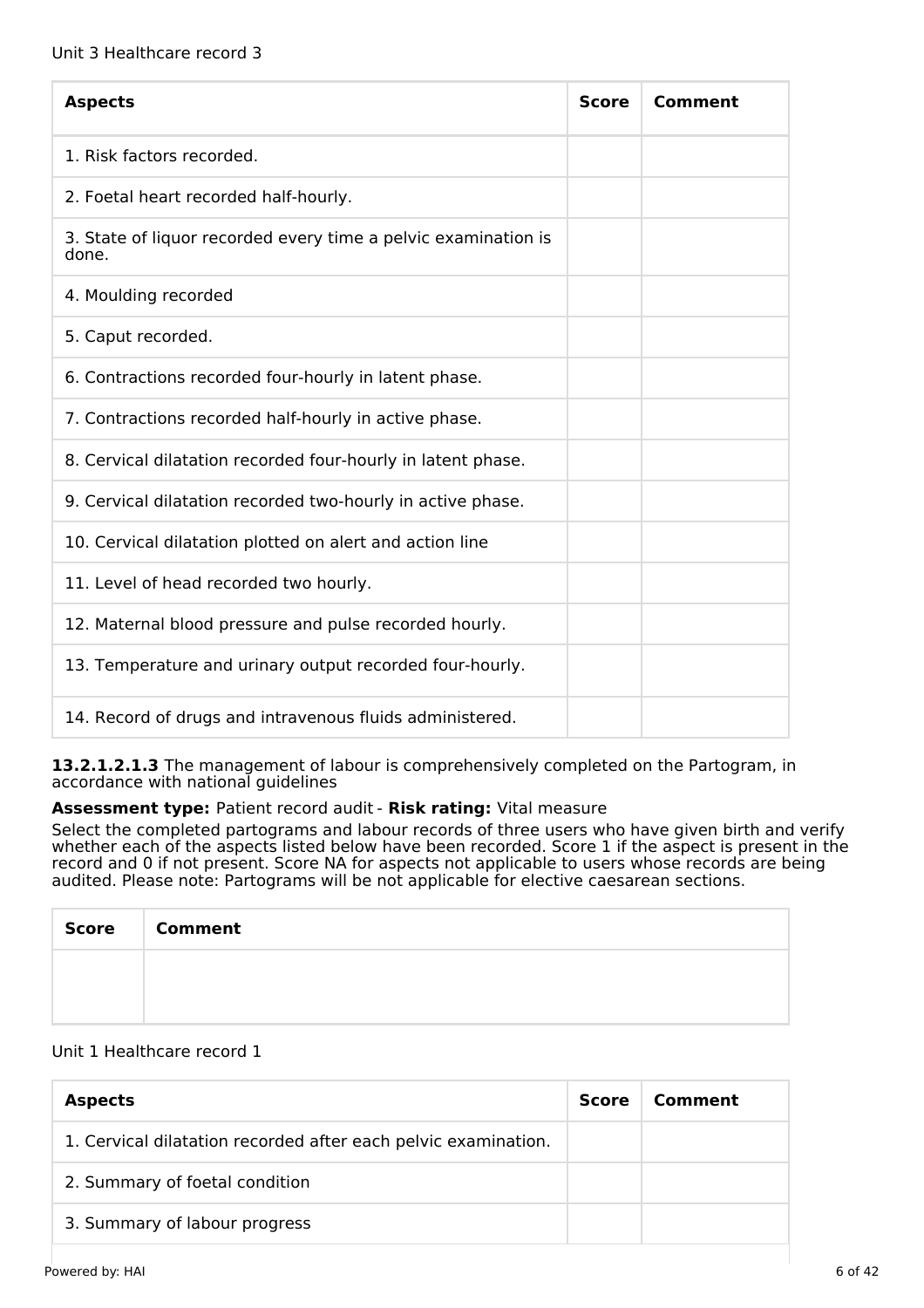| 4. Summary of maternal condition                                                                                           |  |
|----------------------------------------------------------------------------------------------------------------------------|--|
| 5. Decision on action recorded.                                                                                            |  |
| 6. Time of next review stated.                                                                                             |  |
| 7. Next review undertaken as planned.                                                                                      |  |
| 8. Indication of whether four-hourly assessments were<br>conducted by an advanced midwife (or doctor or senior<br>midwife) |  |
| 9. Final summary of labour                                                                                                 |  |

# Unit 2 Healthcare record 2

| <b>Aspects</b>                                                                                                             | <b>Score</b> | Comment |
|----------------------------------------------------------------------------------------------------------------------------|--------------|---------|
| 1. Cervical dilatation recorded after each pelvic examination.                                                             |              |         |
| 2. Summary of foetal condition                                                                                             |              |         |
| 3. Summary of labour progress                                                                                              |              |         |
| 4. Summary of maternal condition                                                                                           |              |         |
| 5. Decision on action recorded.                                                                                            |              |         |
| 6. Time of next review stated.                                                                                             |              |         |
| 7. Next review undertaken as planned.                                                                                      |              |         |
| 8. Indication of whether four-hourly assessments were<br>conducted by an advanced midwife (or doctor or senior<br>midwife) |              |         |
| 9. Final summary of labour                                                                                                 |              |         |

# Unit 3 Healthcare record 3

| <b>Aspects</b>                                                 | <b>Score</b> | Comment |
|----------------------------------------------------------------|--------------|---------|
| 1. Cervical dilatation recorded after each pelvic examination. |              |         |
| 2. Summary of foetal condition                                 |              |         |
| 3. Summary of labour progress                                  |              |         |
| 4. Summary of maternal condition                               |              |         |
| 5. Decision on action recorded.                                |              |         |
| 6. Time of next review stated.                                 |              |         |
| 7. Next review undertaken as planned.                          |              |         |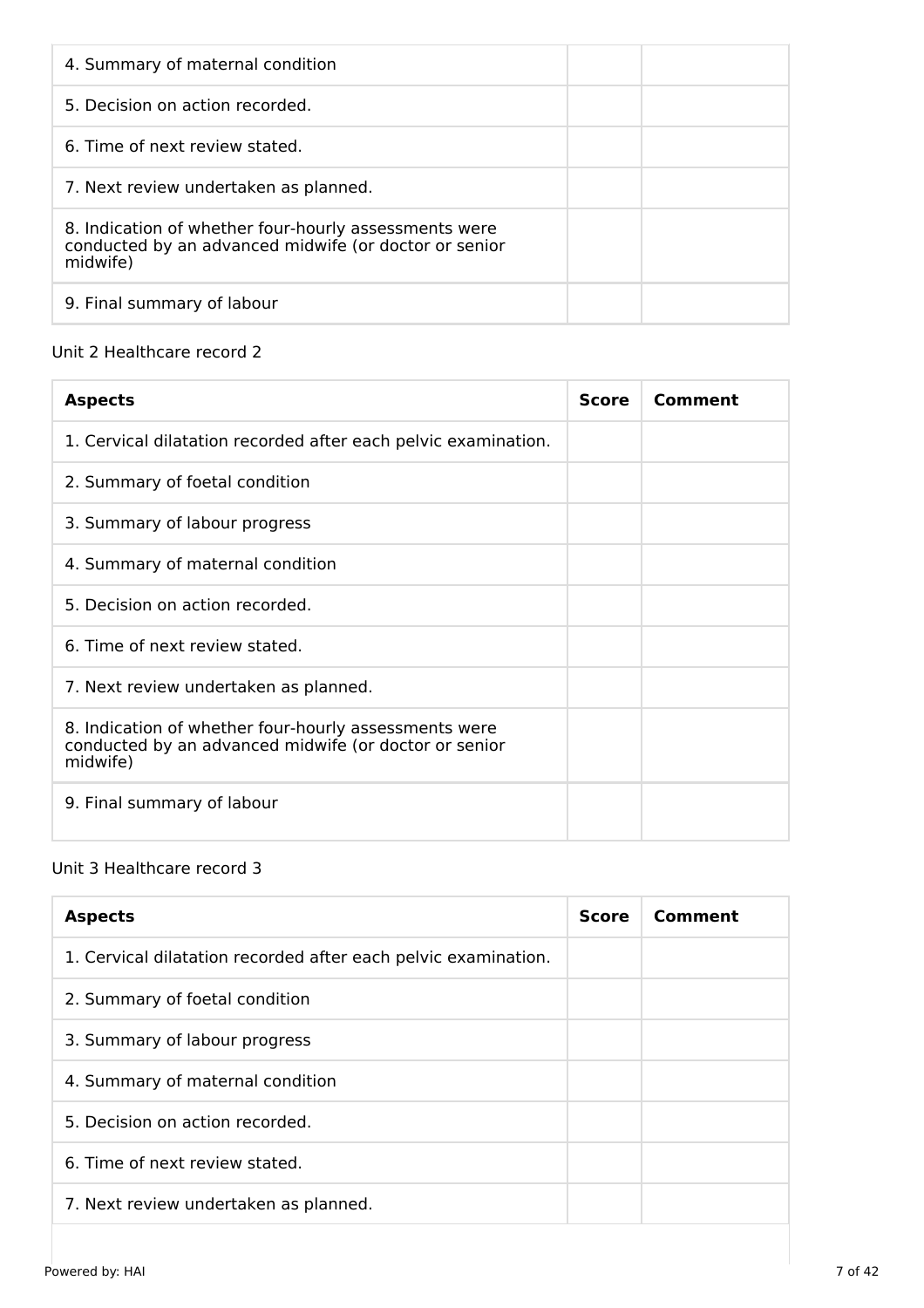| 8. Indication of whether four-hourly assessments were<br>conducted by an advanced midwife (or doctor or senior<br>midwife) |  |
|----------------------------------------------------------------------------------------------------------------------------|--|
| 9. Final summary of labour                                                                                                 |  |

## **13.2.1.2.1.4** Management of the third stage of labour is recorded comprehensively

### **Assessment type:** Patient record audit - **Risk rating:** Vital measure

Select the health records of three users who have delivered at the time of inspection. Verify whether all aspects listed below have been recorded. Score 1 if the aspect is recorded and 0 if not recorded

| Score | <b>Comment</b> |
|-------|----------------|
|       |                |
|       |                |

#### Unit 1 Healthcare record 1

| <b>Aspects</b>                       | <b>Score</b> | Comment |
|--------------------------------------|--------------|---------|
| 1. Method of placenta delivery       |              |         |
| 2. Findings on placenta examination  |              |         |
| 3. Findings on membranes examination |              |         |

### Unit 2 Healthcare record 2

| <b>Aspects</b>                       | <b>Score</b> | Comment |
|--------------------------------------|--------------|---------|
| 1. Method of placenta delivery       |              |         |
| 2. Findings on placenta examination  |              |         |
| 3. Findings on membranes examination |              |         |

#### Unit 3 Healthcare record 3

| <b>Aspects</b>                       | <b>Score</b> | Comment |
|--------------------------------------|--------------|---------|
| 1. Method of placenta delivery       |              |         |
| 2. Findings on placenta examination  |              |         |
| 3. Findings on membranes examination |              |         |

## **13.2.1.2.1.5** The fourth stage of labour is comprehensively documented.

#### **Assessment type:** Patient record audit - **Risk rating:** Vital measure

Select the completed partograms and labour records for three users who have delivered at the time of inspection and verify whether each of the aspects listed below has been recorded. Score 1 if the aspect is recorded and 0 if not recorded. Score NA for aspects not applicable to the user whose records are being audited. Please note: Partograms will be not applicable for elective caesarean sections.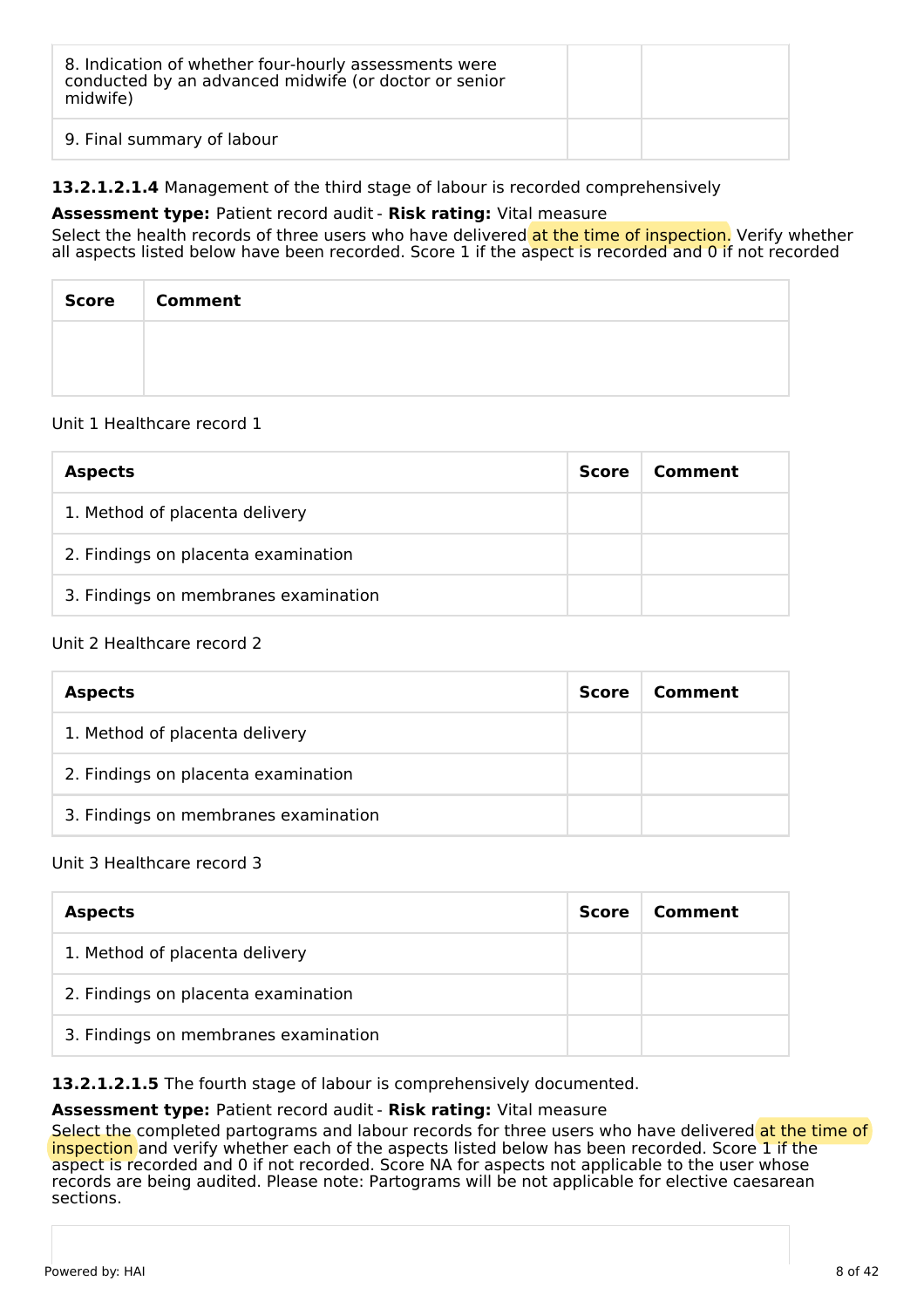| Score   Comment |
|-----------------|
|                 |
|                 |

## Unit 1 Healthcare record 1

| <b>Aspects</b>           | <b>Score</b> | Comment |
|--------------------------|--------------|---------|
| 1. Vital signs           |              |         |
| 2. State of perineum     |              |         |
| 3. State of uterus       |              |         |
| 4. Estimated blood loss. |              |         |
| 5. Feeding initiated     |              |         |

## Unit 2 Healthcare record 2

| <b>Aspects</b>           | <b>Score</b> | Comment |
|--------------------------|--------------|---------|
| 1. Vital signs           |              |         |
| 2. State of perineum     |              |         |
| 3. State of uterus       |              |         |
| 4. Estimated blood loss. |              |         |
| 5. Feeding initiated     |              |         |

## Unit 3 Healthcare record 3

| <b>Aspects</b>           | <b>Score</b> | Comment |
|--------------------------|--------------|---------|
| 1. Vital signs           |              |         |
| 2. State of perineum     |              |         |
| 3. State of uterus       |              |         |
| 4. Estimated blood loss. |              |         |
| 5. Feeding initiated     |              |         |

### **13.2.1.2.1.6** The assessment of newborns is comprehensively documented.

#### **Assessment type:** Patient record audit - **Risk rating:** Vital measure

Select the completed partograms and labour records for three users who have delivered at the time of inspection and verify whether each of the aspects listed below has been recorded. Score 1 if the aspect is recorded and 0 if not recorded. Score NA for aspects not applicable to the user whose records are being audited. Please note: Partograms will be not applicable for elective caesarean sections.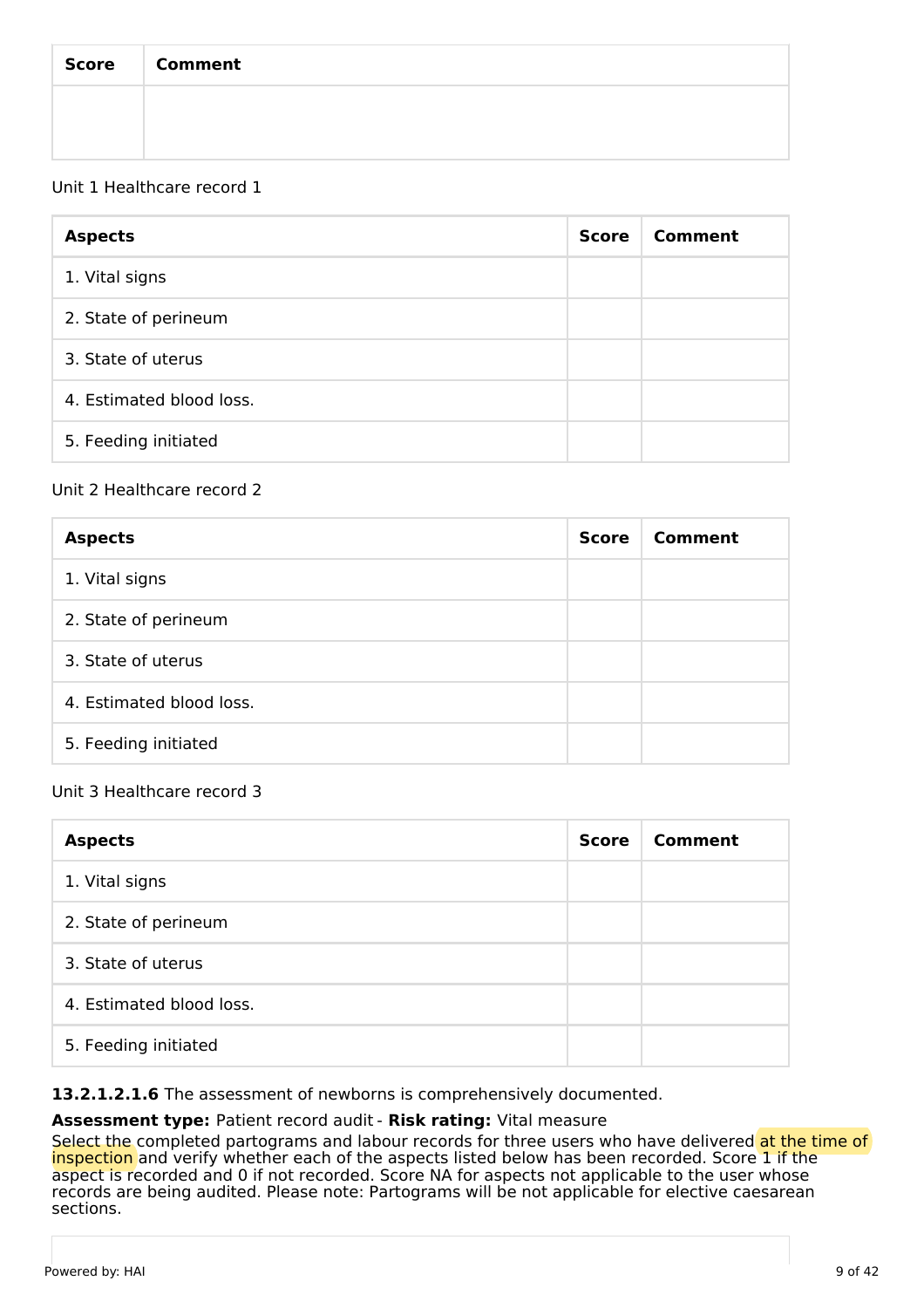| Score   Comment |
|-----------------|
|                 |
|                 |

# Unit 1 Healthcare record 1

| <b>Aspects</b>                            | <b>Score</b> | Comment |
|-------------------------------------------|--------------|---------|
| 1. Assessment of new-born form completed. |              |         |
| 2. Birth time                             |              |         |
| 3. Birth date                             |              |         |
| 4. Risk factors to baby                   |              |         |
| 5. Konakion administered.                 |              |         |
| 6. Eye prophylaxis administered.          |              |         |

## Unit 2 Healthcare record 2

| <b>Aspects</b>                            | <b>Score</b> | Comment |
|-------------------------------------------|--------------|---------|
| 1. Assessment of new-born form completed. |              |         |
| 2. Birth time                             |              |         |
| 3. Birth date                             |              |         |
| 4. Risk factors to baby                   |              |         |
| 5. Konakion administered.                 |              |         |
| 6. Eye prophylaxis administered.          |              |         |

## Unit 3 Healthcare record 3

| <b>Aspects</b>                            | <b>Score</b> | Comment |
|-------------------------------------------|--------------|---------|
| 1. Assessment of new-born form completed. |              |         |
| 2. Birth time                             |              |         |
| 3. Birth date                             |              |         |
| 4. Risk factors to baby                   |              |         |
| 5. Konakion administered.                 |              |         |
| 6. Eye prophylaxis administered.          |              |         |

### **13.2.1.2.1.7** Accurate and comprehensive surgical records are documented for women requiring caesarean section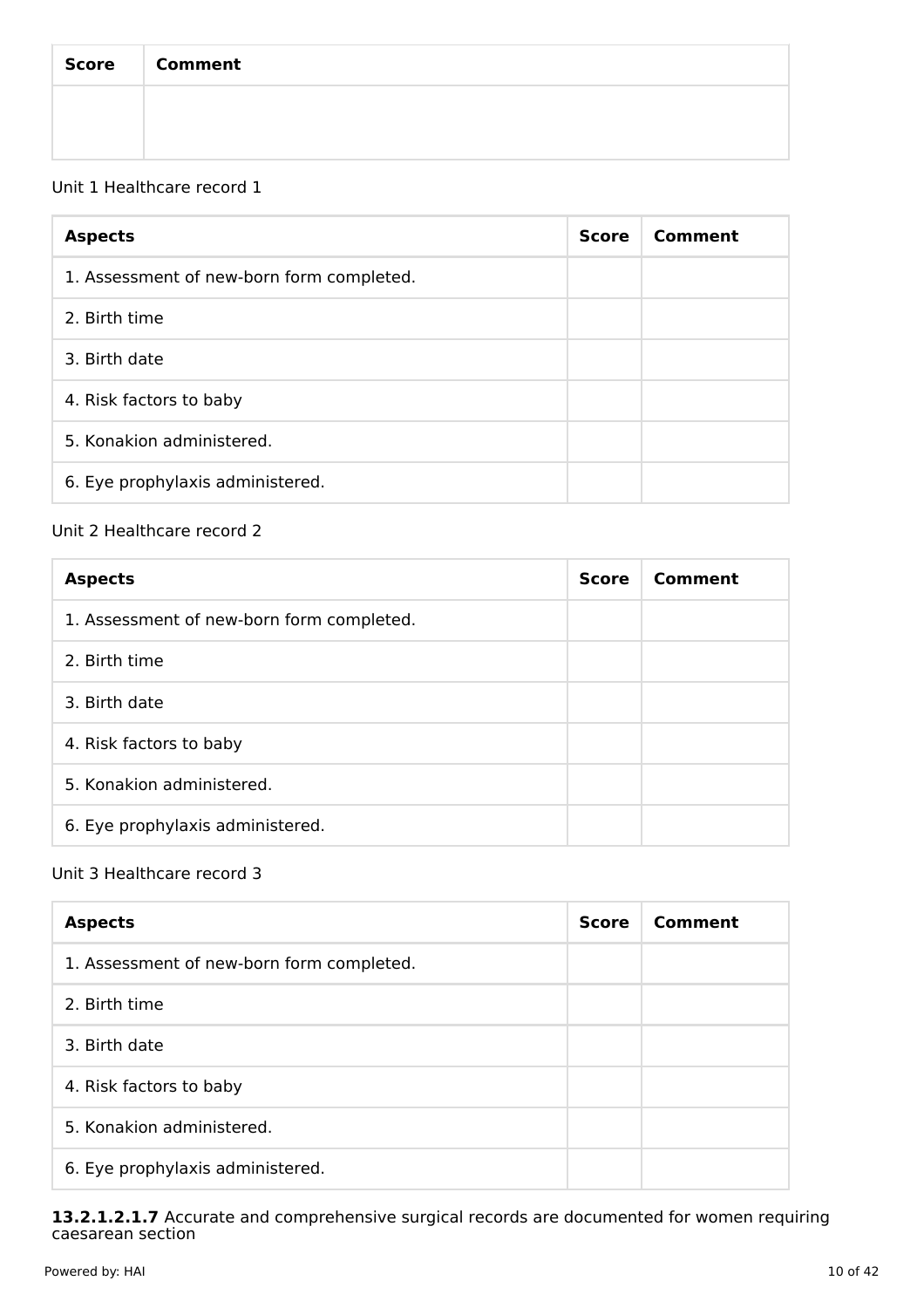## **Assessment type:** Patient record audit - **Risk rating:** Vital measure

Select the records of three users who required a caesarean section. Verify whether all aspects listed below have been recorded. Score 1 if the aspect is recorded and 0 if not recorded. NB: Score Not applicable if there are no users who delivered through caesarian section at the time of inspection.

| <b>Score</b> | <b>Comment</b> |
|--------------|----------------|
|              |                |
|              |                |

#### Unit 1 Healthcare record 1

| <b>Aspects</b>                                                                                    | <b>Score</b> | Comment |
|---------------------------------------------------------------------------------------------------|--------------|---------|
| 1. Date and time of surgery                                                                       |              |         |
| 2. Name of surgeon(s), including assistant.                                                       |              |         |
| 3. Site and side of any operative procedure (no<br>abbreviations)                                 |              |         |
| 4. Description of findings                                                                        |              |         |
| 5. Details of tissue removed, added or altered.                                                   |              |         |
| 6. Sutures used.                                                                                  |              |         |
| 7. Accurate description of any difficulties or complications<br>encountered and their management. |              |         |
| 8. Immediate post-operative instructions, including site of<br>post-operative care.               |              |         |
| 9. Surgeon's full signature, date and time                                                        |              |         |
| 10. Management of third stage                                                                     |              |         |
| 11. Method of placenta delivery                                                                   |              |         |
| 12. Placenta checked for completeness.                                                            |              |         |
| 13. Membranes checked for completeness.                                                           |              |         |

## Unit 2 Healthcare record 2

| <b>Aspects</b>                                                    | <b>Score</b> | Comment |
|-------------------------------------------------------------------|--------------|---------|
| 1. Date and time of surgery                                       |              |         |
| 2. Name of surgeon(s), including assistant.                       |              |         |
| 3. Site and side of any operative procedure (no<br>abbreviations) |              |         |
| 4. Description of findings                                        |              |         |
| 5. Details of tissue removed, added or altered.                   |              |         |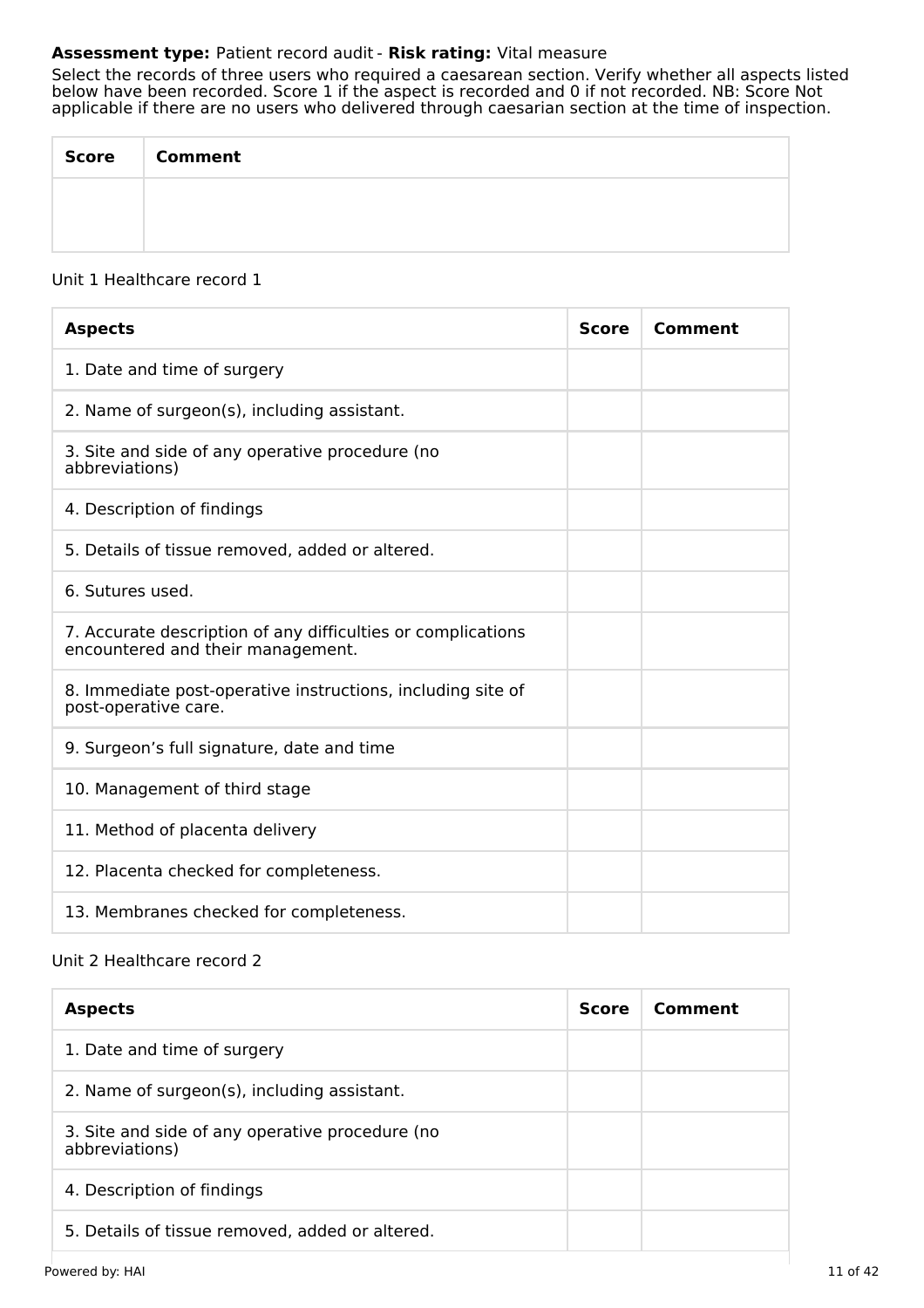| 6. Sutures used.                                                                                  |  |
|---------------------------------------------------------------------------------------------------|--|
| 7. Accurate description of any difficulties or complications<br>encountered and their management. |  |
| 8. Immediate post-operative instructions, including site of<br>post-operative care.               |  |
| 9. Surgeon's full signature, date and time                                                        |  |
| 10. Management of third stage                                                                     |  |
| 11. Method of placenta delivery                                                                   |  |
| 12. Placenta checked for completeness.                                                            |  |
| 13. Membranes checked for completeness.                                                           |  |

## Unit 3 Healthcare record 3

| <b>Aspects</b>                                                                                    | <b>Score</b> | Comment |
|---------------------------------------------------------------------------------------------------|--------------|---------|
| 1. Date and time of surgery                                                                       |              |         |
| 2. Name of surgeon(s), including assistant.                                                       |              |         |
| 3. Site and side of any operative procedure (no<br>abbreviations)                                 |              |         |
| 4. Description of findings                                                                        |              |         |
| 5. Details of tissue removed, added or altered.                                                   |              |         |
| 6. Sutures used.                                                                                  |              |         |
| 7. Accurate description of any difficulties or complications<br>encountered and their management. |              |         |
| 8. Immediate post-operative instructions, including site of<br>post-operative care.               |              |         |
| 9. Surgeon's full signature, date and time                                                        |              |         |
| 10. Management of third stage                                                                     |              |         |
| 11. Method of placenta delivery                                                                   |              |         |
| 12. Placenta checked for completeness.                                                            |              |         |
| 13. Membranes checked for completeness.                                                           |              |         |

**Standard 13.2.1.3 6(5)** The health establishment must have a formal process to be followed when obtaining informed consent from the user.

**Criterion 13.2.1.3.1 6 A documented procedure which describes the information to be collected and discussed during the process to obtain informed consent is implemented, in accordance with Chapter 2 of the National Health Act(Section 7).**

**13.2.1.3.1.1** Health care providers correctly complete forms used for informed consent

**Assessment type:** Patient record audit - **Risk rating:** Non negotiable measure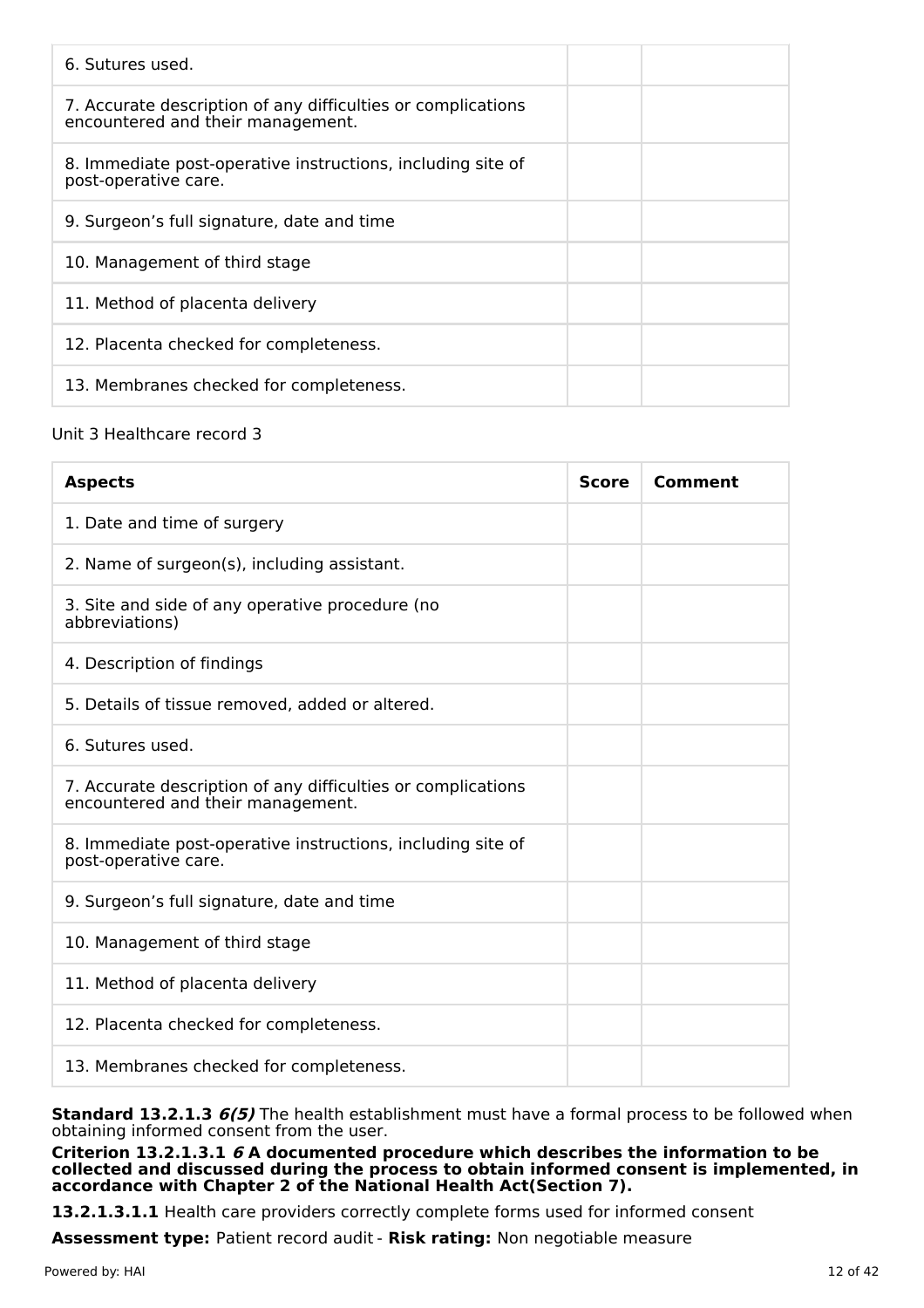Request three health records of users admitted in the unit at the time of inspection who gave consent to operation or procedure or medical treatment. Examine the consent forms to verify whether they comply with the aspects listed below. Score 1 if the aspect is compliant and 0 if not compliant.

| <b>Score</b> | <b>Comment</b> |
|--------------|----------------|
|              |                |
|              |                |

#### Unit 1 Healthcare record 1

| <b>Aspects</b>                                                                                                                                                                                                                                                                                                                                                                                                                                                                                                                                                                                                                                                                                                                                                         | <b>Score</b> | Comment |
|------------------------------------------------------------------------------------------------------------------------------------------------------------------------------------------------------------------------------------------------------------------------------------------------------------------------------------------------------------------------------------------------------------------------------------------------------------------------------------------------------------------------------------------------------------------------------------------------------------------------------------------------------------------------------------------------------------------------------------------------------------------------|--------------|---------|
| 1. Signatory providing consent was legally entitled to give informed<br>consent. Explanatory note: As described in the National Health Act, this<br>may be a person authorised by the court (e.g. a curator), or in order of<br>priority, the user's spouse, partner, parent, grandparent, major child, or<br>brother or sister. In an emergency, lifesaving procedures may be<br>authorised by the health care provider, if "the treatment is limited to<br>what is immediately necessary to save life or avoid significant<br>deterioration in the user's health" HPCSA, Booklet 9. In the case of a<br>child, the age to give consent is over 12 years in accordance with<br>sections $129(2)(a)(b)$ and $129(3)(a)(b)(c)$ of the Children's Act, No 38 of<br>2005. |              |         |
| 2. Exact nature of operation, procedure or treatment, including site and<br>side, where relevant (no abbreviations)                                                                                                                                                                                                                                                                                                                                                                                                                                                                                                                                                                                                                                                    |              |         |
| 3. User's full names                                                                                                                                                                                                                                                                                                                                                                                                                                                                                                                                                                                                                                                                                                                                                   |              |         |
| 4. Age of user Explanatory note: This includes the user's date of birth.                                                                                                                                                                                                                                                                                                                                                                                                                                                                                                                                                                                                                                                                                               |              |         |
| 5. Consent form is signed by user, or his/her legal guardian (for minors)<br>or person legally responsible for user (adults with diminished mental<br>capacity)                                                                                                                                                                                                                                                                                                                                                                                                                                                                                                                                                                                                        |              |         |
| 6. Consent form is signed by health care provider who will perform<br>procedure or delegated person.                                                                                                                                                                                                                                                                                                                                                                                                                                                                                                                                                                                                                                                                   |              |         |
| 7. Consent form is dated.                                                                                                                                                                                                                                                                                                                                                                                                                                                                                                                                                                                                                                                                                                                                              |              |         |
| 8. All entries on form are legible.                                                                                                                                                                                                                                                                                                                                                                                                                                                                                                                                                                                                                                                                                                                                    |              |         |
| Reference: •<br>https://www.hpcsa.co.za/Uploads/Professional Practice/Ethics Booklet.pdf                                                                                                                                                                                                                                                                                                                                                                                                                                                                                                                                                                                                                                                                               |              |         |

## Unit 2 Healthcare record 2

| <b>Aspects</b>                                                                                                                                                                                                                                                                                                                                                                                                                                                                                                                                                                                                                                                                                                                                                     | <b>Score</b> | Comment |
|--------------------------------------------------------------------------------------------------------------------------------------------------------------------------------------------------------------------------------------------------------------------------------------------------------------------------------------------------------------------------------------------------------------------------------------------------------------------------------------------------------------------------------------------------------------------------------------------------------------------------------------------------------------------------------------------------------------------------------------------------------------------|--------------|---------|
| 1. Signatory providing consent was legally entitled to give informed<br>consent. Explanatory note: As described in the National Health Act, this<br>may be a person authorised by the court (e.g. a curator), or in order of<br>priority, the user's spouse, partner, parent, grandparent, major child, or<br>brother or sister. In an emergency, lifesaving procedures may be<br>authorised by the health care provider, if "the treatment is limited to<br>what is immediately necessary to save life or avoid significant<br>deterioration in the user's health" HPCSA, Booklet 9. In the case of a<br>child, the age to give consent is over 12 years in accordance with<br>sections 129(2)(a)(b) and 129(3)(a)(b)(c) of the Children's Act, No 38 of<br>2005. |              |         |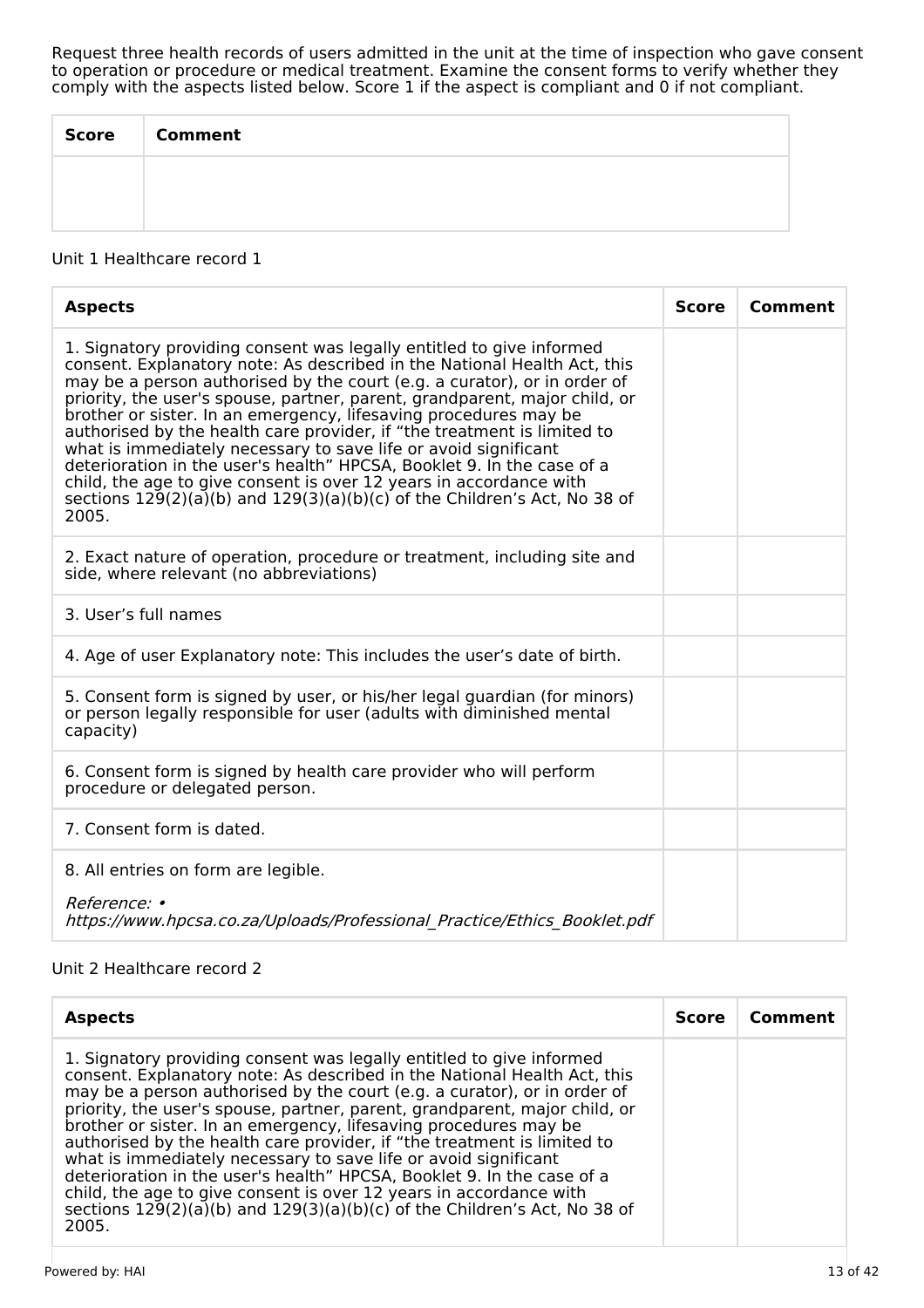| 2. Exact nature of operation, procedure or treatment, including site and<br>side, where relevant (no abbreviations)                                             |  |
|-----------------------------------------------------------------------------------------------------------------------------------------------------------------|--|
| 3. User's full names                                                                                                                                            |  |
| 4. Age of user Explanatory note: This includes the user's date of birth.                                                                                        |  |
| 5. Consent form is signed by user, or his/her legal guardian (for minors)<br>or person legally responsible for user (adults with diminished mental<br>capacity) |  |
| 6. Consent form is signed by health care provider who will perform<br>procedure or delegated person.                                                            |  |
| 7. Consent form is dated.                                                                                                                                       |  |
| 8. All entries on form are legible.                                                                                                                             |  |
| <i>Reference:</i> •<br>https://www.hpcsa.co.za/Uploads/Professional Practice/Ethics Booklet.pdf                                                                 |  |

## Unit 3 Healthcare record 3

| <b>Aspects</b>                                                                                                                                                                                                                                                                                                                                                                                                                                                                                                                                                                                                                                                                                                                                                         | <b>Score</b> | Comment |
|------------------------------------------------------------------------------------------------------------------------------------------------------------------------------------------------------------------------------------------------------------------------------------------------------------------------------------------------------------------------------------------------------------------------------------------------------------------------------------------------------------------------------------------------------------------------------------------------------------------------------------------------------------------------------------------------------------------------------------------------------------------------|--------------|---------|
| 1. Signatory providing consent was legally entitled to give informed<br>consent. Explanatory note: As described in the National Health Act, this<br>may be a person authorised by the court (e.g. a curator), or in order of<br>priority, the user's spouse, partner, parent, grandparent, major child, or<br>brother or sister. In an emergency, lifesaving procedures may be<br>authorised by the health care provider, if "the treatment is limited to<br>what is immediately necessary to save life or avoid significant<br>deterioration in the user's health" HPCSA, Booklet 9. In the case of a<br>child, the age to give consent is over 12 years in accordance with<br>sections $129(2)(a)(b)$ and $129(3)(a)(b)(c)$ of the Children's Act, No 38 of<br>2005. |              |         |
| 2. Exact nature of operation, procedure or treatment, including site and<br>side, where relevant (no abbreviations)                                                                                                                                                                                                                                                                                                                                                                                                                                                                                                                                                                                                                                                    |              |         |
| 3. User's full names                                                                                                                                                                                                                                                                                                                                                                                                                                                                                                                                                                                                                                                                                                                                                   |              |         |
| 4. Age of user Explanatory note: This includes the user's date of birth.                                                                                                                                                                                                                                                                                                                                                                                                                                                                                                                                                                                                                                                                                               |              |         |
| 5. Consent form is signed by user, or his/her legal guardian (for minors)<br>or person legally responsible for user (adults with diminished mental<br>capacity)                                                                                                                                                                                                                                                                                                                                                                                                                                                                                                                                                                                                        |              |         |
| 6. Consent form is signed by health care provider who will perform<br>procedure or delegated person.                                                                                                                                                                                                                                                                                                                                                                                                                                                                                                                                                                                                                                                                   |              |         |
| 7. Consent form is dated.                                                                                                                                                                                                                                                                                                                                                                                                                                                                                                                                                                                                                                                                                                                                              |              |         |
| 8. All entries on form are legible.                                                                                                                                                                                                                                                                                                                                                                                                                                                                                                                                                                                                                                                                                                                                    |              |         |
| Reference: •<br>https://www.hpcsa.co.za/Uploads/Professional Practice/Ethics Booklet.pdf                                                                                                                                                                                                                                                                                                                                                                                                                                                                                                                                                                                                                                                                               |              |         |

**Standard 13.2.1.4 6(6)** The health establishment must issue a discharge report to users in accordance with section 10 of the Act.

**Criterion 13.2.1.4.1 6 Comprehensive discharge reports must be provided to users to ensure continuity of care.** Powered by: HAI 14 of 42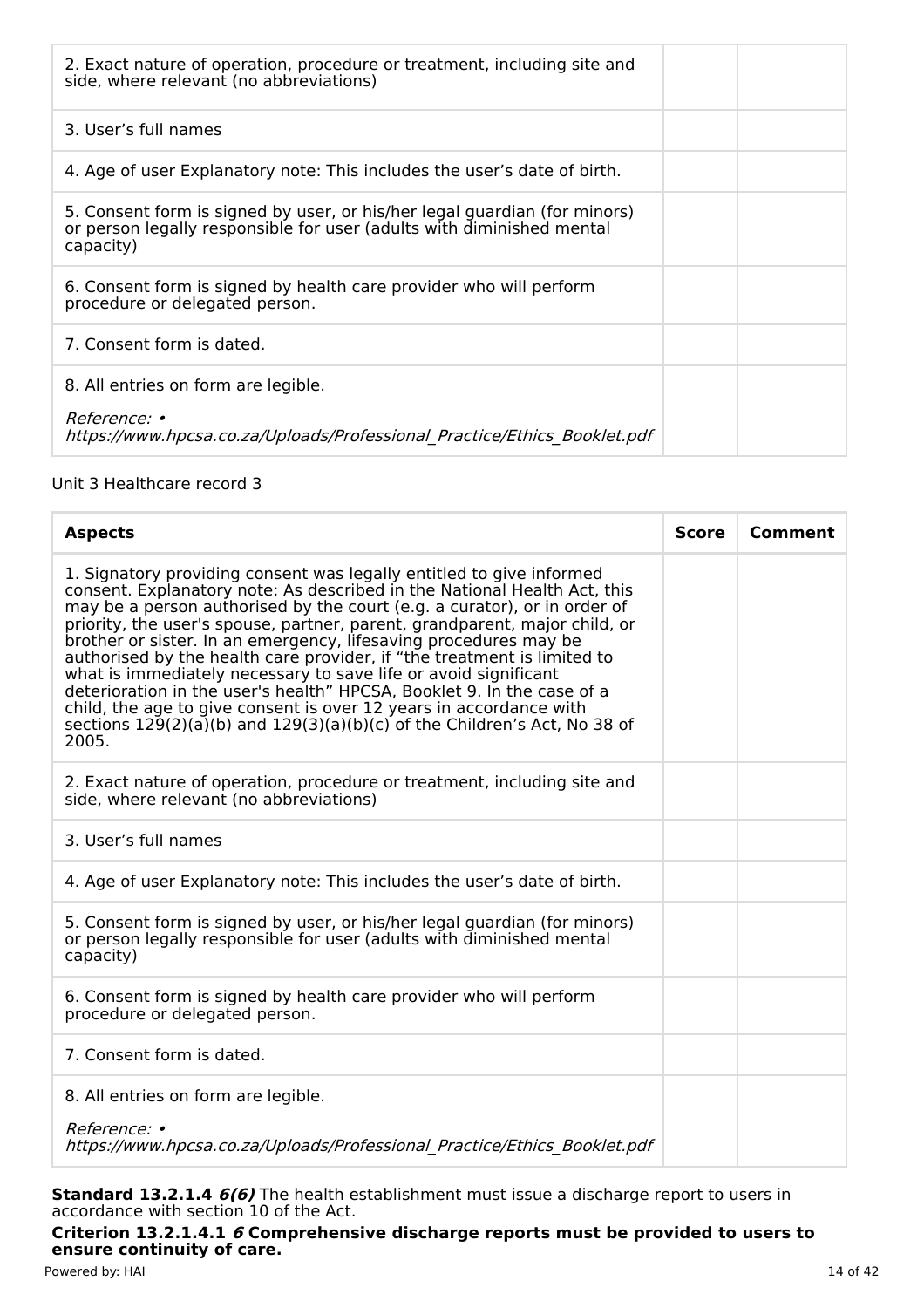**13.2.1.4.1.1** The health records of users discharged from the maternity unit include a discharge summary.

## **Assessment type:** Patient record audit - **Risk rating:** Vital measure

Select the health records of three users who have been discharged from the maternity unit in the previous month and verify whether the discharge summary includes the aspects listed below. Score 1 if the aspect is included and 0 if not included

| Score   Comment |
|-----------------|
|                 |
|                 |

## Unit 1 Healthcare record 1

| <b>Aspects</b>                                                                             | <b>Score</b> | <b>Comment</b> |
|--------------------------------------------------------------------------------------------|--------------|----------------|
| 1. Date of delivery                                                                        |              |                |
| 2. Date of discharge                                                                       |              |                |
| 3. Type of delivery                                                                        |              |                |
| 4. Name of unit to which user was admitted (this may be a<br>name or alphanumeric details) |              |                |
| 5. Examination findings on discharge                                                       |              |                |
| 6. Family planning discussed.                                                              |              |                |
| 7. Feeding options discussed                                                               |              |                |
| 8. Medicine and treatment issued.                                                          |              |                |
| 9. Postnatal advice given.                                                                 |              |                |
| Information regarding the baby:                                                            |              |                |
| 10. Gender                                                                                 |              |                |
| 11. Weight                                                                                 |              |                |
| 12. Head circumference in centimetres                                                      |              |                |
| 13. Length in centimetres                                                                  |              |                |
| 14. BCG vaccination status                                                                 |              |                |
| 15. Polio vaccination status                                                               |              |                |

#### Unit 2 Healthcare record 2

| <b>Aspects</b>       | Score | Comment |
|----------------------|-------|---------|
| 1. Date of delivery  |       |         |
| 2. Date of discharge |       |         |
| Powered by: HAI      |       |         |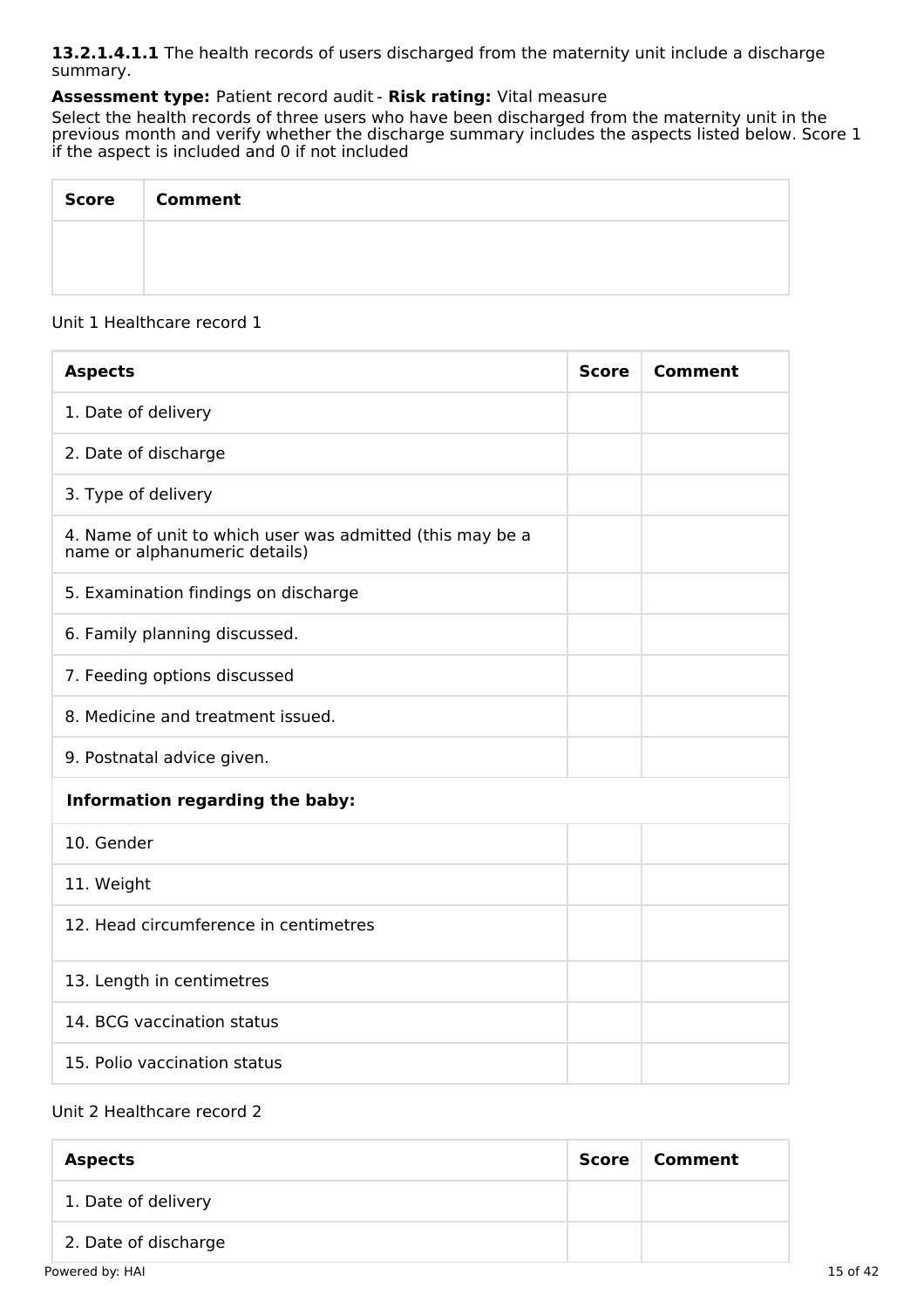| 3. Type of delivery                                                                        |  |  |
|--------------------------------------------------------------------------------------------|--|--|
| 4. Name of unit to which user was admitted (this may be a<br>name or alphanumeric details) |  |  |
| 5. Examination findings on discharge                                                       |  |  |
| 6. Family planning discussed.                                                              |  |  |
| 7. Feeding options discussed                                                               |  |  |
| 8. Medicine and treatment issued.                                                          |  |  |
| 9. Postnatal advice given.                                                                 |  |  |
| Information regarding the baby:                                                            |  |  |
|                                                                                            |  |  |
| 10. Gender                                                                                 |  |  |
| 11. Weight                                                                                 |  |  |
| 12. Head circumference in centimetres                                                      |  |  |
| 13. Length in centimetres                                                                  |  |  |
| 14. BCG vaccination status                                                                 |  |  |

## Unit 3 Healthcare record 3

| <b>Aspects</b>                                                                             | <b>Score</b> | Comment |
|--------------------------------------------------------------------------------------------|--------------|---------|
| 1. Date of delivery                                                                        |              |         |
| 2. Date of discharge                                                                       |              |         |
| 3. Type of delivery                                                                        |              |         |
| 4. Name of unit to which user was admitted (this may be a<br>name or alphanumeric details) |              |         |
| 5. Examination findings on discharge                                                       |              |         |
| 6. Family planning discussed.                                                              |              |         |
| 7. Feeding options discussed                                                               |              |         |
| 8. Medicine and treatment issued.                                                          |              |         |
| 9. Postnatal advice given.                                                                 |              |         |
| Information regarding the baby:                                                            |              |         |
| 10. Gender                                                                                 |              |         |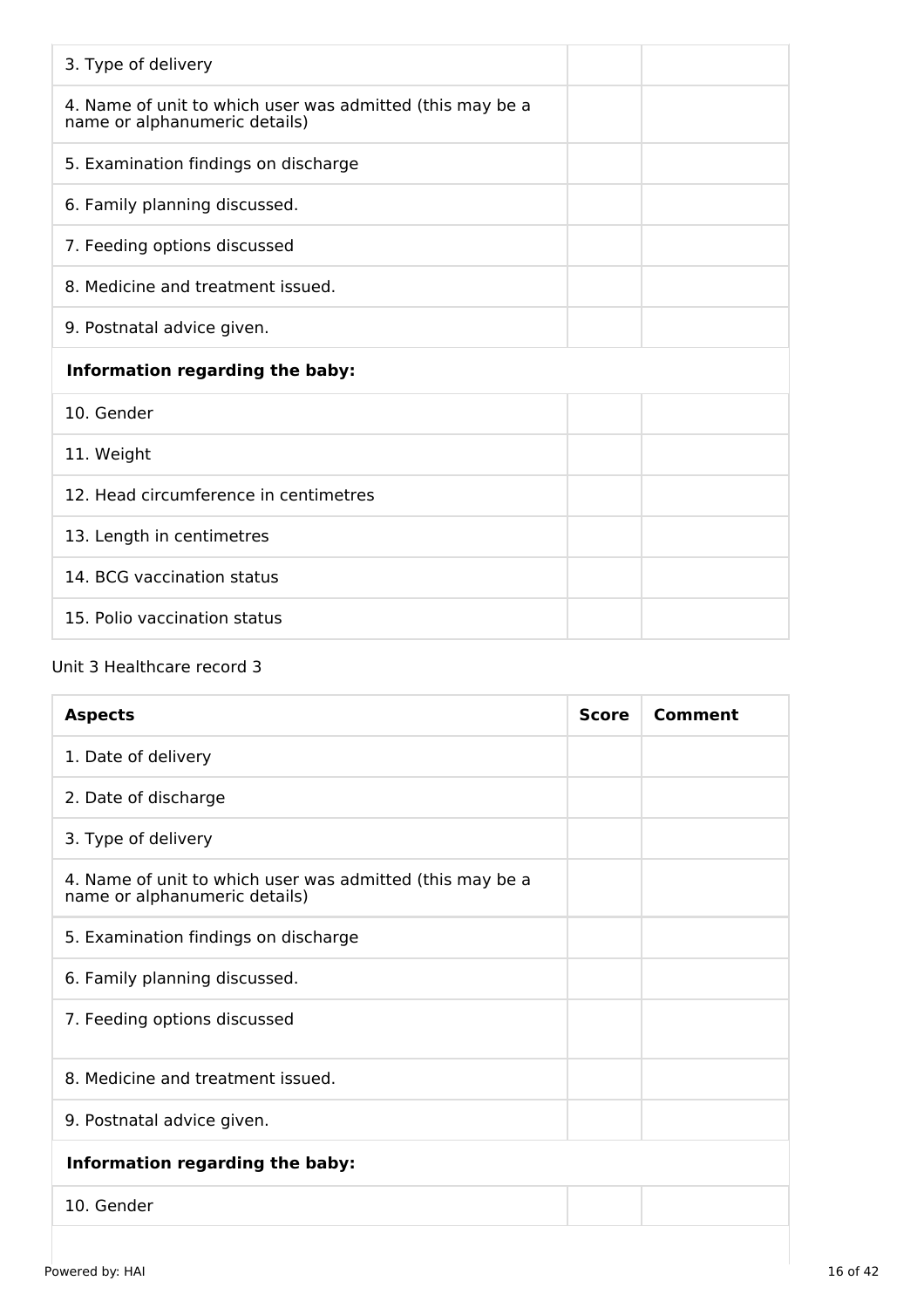| 11. Weight                            |  |
|---------------------------------------|--|
| 12. Head circumference in centimetres |  |
| 13. Length in centimetres             |  |
| 14. BCG vaccination status            |  |
| 15. Polio vaccination status          |  |

## **Sub Domain 13.2.2 7** Clinical management

**Standard 13.2.2.1 7(1)** The health establishment must establish and maintain clinical management systems, structures and procedures that give effect to national policies and guidelines.

**Criterion 13.2.2.1.1 7(2)(a) The health establishment must ensure that clinical policies and guidelines for priority health conditions issued by the national department are available and communicated to health care personnel.**

**13.2.2.1.1.1** Clinical guidelines and policies are communicated to health care providers

### **Assessment type:** Document - **Risk rating:** Essential measure

Documented evidence that personnel have been informed about the clinical policies and guidelines must be available. This may include, but need not be limited to, distribution lists that include personnel signatures to indicate they have read and understood the document (which must be dated and signed), proof of attendance at a meeting where policies and guidelines are discussed, or similar evidence for electronic distribution. Score 1 if such evidence is available and 0 if not available.

| <b>Score</b> | <b>Comment</b> |
|--------------|----------------|
|              |                |
|              |                |

| <b>Aspects</b>                                                                                                                                                       | Score | Comment |
|----------------------------------------------------------------------------------------------------------------------------------------------------------------------|-------|---------|
| 1. Guidelines for Maternity Care in SA 2016 or latest                                                                                                                |       |         |
| 2. New-born Care Charts: Management of Sick and Small<br>Newborns in Hospital                                                                                        |       |         |
| 3. National Consolidated Guidelines for the Management of<br>HIV in Adults, Adolescents, Children and Infants and<br>prevention of Mother to child transmission 2020 |       |         |
| 4. National clinical guidelines of PEP in occupational and non-<br>occupational exposures 2020 or latest                                                             |       |         |

#### **Criterion 13.2.2.1.2 7 Healthcare providers are informed on the health establishment and their specific responsibilities.**

**13.2.2.1.2.1** Health care personnel have been informed about the Standard Operating Procedures of the unit and health establishment.

#### **Assessment type:** Document - **Risk rating:** Essential measure

Documented evidence that personnel have been informed about the Standard Operating Procedures of the unit and health establishment must be available. This could include but is not limited to distribution lists which include personnel signatures to indicate they have read and understood the document (which must be dated and signed), proof of attendance at meetings where policies, guidelines ,standard operating procedures are discussed, or similar evidence for electronic distribution. Score 1 if such evidence is available and score 0 if it is not available.

| Comment<br><b>Score</b> |
|-------------------------|
|-------------------------|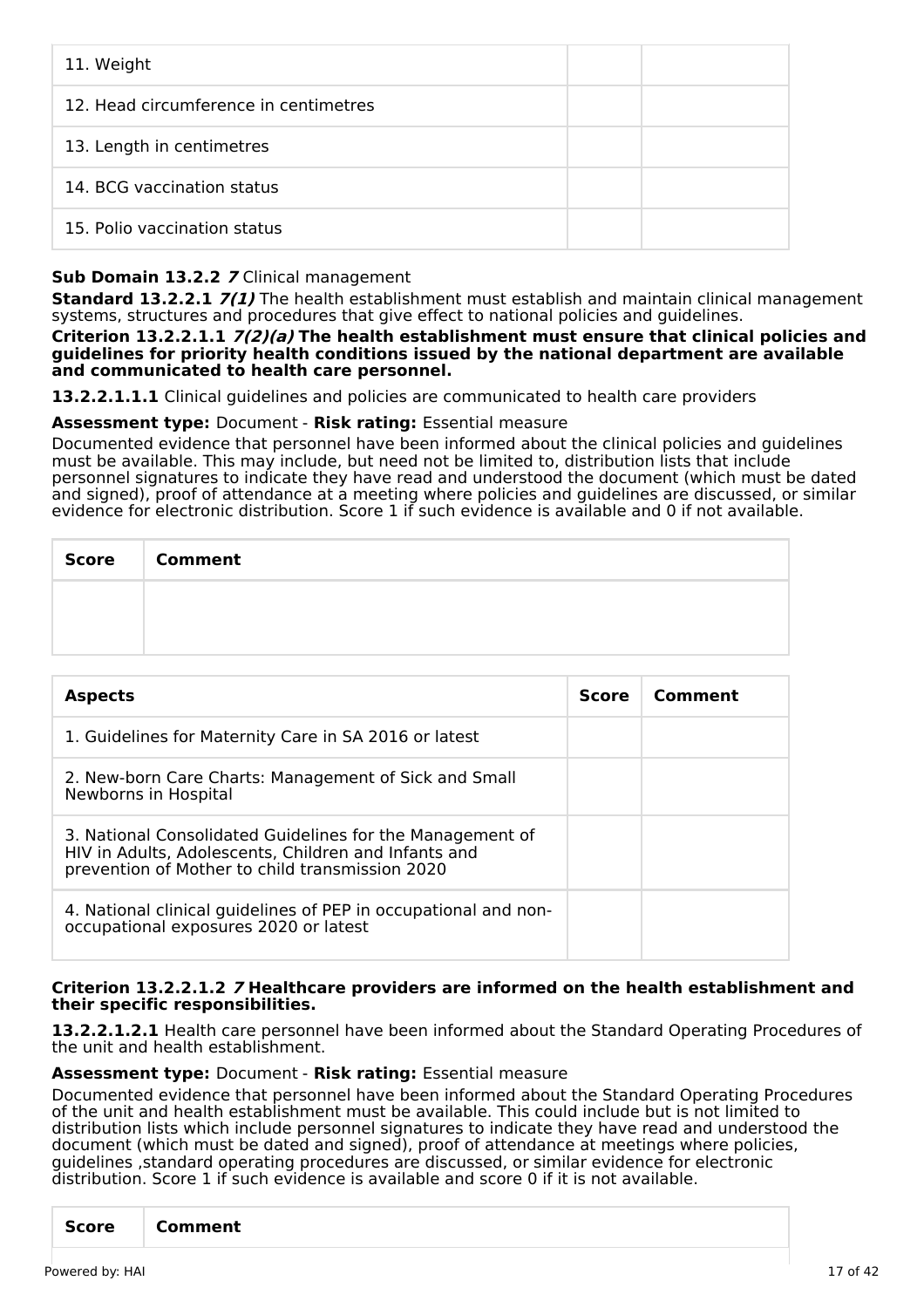| <b>Aspects</b>                                                                            | <b>Score</b> | Comment |
|-------------------------------------------------------------------------------------------|--------------|---------|
| 1. Referrals                                                                              |              |         |
| 2. Obtaining informed consent                                                             |              |         |
| 3. Identification of users                                                                |              |         |
| 4. Handover of users from emergency medical services to<br>health establishment personnel |              |         |
| 5. Management of emergency resuscitations                                                 |              |         |
| 6. Standard precautions                                                                   |              |         |
| 7. Management of adverse events                                                           |              |         |
| 8. Safe administration of medicines                                                       |              |         |
| 9. Safe administration of blood                                                           |              |         |
| 10. Management of needlestick and sharps                                                  |              |         |

**Standard 13.2.2.2 7(2)** (b) A health establishment must establish and maintain systems, structures and programmes to manage clinical risk.

#### **Criterion 13.2.2.2.1 7 The health establishment implements process to ensure environmental cleanliness.**

13.2.2.2.1.1 All work completed is verified by the supervisor or delegated personnel.

## **Assessment type:** Document - **Risk rating:** Essential measure

Daily inspections will ensure the cleanliness of the building. The person responsible for overseeing the cleaning service must inspect the building daily to confirm that cleaning has been carried out according to the schedule and that all areas attended to have been effectively cleaned. Monitoring tools (e.g. checklists/tick sheets) listing all cleaning tasks must be completed for each room or area. Not applicable: Never

| <b>Score</b> | <b>Comment</b> |
|--------------|----------------|
|              |                |
|              |                |

## **13.2.2.2.1.2** The unit is observed to be clean.

## **Assessment type:** Observation - **Risk rating:** Vital measure

Inspector to observe general cleanliness of the unit including but not limited to whether the unit is free of dirt, dust and stains. Not applicable: Never

| Score | <b>Comment</b> |
|-------|----------------|
|       |                |
|       |                |

## **Criterion 13.2.2.2.2 7 Implementation of standard operating procedures must be**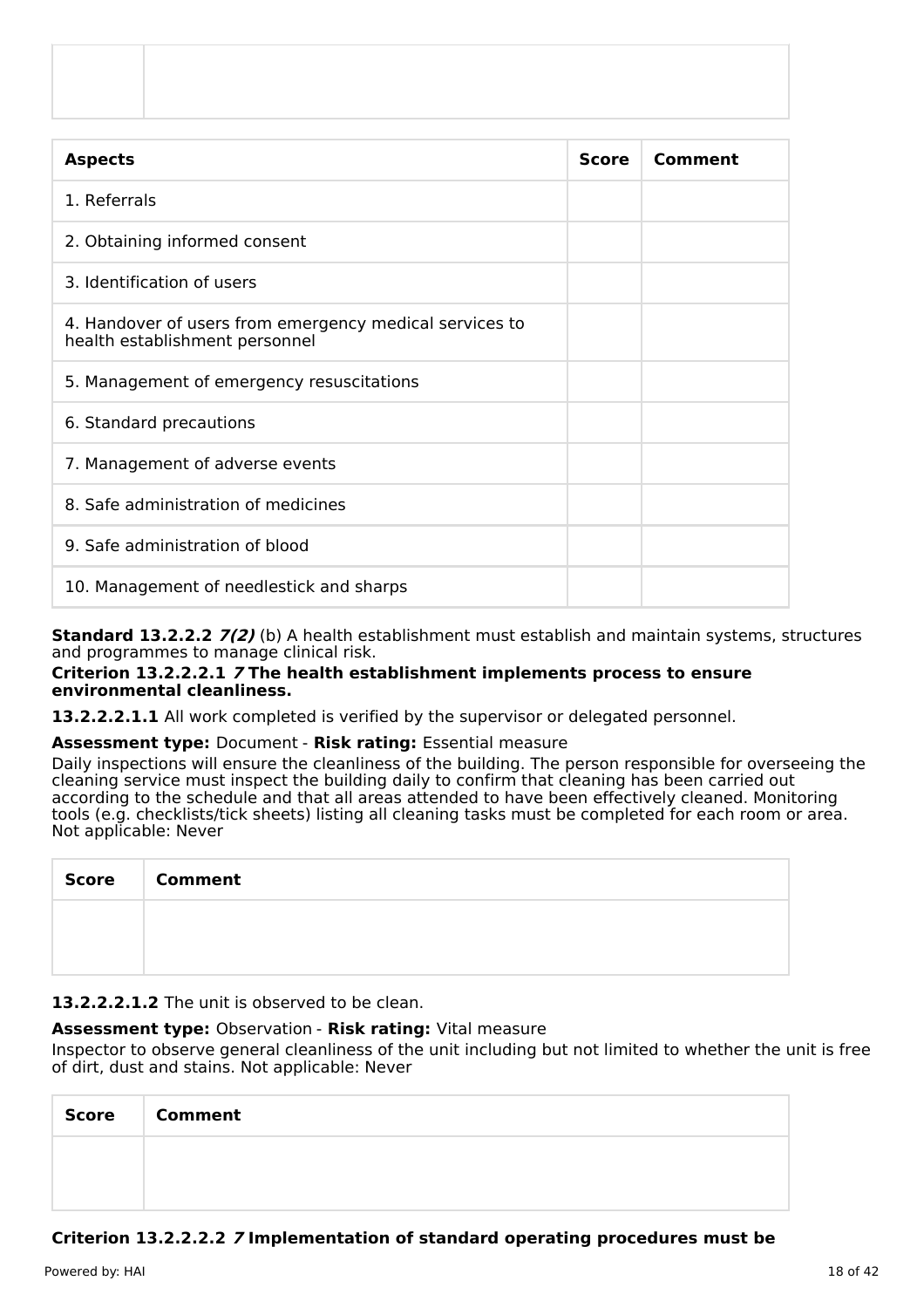#### **monitored.**

**13.2.2.2.2.1** The storage of sterile packs ensures the integrity of materials.

#### **Assessment type:** Observation - **Risk rating:** Essential measure

The manner in which sterile packs are stored must prevent physical damage to packages, avoid exposure of packages to moisture. Packages should not be stored in a manner that will crush, bend, puncture, or compress them. Therefore, packs should not be wet or have water damage, they should be intact(not opened or torn). Not applicable: Never

| <b>Score</b> | <b>Comment</b> |
|--------------|----------------|
|              |                |
|              |                |

#### **Criterion 13.2.2.2.3 7 The management of used and soiled linen must meet infection prevention and control requirements.**

**13.2.2.2.3.1** The maternity unit has a designated, access-controlled area for the storage of dirty linen.

### **Assessment type:** Observation - **Risk rating:** Essential measure

The area used to store dirty linen must have a door, which is kept shut. Not applicable: Never

| <b>Score</b> | <b>Comment</b> |
|--------------|----------------|
|              |                |
|              |                |

## **13.2.2.2.3.2** Dirty linen trolleys are not overflowing.

### **Assessment type:** Observation - **Risk rating:** Essential measure

Linen must be collected frequently enough to avoid excessive accumulation of dirty linen. Not applicable: Never

| Score Comment |
|---------------|
|               |
|               |

#### **Criterion 13.2.2.2.4 7 The health establishment must have a functional quality management system**

**13.2.2.2.4.1** Quality improvement plans are developed by health care personnel.

#### **Assessment type:** Document - **Risk rating:** Vital measure

Request the quality improvement plan of the unit from the previous six months. Verify whether the aspects listed below are documented. Score if aspect is documented and 0 if not. NB: Score not applicable where no gaps have been identified.

| Score | <b>Comment</b> |
|-------|----------------|
|       |                |
|       |                |

| Aspects            | Score   Comment |
|--------------------|-----------------|
| 1. Gaps identified |                 |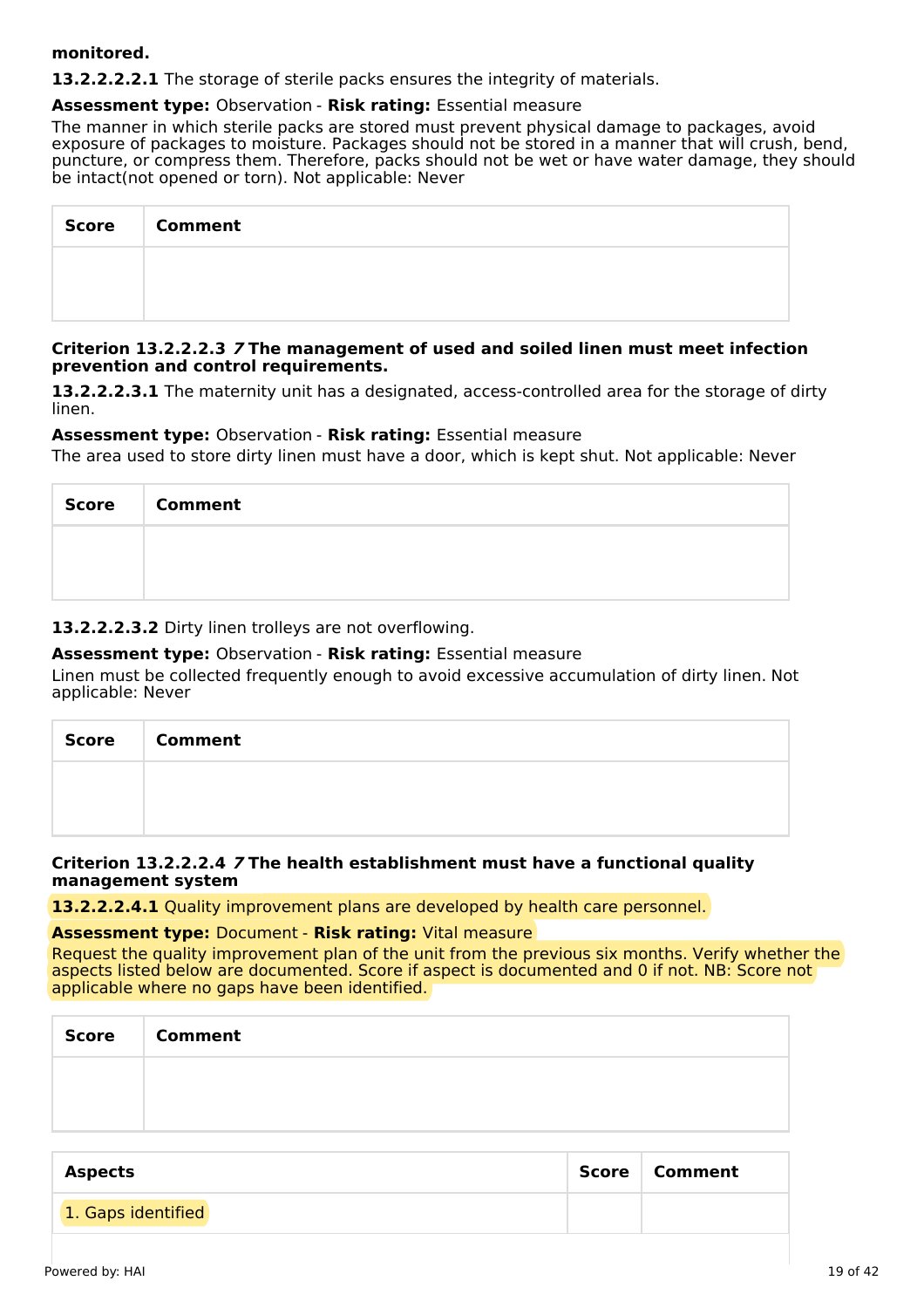| 2. Activities required or implemented to address gaps |  |
|-------------------------------------------------------|--|
| 3. Healthcare personnel responsible                   |  |
| 4. Time frames                                        |  |

13.2.2.2.4.2 Corrective action has been taken to improve the quality of service provided where gaps are identified.

## **Assessment type:** Document - **Risk rating:** Vital measure

Evidence must be available that the action specified in the quality improvement plan was implemented. Not applicable: Where there were no gaps identified

| Score   Comment |
|-----------------|
|                 |
|                 |

#### **Criterion 13.2.2.2.5 7 Communication systems must be available and functional to facilitate adequate user care, and safety of user and health care personnel.**

**13.2.2.2.5.1** Functional, accessible telephones are available at the nurse's station.

#### **Assessment type:** Observation - **Risk rating:** Essential measure

Maintaining and sustaining communication is essential for user safety. Telephones must be functional and available in the unit. Not applicable: Never

| <b>Score</b> | <b>Comment</b> |
|--------------|----------------|
|              |                |
|              |                |

#### **Criterion 13.2.2.2.6 7 The health establishment must implement systems to ensure that blood and blood products are available and administered safely.**

**13.2.2.2.6.1** Emergency blood is available in a designated area on site

#### **Assessment type:** Observation - **Risk rating:** Vital measure

To meet this requirement, O-negative blood must be available on site. This blood may be found in the South African National Blood Service (SANBS) refrigerator. The health establishment may choose an area such as the emergency unit, theatre or ICU in which to store the blood Not applicable: Where emergency blood is not kept in the unit

| Score | <b>Comment</b> |
|-------|----------------|
|       |                |
|       |                |

## **13.2.2.2.6.2** Administration of blood is recorded.

#### **Assessment type:** Patient record audit - **Risk rating:** Vital measure

Select the health records of three users admitted in the unit who had blood administered and verify whether the aspects listed below are documented. Score 1 if the aspect is documented and 0 if not documented. NB: Score Not applicable if there were no users who had blood administered.

| <b>Score</b> | <b>Comment</b> |
|--------------|----------------|
|              |                |
|              |                |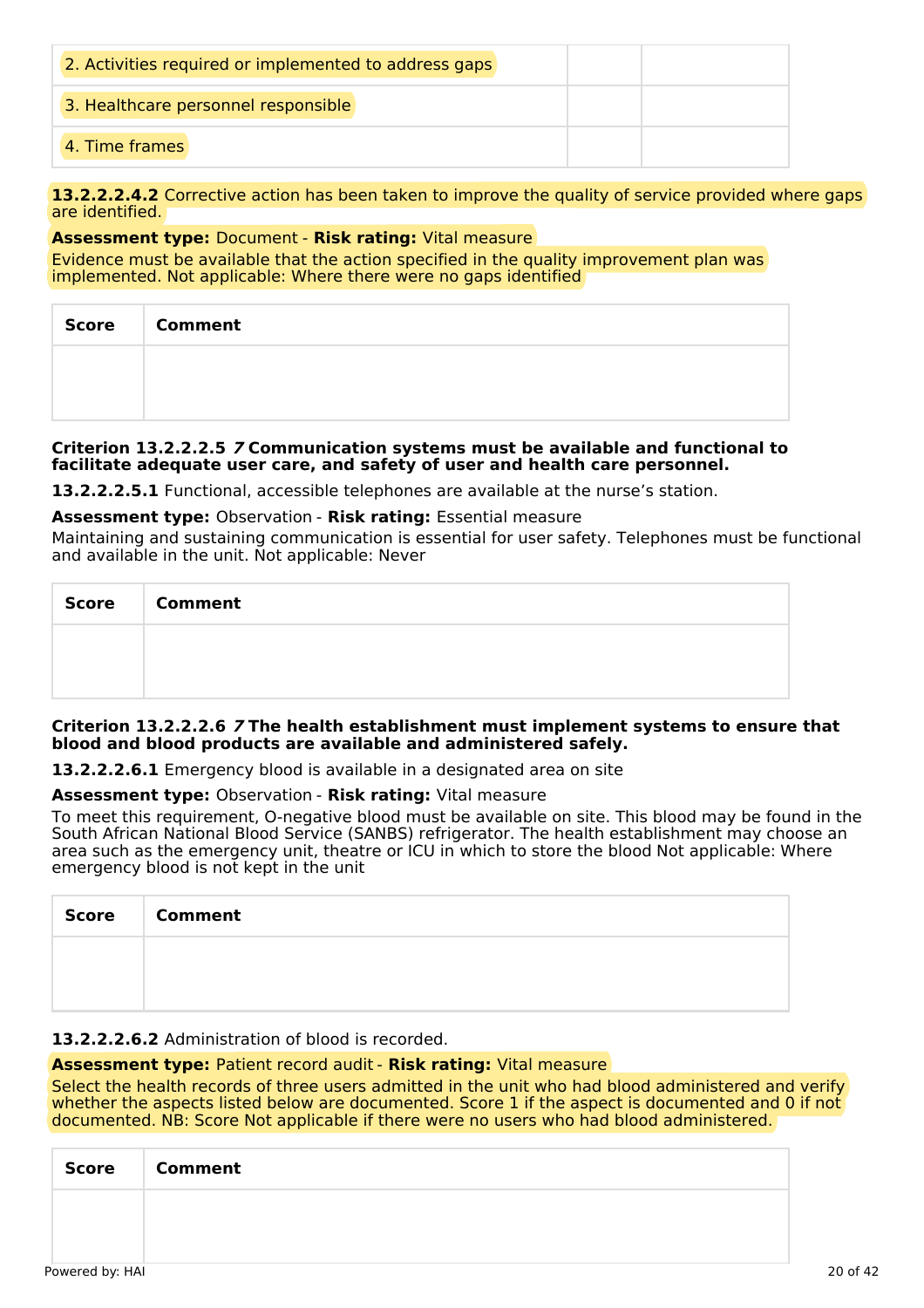## Unit 1 Healthcare record 1

| <b>Aspects</b>                                                                                                                                                                                                                                                                                                              | <b>Score</b> | Comment |
|-----------------------------------------------------------------------------------------------------------------------------------------------------------------------------------------------------------------------------------------------------------------------------------------------------------------------------|--------------|---------|
| 1. Clinical indication for blood or blood products                                                                                                                                                                                                                                                                          |              |         |
| 2. Type of blood product required.                                                                                                                                                                                                                                                                                          |              |         |
| 3. Informed consent completed and signed.                                                                                                                                                                                                                                                                                   |              |         |
| 4. Confirmation and checking of type of blood product prior to<br>administration.                                                                                                                                                                                                                                           |              |         |
| 5. User's documentation checked prior to administration.<br>Explanatory note: The unit of blood has a tag that has user<br>details, donor details, blood type, date when blood was<br>donated, rhesus factor, and expiry date. These details must<br>be cross-checked with the user information prior to<br>administration. |              |         |
| 6. User's vital signs are recorded and documented prior to<br>administration.                                                                                                                                                                                                                                               |              |         |
| 7. Confirmation of user's identity prior to administration.                                                                                                                                                                                                                                                                 |              |         |
| 8. User's vital signs recorded and documented during<br>administration of blood                                                                                                                                                                                                                                             |              |         |
| 9. User's vital signs recorded and documented for 12 hours<br>after administration                                                                                                                                                                                                                                          |              |         |
| 10. Details of transfusion recorded. Explanatory note: This<br>must include the start and finish time, how many units were<br>administered, any reaction, and observations.                                                                                                                                                 |              |         |

### Unit 2 Healthcare record 2

| <b>Aspects</b>                                                                                                                                                                                                                                                                                                              | <b>Score</b> | Comment |
|-----------------------------------------------------------------------------------------------------------------------------------------------------------------------------------------------------------------------------------------------------------------------------------------------------------------------------|--------------|---------|
| 1. Clinical indication for blood or blood products                                                                                                                                                                                                                                                                          |              |         |
| 2. Type of blood product required.                                                                                                                                                                                                                                                                                          |              |         |
| 3. Informed consent completed and signed.                                                                                                                                                                                                                                                                                   |              |         |
| 4. Confirmation and checking of type of blood product prior to<br>administration.                                                                                                                                                                                                                                           |              |         |
| 5. User's documentation checked prior to administration.<br>Explanatory note: The unit of blood has a tag that has user<br>details, donor details, blood type, date when blood was<br>donated, rhesus factor, and expiry date. These details must<br>be cross-checked with the user information prior to<br>administration. |              |         |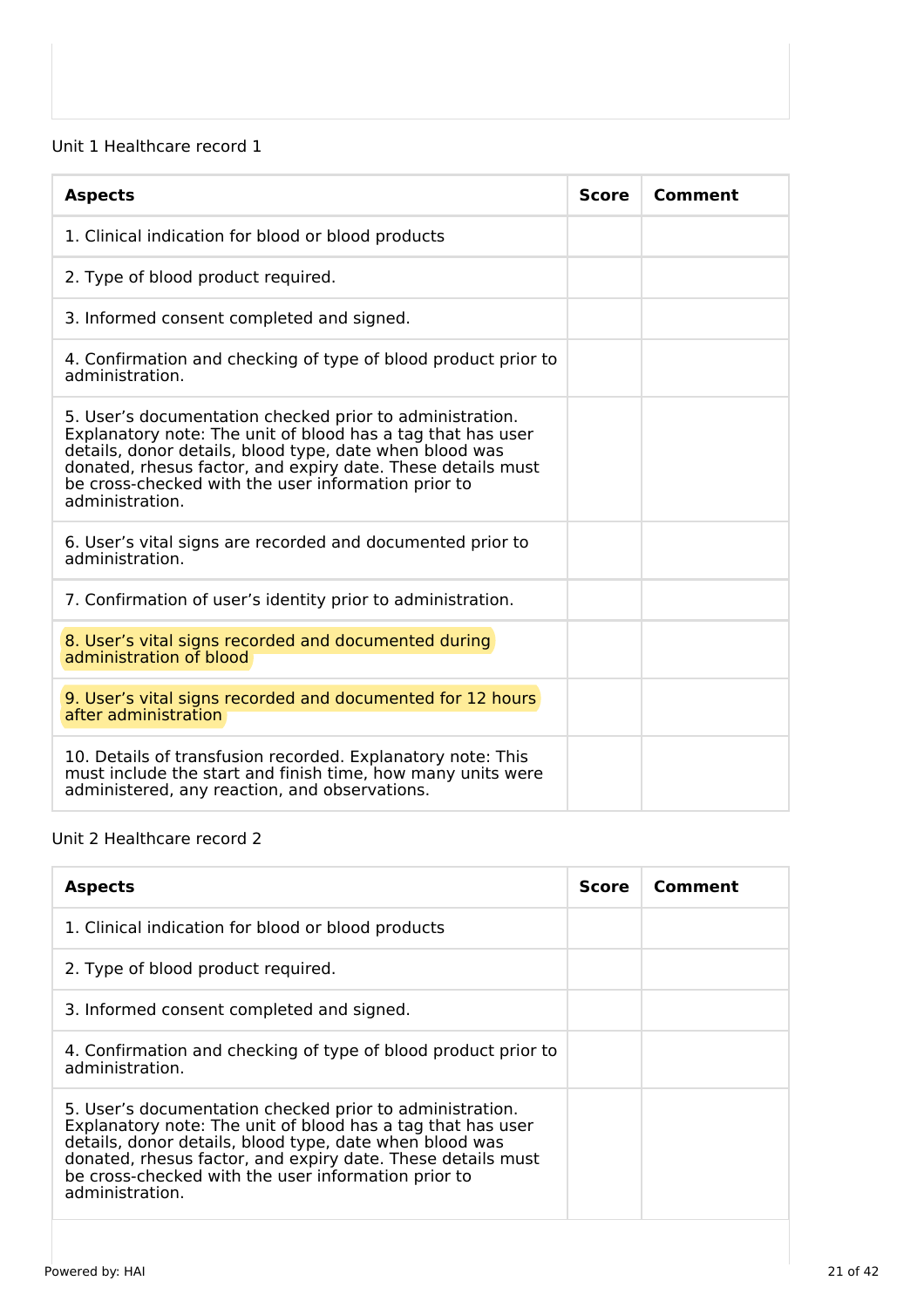| 6. User's vital signs are recorded and documented prior to<br>administration.                                                                                               |
|-----------------------------------------------------------------------------------------------------------------------------------------------------------------------------|
| 7. Confirmation of user's identity prior to administration.                                                                                                                 |
| 8. User's vital signs recorded and documented during<br>administration of blood                                                                                             |
| 9. User's vital signs recorded and documented for 12 hours<br>after administration                                                                                          |
| 10. Details of transfusion recorded. Explanatory note: This<br>must include the start and finish time, how many units were<br>administered, any reaction, and observations. |

## Unit 3 Healthcare record 3

| <b>Aspects</b>                                                                                                                                                                                                                                                                                                              | <b>Score</b> | Comment |
|-----------------------------------------------------------------------------------------------------------------------------------------------------------------------------------------------------------------------------------------------------------------------------------------------------------------------------|--------------|---------|
| 1. Clinical indication for blood or blood products                                                                                                                                                                                                                                                                          |              |         |
| 2. Type of blood product required.                                                                                                                                                                                                                                                                                          |              |         |
| 3. Informed consent completed and signed.                                                                                                                                                                                                                                                                                   |              |         |
| 4. Confirmation and checking of type of blood product prior to<br>administration.                                                                                                                                                                                                                                           |              |         |
| 5. User's documentation checked prior to administration.<br>Explanatory note: The unit of blood has a tag that has user<br>details, donor details, blood type, date when blood was<br>donated, rhesus factor, and expiry date. These details must<br>be cross-checked with the user information prior to<br>administration. |              |         |
| 6. User's vital signs are recorded and documented prior to<br>administration.                                                                                                                                                                                                                                               |              |         |
| 7. Confirmation of user's identity prior to administration.                                                                                                                                                                                                                                                                 |              |         |
| 8. User's vital signs recorded and documented during<br>administration of blood                                                                                                                                                                                                                                             |              |         |
| 9. User's vital signs recorded and documented for 12 hours<br>after administration                                                                                                                                                                                                                                          |              |         |
| 10. Details of transfusion recorded. Explanatory note: This<br>must include the start and finish time, how many units were<br>administered, any reaction, and observations.                                                                                                                                                 |              |         |

## **Criterion 13.2.2.2.7 7 Systems must be in place to facilitate user identification.**

**13.2.2.2.7.1** All users admitted to the unit wear identity bands or any other means of identification.

## **Assessment type:** Observation - **Risk rating:** Essential measure

Select three users in the ward and verify whether they are wearing identity bands or have any identification. Score 1 if users are wearing identification and 0 if not.

| <b>Score</b> | <b>Comment</b> |
|--------------|----------------|
|              |                |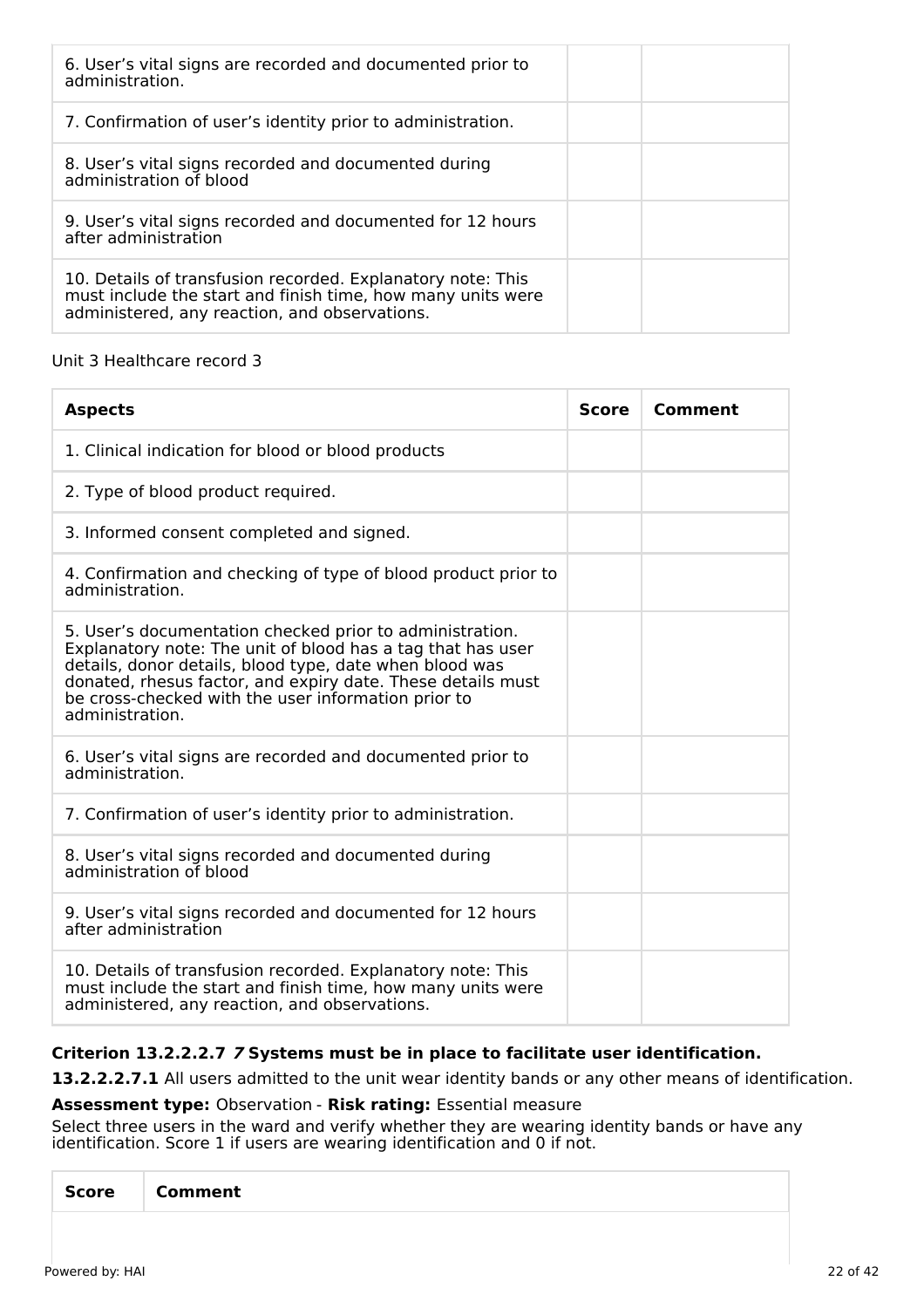| <b>Aspects</b> | Score | <b>Comment</b> |
|----------------|-------|----------------|
| 1. User 1      |       |                |
| 2. User 2      |       |                |
| 3. User 3      |       |                |

#### **Criterion 13.2.2.2.8 7 Communication during user handover must be standardised to advance user safety.**

**13.2.2.2.8.1** The correct handover procedure from emergency medical services personnel to health establishment personnel is followed.

## **Assessment type:** Patient record audit - **Risk rating:** Vital measure

Select three health records of users transferred to the unit by emergency medical services and verify whether the aspects listed below have been documented. Score 1 if the aspect is documented and 0 if not documented

| Score   Comment |
|-----------------|
|                 |
|                 |

## Unit 1 Healthcare record 1

| <b>Aspects</b>                                                                                                               | <b>Score</b> | Comment |
|------------------------------------------------------------------------------------------------------------------------------|--------------|---------|
| 1. Times of arrival and handover                                                                                             |              |         |
| 2. Confirmation of user identity                                                                                             |              |         |
| 3. Clinical status of user                                                                                                   |              |         |
| 4. Vital signs during transfer                                                                                               |              |         |
| 5. Known medical history.                                                                                                    |              |         |
| 6. Method of transfer of user from ambulance to consultation<br>room or hospital bed, i.e. walking, stretcher or wheelchair. |              |         |
| 7. Name and designation of health care provider to whom<br>user was handed over.                                             |              |         |
| 8. Signatures of transferring and receiving personnel.                                                                       |              |         |

## Unit 2 Healthcare record 2

| <b>Aspects</b>                   | Score | Comment |
|----------------------------------|-------|---------|
| 1. Times of arrival and handover |       |         |
| 2. Confirmation of user identity |       |         |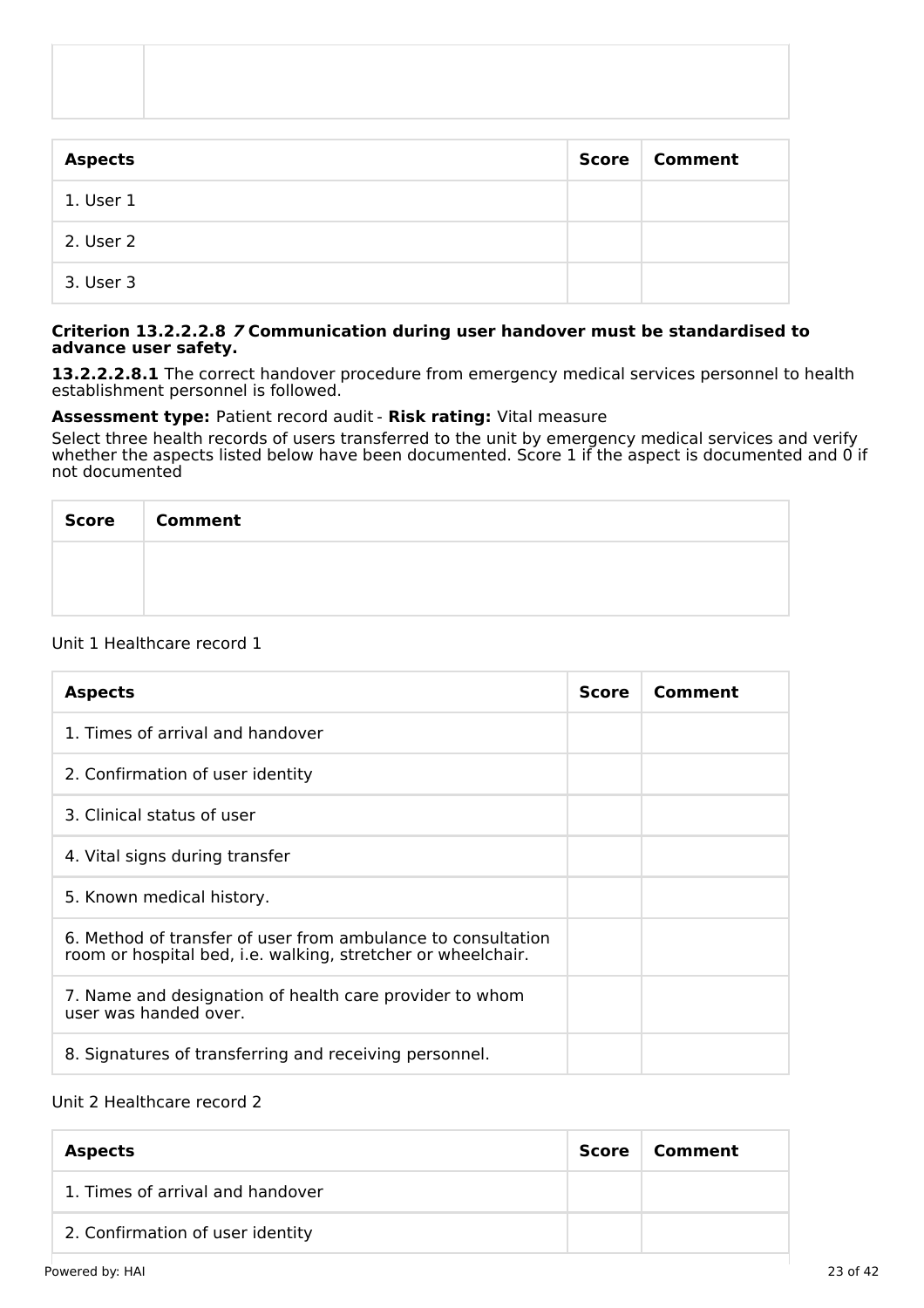| 3. Clinical status of user                                                                                                   |  |
|------------------------------------------------------------------------------------------------------------------------------|--|
| 4. Vital signs during transfer                                                                                               |  |
| 5. Known medical history.                                                                                                    |  |
| 6. Method of transfer of user from ambulance to consultation<br>room or hospital bed, i.e. walking, stretcher or wheelchair. |  |
| 7. Name and designation of health care provider to whom<br>user was handed over.                                             |  |
| 8. Signatures of transferring and receiving personnel.                                                                       |  |

# Unit 3 Healthcare record 3

| <b>Aspects</b>                                                                                                               | <b>Score</b> | Comment |
|------------------------------------------------------------------------------------------------------------------------------|--------------|---------|
| 1. Times of arrival and handover                                                                                             |              |         |
| 2. Confirmation of user identity                                                                                             |              |         |
| 3. Clinical status of user                                                                                                   |              |         |
| 4. Vital signs during transfer                                                                                               |              |         |
| 5. Known medical history.                                                                                                    |              |         |
| 6. Method of transfer of user from ambulance to consultation<br>room or hospital bed, i.e. walking, stretcher or wheelchair. |              |         |
| 7. Name and designation of health care provider to whom<br>user was handed over.                                             |              |         |
| 8. Signatures of transferring and receiving personnel.                                                                       |              |         |

### **Criterion 13.2.2.2.9 7 The management of emergency resuscitations must be guided and monitored to improve user outcomes.**

**13.2.2.2.9.1** Emergency trolley is stocked with medicines and equipment.

## **Assessment type:** Observation - **Risk rating:** Non negotiable measure

Inspect the contents of the emergency trolley against the aspects listed below. Score 1 if the aspect listed is available, functional and not expired (if applicable) and score 0 if the aspect is not available, not functional or expired (if applicable).

| <b>Score</b> | <b>Comment</b> |
|--------------|----------------|
|              |                |
|              |                |

| <b>Aspects</b>                     | Score | Comment |
|------------------------------------|-------|---------|
| Devices to open and protect airway |       |         |
| 1. Laryngoscope handle             |       |         |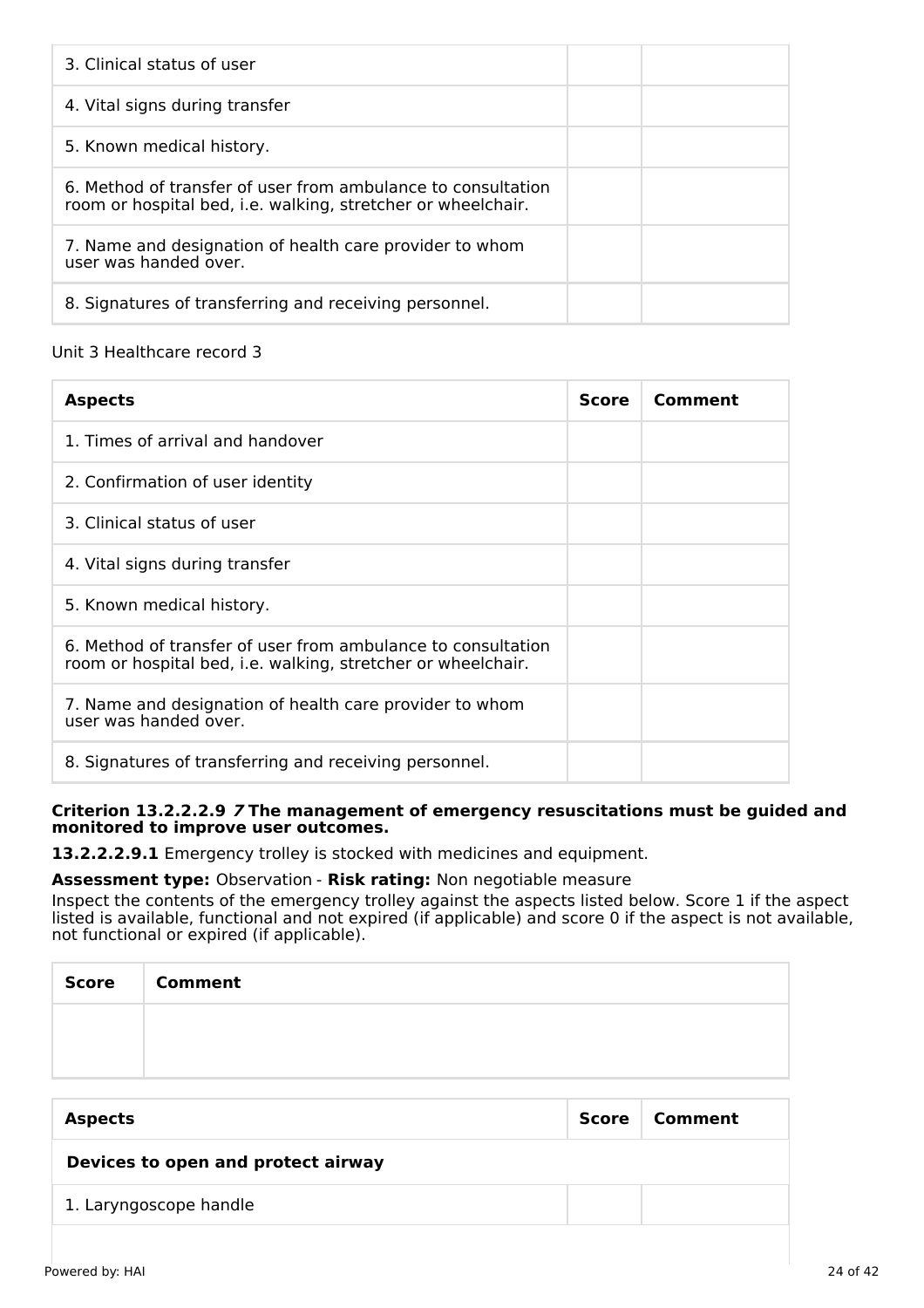| 3. Curved blade for laryngoscope size 3 (adult)<br>4. Curved blade for laryngoscope size 4 (adult)<br>5. Laryngoscope size 0<br>6. Laryngoscope size 1<br>7. Endotracheal tubes - sizes 3.0mm<br>8. Endotracheal tubes - sizes 3.5mm |
|--------------------------------------------------------------------------------------------------------------------------------------------------------------------------------------------------------------------------------------|
|                                                                                                                                                                                                                                      |
|                                                                                                                                                                                                                                      |
|                                                                                                                                                                                                                                      |
|                                                                                                                                                                                                                                      |
|                                                                                                                                                                                                                                      |
|                                                                                                                                                                                                                                      |
| 9. Endotracheal tubes - cuffed sizes 7.0mm (adult)                                                                                                                                                                                   |
| 10. Endotracheal tubes - cuffed sizes 7.5mm (adult)                                                                                                                                                                                  |
| 11. Endotracheal tubes - cuffed sizes 8.0mm (adult)                                                                                                                                                                                  |
| 12. Endotracheal tubes - cuffed sizes 8.5mm (adult                                                                                                                                                                                   |
| 13. Oropharyngeal airway size 00 (neonate)                                                                                                                                                                                           |
| 14. Oropharyngeal airway size 0 (infant)                                                                                                                                                                                             |
| 15. Oropharyngeal airway size 3 (small adult)                                                                                                                                                                                        |
| 16. Oropharyngeal airway size 4 (medium adult)                                                                                                                                                                                       |
| 17. Oropharyngeal airway size 5 (large adult)                                                                                                                                                                                        |
| 18. Nasopharyngeal airway size 3                                                                                                                                                                                                     |
| 19. Nasopharyngeal airway size 4                                                                                                                                                                                                     |
| 20. Nasopharyngeal airway size 5                                                                                                                                                                                                     |
| 21. Plaster or ties for endotracheal tubes                                                                                                                                                                                           |
| 22. Xylocaine spray or Lubricating gel                                                                                                                                                                                               |
| <b>Equipment for difficult Intubation</b>                                                                                                                                                                                            |
| 23. Introducer                                                                                                                                                                                                                       |
| 24. Laryngeal mask airway size 1                                                                                                                                                                                                     |
| 25. Laryngeal mask airway size 3                                                                                                                                                                                                     |
| 26. Laryngeal mask airway size 4                                                                                                                                                                                                     |
| 27. Laryngeal mask airway size 5                                                                                                                                                                                                     |
| 28. Magill forceps (adult)                                                                                                                                                                                                           |

# **Devices to deliver oxygen/ventilate users**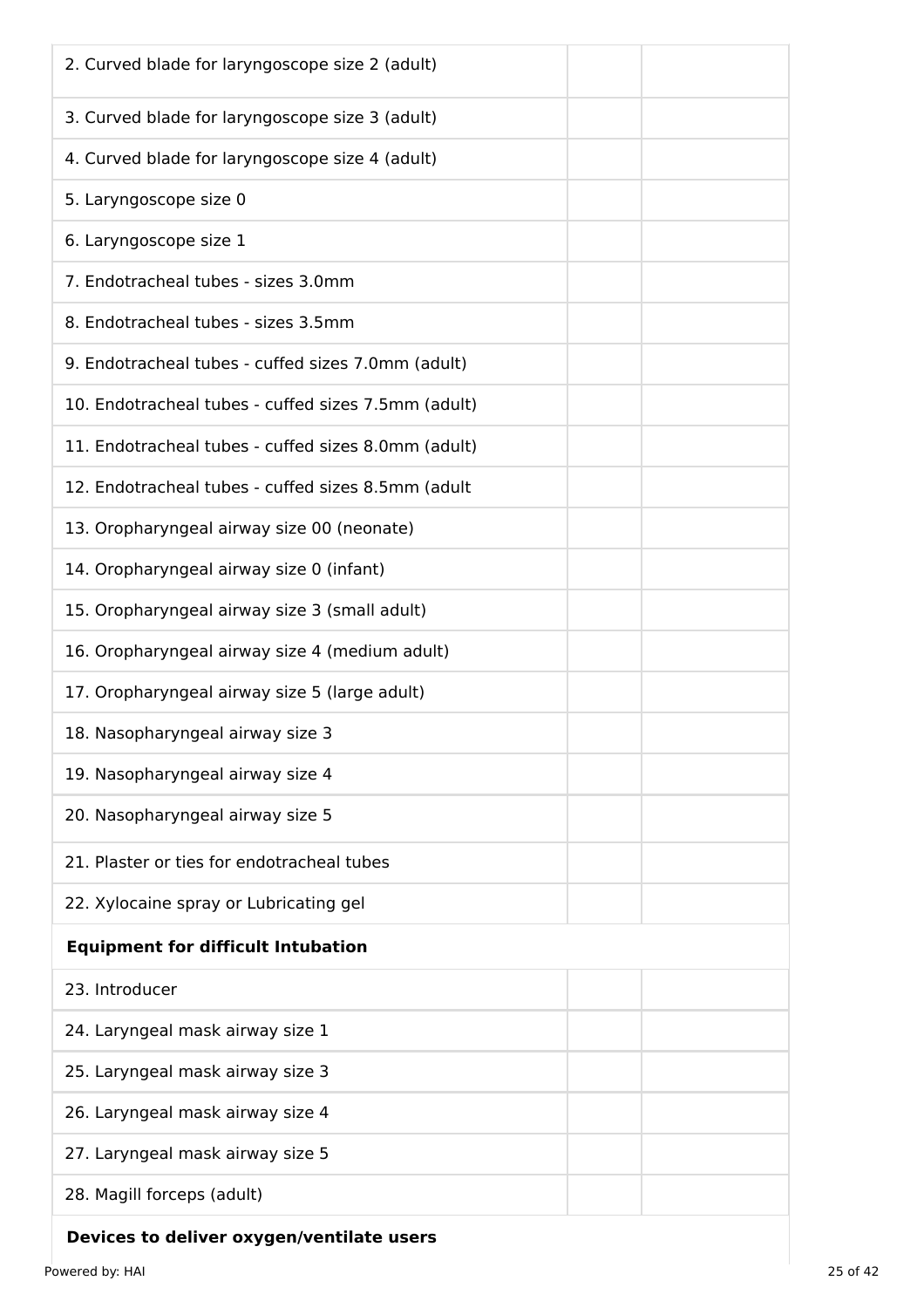| 29. Manual resuscitator device or bag and valve mask (adult)                                                                                                                                                                                                                          |
|---------------------------------------------------------------------------------------------------------------------------------------------------------------------------------------------------------------------------------------------------------------------------------------|
| 30. Manual resuscitator device or bag and valve mask<br>(neonate)                                                                                                                                                                                                                     |
| 31. Oxygen masks                                                                                                                                                                                                                                                                      |
| 32. Oxygen supply - ready for use (portable). Explanatory<br>note: An oxygen cylinder fitted with regulator indicating<br>cylinder pressure and adjustable flowrate must be available.<br>Oxygen levels must not be below the minimum level<br>indicated in the oxygen cylinder gauge |
| <b>Equipment to diagnose and treat cardiac dysrhythmias</b>                                                                                                                                                                                                                           |
| 33. Automated external defibrillator (AED) or defibrillator<br>with pads, paddles and electrodes                                                                                                                                                                                      |
| 34. Cardiac arrest board                                                                                                                                                                                                                                                              |
| Devices to gain intravascular access                                                                                                                                                                                                                                                  |
| 35. Intravenous administration sets                                                                                                                                                                                                                                                   |
| 36. IV Cannulae                                                                                                                                                                                                                                                                       |
| <b>Medicine</b>                                                                                                                                                                                                                                                                       |
| 37. Emergency medicines according to local protocol are<br>available and have not expired.                                                                                                                                                                                            |

## **13.2.2.2.9.2** Medical supplies and equipment for resuscitation are available.

## **Assessment type:** Observation - **Risk rating:** Vital measure

Inspect whether medical supplies and equipment used for resuscitation is available. The items may be available in the trolley or vicinity of the trolley. Score 1 if the aspect listed is available, functional and not expired (if applicable) and score 0 if the aspect is not available, not functional or expired (if applicable).

| <b>Score</b> | <b>Comment</b> |
|--------------|----------------|
|              |                |
|              |                |

| <b>Aspects</b>                             | <b>Score</b> | Comment |
|--------------------------------------------|--------------|---------|
| 1. Chlorhexidine solution or Alcohol swabs |              |         |
| 2. Eye protection                          |              |         |
| 3. Facemask                                |              |         |
| 4. Gloves                                  |              |         |
| 5. Spare batteries for laryngoscope        |              |         |
| 6. Spare bulb(where applicable)            |              |         |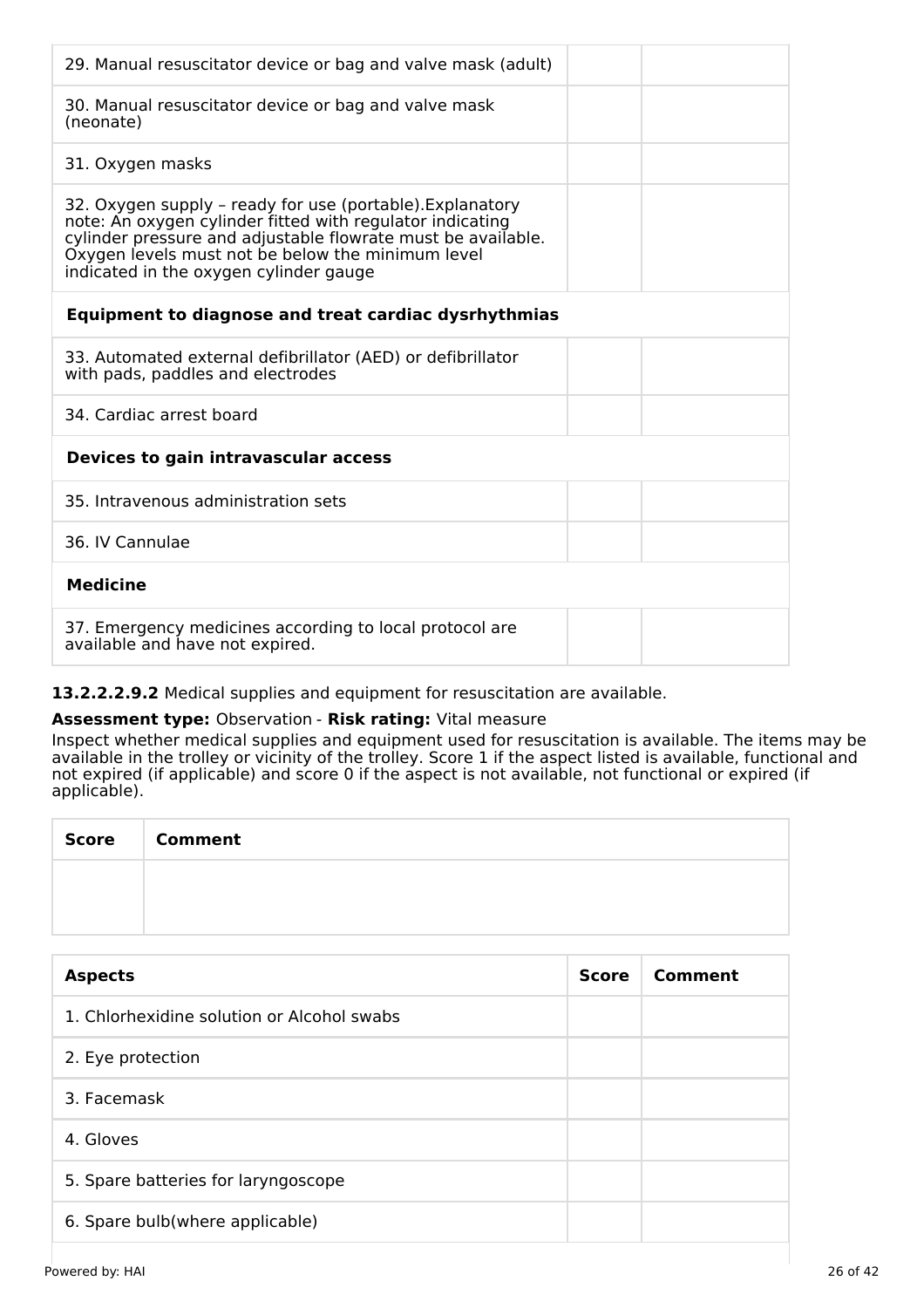| 7. Syringe 2ml                          |  |
|-----------------------------------------|--|
| 8. Syringe 5ml                          |  |
| 9. Syringe 20ml                         |  |
| 10. Catheter tip syringe 50ml           |  |
| 11. Needles size 16 G                   |  |
| 12. Needles pink 18 G                   |  |
| 13. Needles green 21G                   |  |
| 14. Scissors                            |  |
| 15. Tourniquet                          |  |
| 16. Stethoscope                         |  |
| 17. Nasogastric tubes size 12 (adult)   |  |
| 18. Nasogastric tubes size 14 (adult)   |  |
| 19. Nasogastric tubes size 16 (adult)   |  |
| 20. Nasogastric tubes size 18 (adult)   |  |
| 21. Suction catheter 4F or 6F (neonate) |  |
| 22. Suction catheter 10F (adult)        |  |
| 23. Suction catheter 12F (adult)        |  |
| 24. Suction catheter 14F (adult)        |  |
| 25. Suction devices (portable)          |  |
| 26. Yankhauer suction                   |  |
| 27. Resuscitation algorithm             |  |

## **13.2.2.2.9.3** The emergency trolley in the unit is checked.

## **Assessment type:** Document - **Risk rating:** Vital measure

This must be done at the change of each shift and after each use. Check records from the previous 30 days . Not applicable: Never

| <b>Score</b> | <b>Comment</b> |
|--------------|----------------|
|              |                |
|              |                |

### **Criterion 13.2.2.2.10 7 Medical equipment management systems must be in place to minimise the risk of patient safety incidents related to medical equipment.**

**13.2.2.2.10.1** Healthcare personnel receive training in the use of medical equipment.

**Assessment type:** Document - **Risk rating:** Essential measure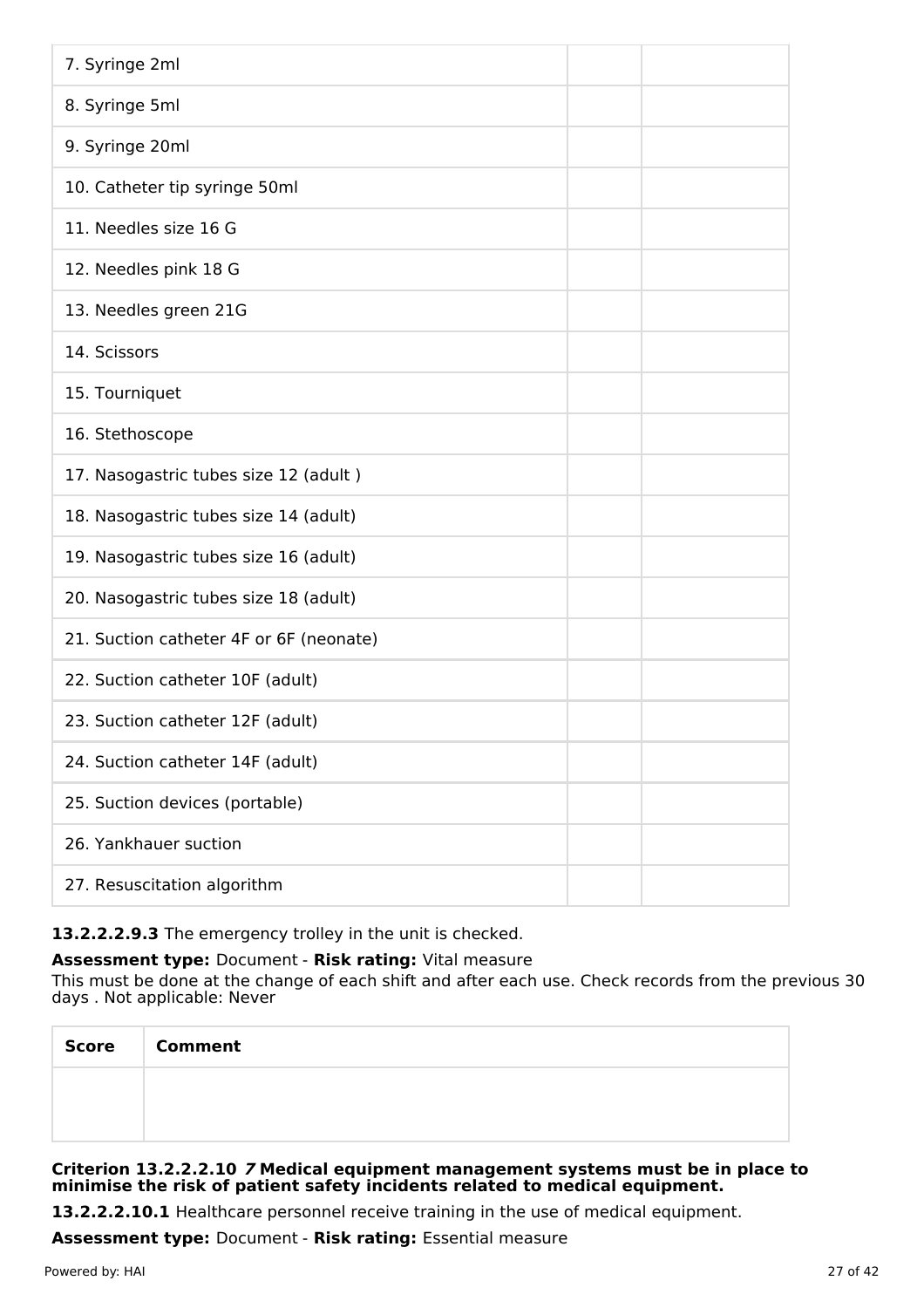This includes, but is not limited to, orientation records demonstrating that such training has been conducted, in-service training or training by a supplier of new equipment. Training must be provided for each health care service provider for each item of equipment he/she will be required to use in the course of performing his/her duties. Not applicable: Where there was no new equipment introduced in the past 12 months.

| <b>Score</b> | <b>Comment</b> |
|--------------|----------------|
|              |                |
|              |                |

#### **Sub Domain 13.2.3 8** Infection prevention and control programmes

**Standard 13.2.3.1 8(1)** The health establishment must maintain an environment, which minimises the risk of disease outbreaks, the transmission of infection to users, health care personnel and visitors. **Criterion 13.2.3.1.1 8(2)(a) The health establishment must ensure that there are hand washing facilities in every service area.**

**13.2.3.1.1.1** Hand washing facilities are available.

### **Assessment type:** Observation - **Risk rating:** Vital measure

Verify whether the hand washing the items listed below are available. Score 1 if the item is available and 0 if not available.

| Score Comment |
|---------------|
|               |
|               |

#### Unit 1 Antenatal section

| <b>Aspects</b>                                                                                                                                                                                                                                                                               | <b>Score</b> | Comment |
|----------------------------------------------------------------------------------------------------------------------------------------------------------------------------------------------------------------------------------------------------------------------------------------------|--------------|---------|
| 1. Hand washing basin. Explanatory note: The basin must not<br>be blocked, broken, have deep cracks causing leaking of<br>water, or have hairline cracks.                                                                                                                                    |              |         |
| 2. Poster on correct hand washing technique                                                                                                                                                                                                                                                  |              |         |
| 3. Poster on correct use of alcohol- based hand rub.<br>Explanatory note: Posters must be placed at strategic places<br>and above alcohol dispensers in the health establishment as<br>stipulated in page 33 of Practical Manual for Implementation<br>of IPC Strategic framework March 2020 |              |         |
| 4. Taps. Explanatory note: Taps must be elbow-operated in<br>user care areas, but not in toilets                                                                                                                                                                                             |              |         |
| 5. Running water                                                                                                                                                                                                                                                                             |              |         |
| 6. Plain liquid soap                                                                                                                                                                                                                                                                         |              |         |
| 7. Wall mounted soap dispenser                                                                                                                                                                                                                                                               |              |         |
| 8. Paper towels                                                                                                                                                                                                                                                                              |              |         |
| 9. Paper towel dispenser                                                                                                                                                                                                                                                                     |              |         |
| 10. Bin                                                                                                                                                                                                                                                                                      |              |         |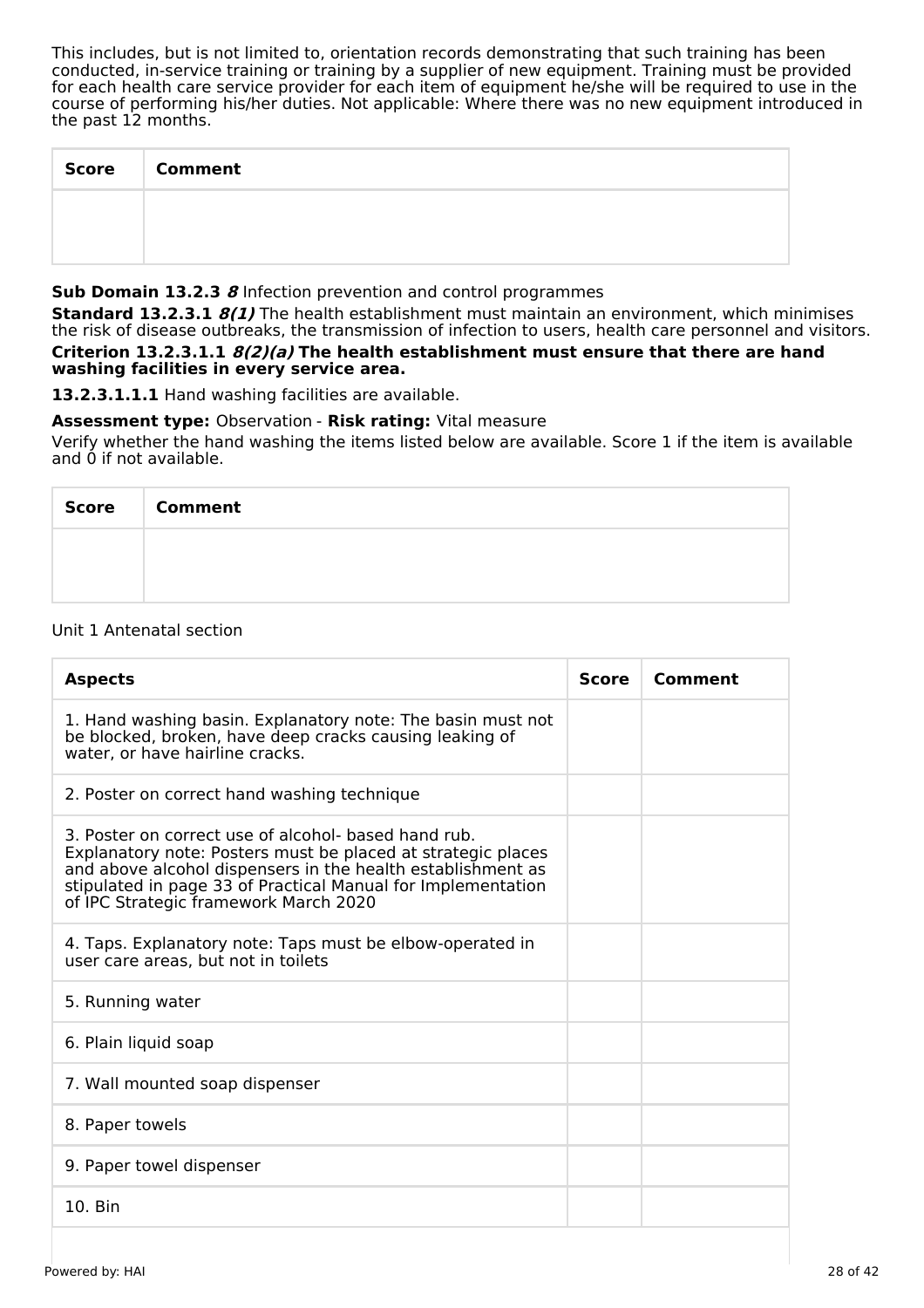# Unit 2 Labour ward/ delivery suite

| <b>Aspects</b>                                                                                                                                                                                                                                                                               | <b>Score</b> | Comment |
|----------------------------------------------------------------------------------------------------------------------------------------------------------------------------------------------------------------------------------------------------------------------------------------------|--------------|---------|
| 1. Hand washing basin. Explanatory note: The basin must not<br>be blocked, broken, have deep cracks causing leaking of<br>water, or have hairline cracks.                                                                                                                                    |              |         |
| 2. Poster on correct hand washing technique                                                                                                                                                                                                                                                  |              |         |
| 3. Poster on correct use of alcohol- based hand rub.<br>Explanatory note: Posters must be placed at strategic places<br>and above alcohol dispensers in the health establishment as<br>stipulated in page 33 of Practical Manual for Implementation<br>of IPC Strategic framework March 2020 |              |         |
| 4. Taps. Explanatory note: Taps must be elbow-operated in<br>user care areas, but not in toilets                                                                                                                                                                                             |              |         |
| 5. Running water                                                                                                                                                                                                                                                                             |              |         |
| 6. Plain liquid soap                                                                                                                                                                                                                                                                         |              |         |
| 7. Wall mounted soap dispenser                                                                                                                                                                                                                                                               |              |         |
| 8. Paper towels                                                                                                                                                                                                                                                                              |              |         |
| 9. Paper towel dispenser                                                                                                                                                                                                                                                                     |              |         |
| 10. Bin                                                                                                                                                                                                                                                                                      |              |         |
| 11. Alcohol based hand rub. Explanatory note: Item does not<br>necessarily have to be in the hand washing basin/facility<br>area.                                                                                                                                                            |              |         |

## Unit 3 Postnatal section

| <b>Aspects</b>                                                                                                                                                                                                                                                                               | Score | Comment |
|----------------------------------------------------------------------------------------------------------------------------------------------------------------------------------------------------------------------------------------------------------------------------------------------|-------|---------|
| 1. Hand washing basin. Explanatory note: The basin must not<br>be blocked, broken, have deep cracks causing leaking of<br>water, or have hairline cracks.                                                                                                                                    |       |         |
| 2. Poster on correct hand washing technique                                                                                                                                                                                                                                                  |       |         |
| 3. Poster on correct use of alcohol- based hand rub.<br>Explanatory note: Posters must be placed at strategic places<br>and above alcohol dispensers in the health establishment as<br>stipulated in page 33 of Practical Manual for Implementation<br>of IPC Strategic framework March 2020 |       |         |
| 4. Taps. Explanatory note: Taps must be elbow-operated in<br>user care areas, but not in toilets                                                                                                                                                                                             |       |         |
| 5. Running water                                                                                                                                                                                                                                                                             |       |         |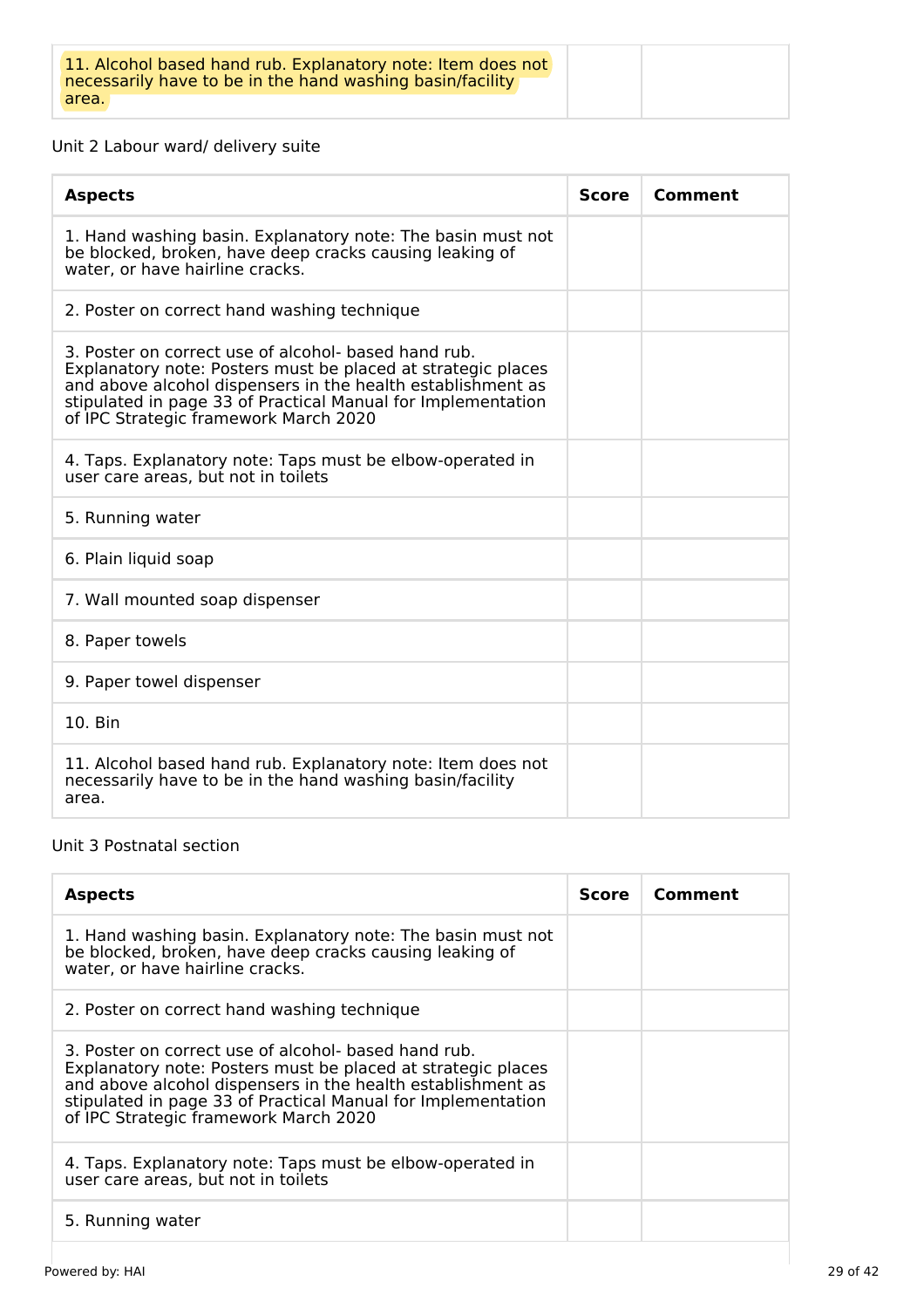| 6. Plain liquid soap                                                                                                              |  |
|-----------------------------------------------------------------------------------------------------------------------------------|--|
| 7. Wall mounted soap dispenser                                                                                                    |  |
| 8. Paper towels                                                                                                                   |  |
| 9. Paper towel dispenser                                                                                                          |  |
| $10.$ Bin                                                                                                                         |  |
| 11. Alcohol based hand rub. Explanatory note: Item does not<br>necessarily have to be in the hand washing basin/facility<br>area. |  |

#### **Criterion 13.2.3.1.2 8(2)(b) The health establishment must provide isolation units or cubicles where users with contagious infections can be accommodated.**

**13.2.3.1.2.1** Isolation rooms are inspected by the infection prevention and control team following terminal cleaning

#### **Assessment type:** Document - **Risk rating:** Vital measure

Explanatory note: The infection prevention and control team must confirm that terminal cleaning has been performed satisfactorily prior to admission of another user into a room used for isolation. Evidence of this inspection must be available on the ward. Not applicable: Where no users requiring isolation have been admitted in the previous 12 months.

| Score   Comment |
|-----------------|
|                 |
|                 |

#### **Criterion 13.2.3.1.3 8(2)(c) The health establishment must ensure there is clean linen to meet the needs of users.**

**13.2.3.1.3.1** The maternity unit manager has determined the linen requirements for the ward

#### **Assessment type:** Document - **Risk rating:** Essential measure

It is necessary to determine the linen requirements for the maternity unit, to ensure sufficient linen is available, i.e. the number of linen items required to ensure that all users have clean linen and are warm enough during their admission. It also necessary to determine how many linen items must be available in the linen storage area for routine linen changes, and to respond to episodes of dirtying or soiling of linen. This may change with the type of users admitted to the maternity unit, including, but limited to, users with continence issues or with actively bleeding or suppurating wounds. Not applicable: Never

| <b>Score</b> | <b>Comment</b> |
|--------------|----------------|
|              |                |
|              |                |

#### **13.2.3.1.3.2** Linen rooms or storage cupboards are adequately stocked and well organised

#### **Assessment type:** Observation - **Risk rating:** Essential measure

Inspect the area where linen is stored to determine whether the aspects listed below are compliant. Score 1 if the aspect is compliant and 0 if not compliant. Score 0 if the maternity unit does not have a designated area with a door that can be kept closed

| <b>Score</b><br><b>Comment</b> |
|--------------------------------|
|--------------------------------|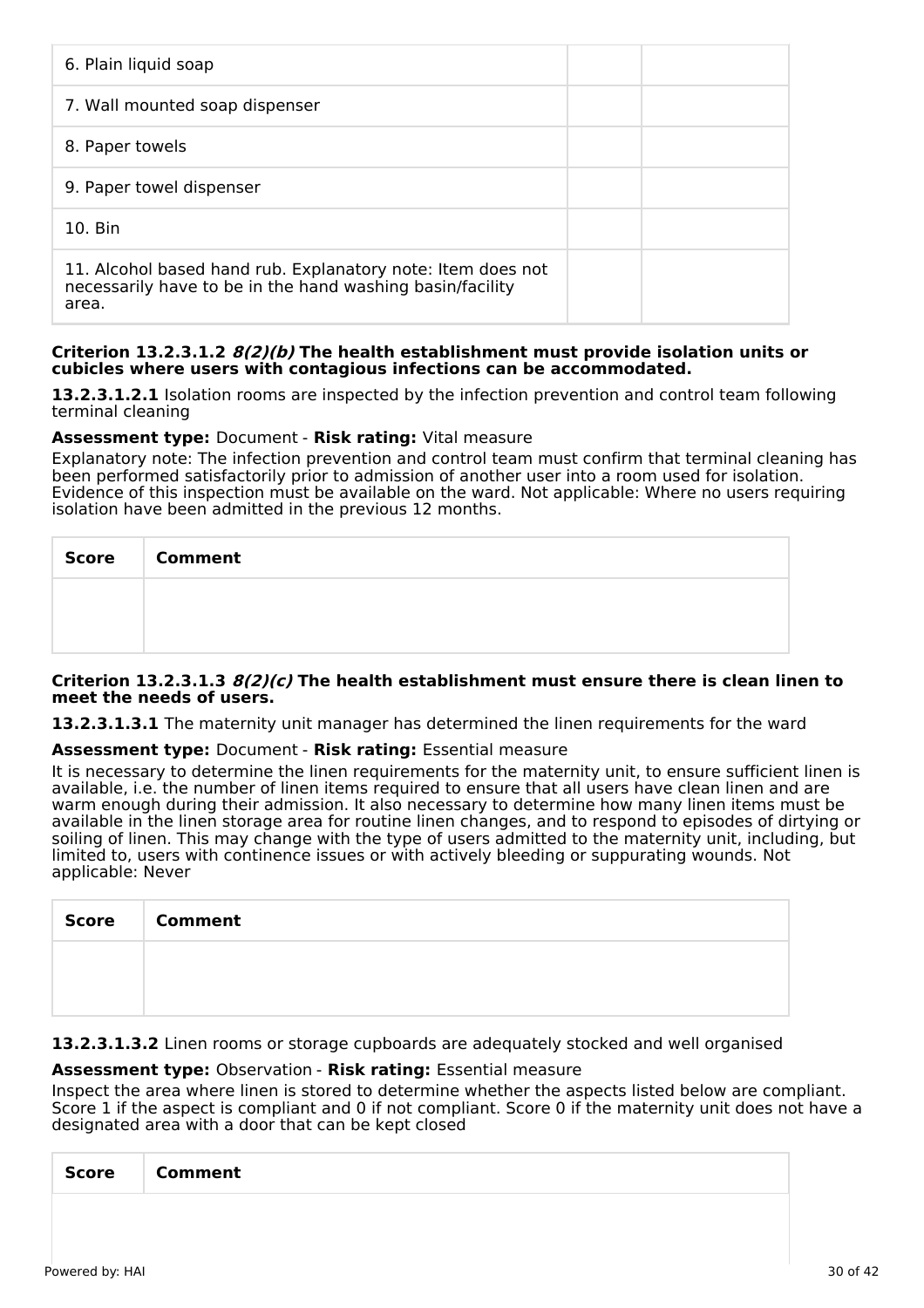| <b>Aspects</b>                          | <b>Score</b> | Comment |
|-----------------------------------------|--------------|---------|
| 1. Designated area for storage of linen |              |         |
| 2. Area is locked.                      |              |         |
| 3. Linen is stored on shelves.          |              |         |
| 4. Area is well organised.              |              |         |
| 5. Clean linen is available             |              |         |

#### **Criterion 13.2.3.1.4 8(2)(d) The health establishment must ensure that health care personnel are protected from acquiring infections through the use of personal protective equipment and prophylactic immunisations.**

**13.2.3.1.4.1** Personal protective equipment is worn

#### **Assessment type:** Observation - **Risk rating:** Vital measure

Using the checklist below, determine whether protective clothing and equipment are worn in the areas listed. Score 1 if the items are worn and 0 if not worn. Score NA where, at the time of the inspection, health care providers are not in a situation in which they are required to wear protective clothing

| <b>Score</b> | <b>Comment</b> |  |  |  |
|--------------|----------------|--|--|--|
|              |                |  |  |  |
|              |                |  |  |  |

#### Unit 1 Antenatal section/ ward: Worn

| <b>Aspects</b>                           | <b>Score</b> | Comment |
|------------------------------------------|--------------|---------|
| 1. Latex or nitrile gloves - non-sterile |              |         |
| 2. Gloves - sterile                      |              |         |
| 3. Disposable gowns or aprons            |              |         |
| 4. Protective face shields or goggles    |              |         |
| 5. Face masks                            |              |         |
| 6. N95 or KN95 or FFP2 respirators.      |              |         |

#### Unit 2 Labour ward/delivery suite: Worn

| <b>Aspects</b>                           | <b>Score</b> | Comment |
|------------------------------------------|--------------|---------|
| 1. Latex or nitrile gloves - non-sterile |              |         |
| 2. Gloves - sterile                      |              |         |
| 3. Disposable gowns or aprons            |              |         |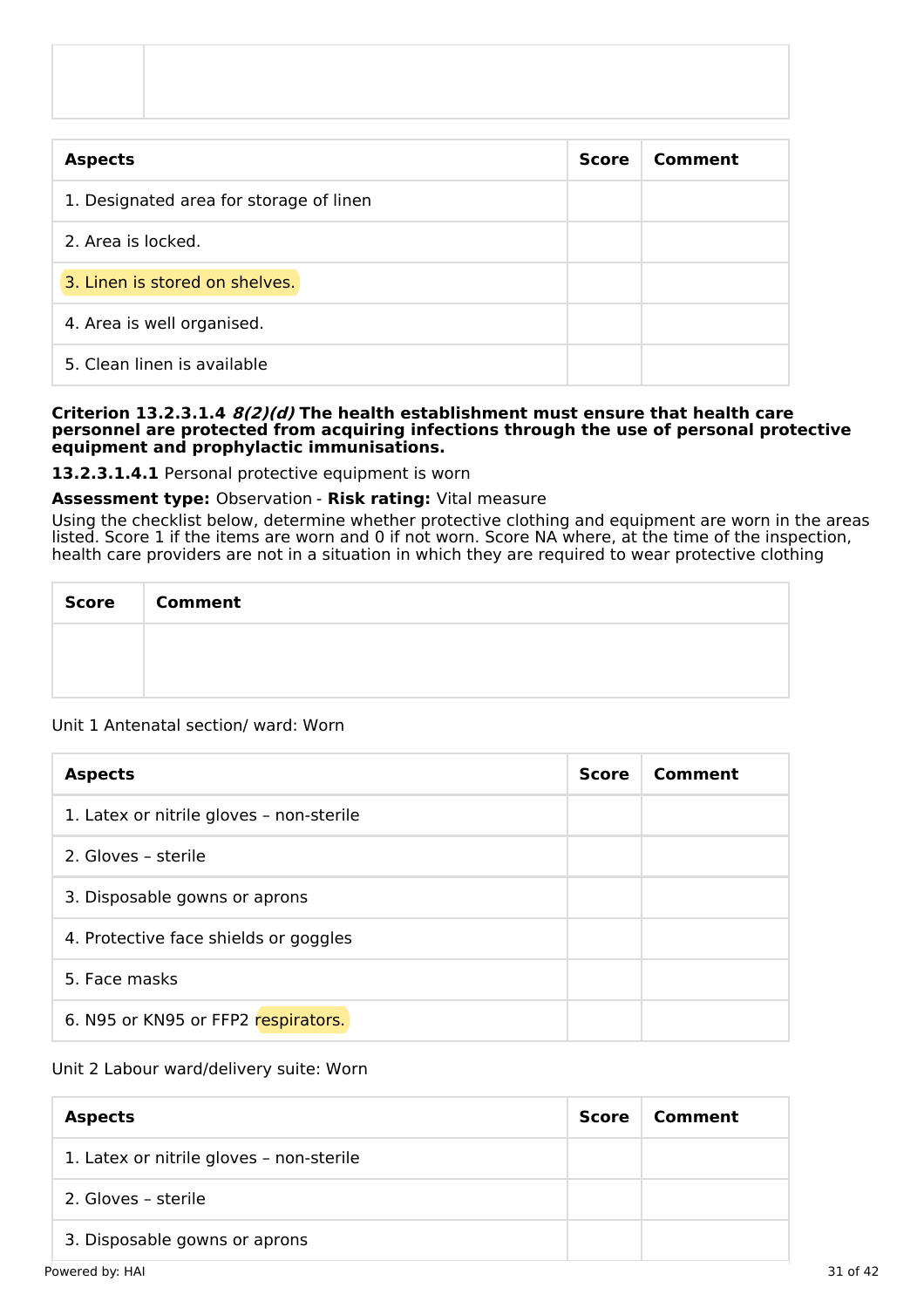| 4. Protective face shields or goggles |  |
|---------------------------------------|--|
| 5. Face masks                         |  |
| 6. N95 or KN95 or FFP2 respirators.   |  |

## Unit 3 Postnatal ward: Worn

| <b>Aspects</b>                           | <b>Score</b> | Comment |
|------------------------------------------|--------------|---------|
| 1. Latex or nitrile gloves - non-sterile |              |         |
| 2. Gloves - sterile                      |              |         |
| 3. Domestic gloves                       |              |         |
| 4. Disposable gowns or aprons            |              |         |
| 5. Protective face shields or goggles    |              |         |
| 6. Face masks                            |              |         |
| 7. N95 or KN95 or FFP2 respirators.      |              |         |

## Unit 4 Cleaner: Worn

| <b>Aspects</b>                        | <b>Score</b> | Comment |
|---------------------------------------|--------------|---------|
| 1. Domestic gloves                    |              |         |
| 2. Disposable gowns or aprons         |              |         |
| 3. Protective face shields or goggles |              |         |
| 4. Face masks                         |              |         |
| 5. N95 or KN95 or FFP2 respirators    |              |         |

## **Sub Domain 13.2.4 9** Waste management

**Standard 13.2.4.1 9(1)** The health establishment must ensure that waste is handled, stored, and disposed of safely in accordance with the law.

#### **Criterion 13.2.4.1.1 9(2)(a) The health establishment must have appropriate waste containers at the point of waste generation.**

**13.2.4.1.1.1** The maternity unit has appropriate containers for disposal of all types of waste

**Assessment type:** Observation - **Risk rating:** Vital measure

Verify whether the waste containers listed below are available. Health care risk waste containers must have the appropriate international hazard symbol and be marked as prescribed in the SANS 10248-1: Management of Health Care Waste, Part 1: Management of healthcare risk waste from a health facility. Score 1 if the waste container is available and 0 if not available. Where a particular type of waste is not generated in the maternity unit, score NA

| Score Comment |
|---------------|
|               |
|               |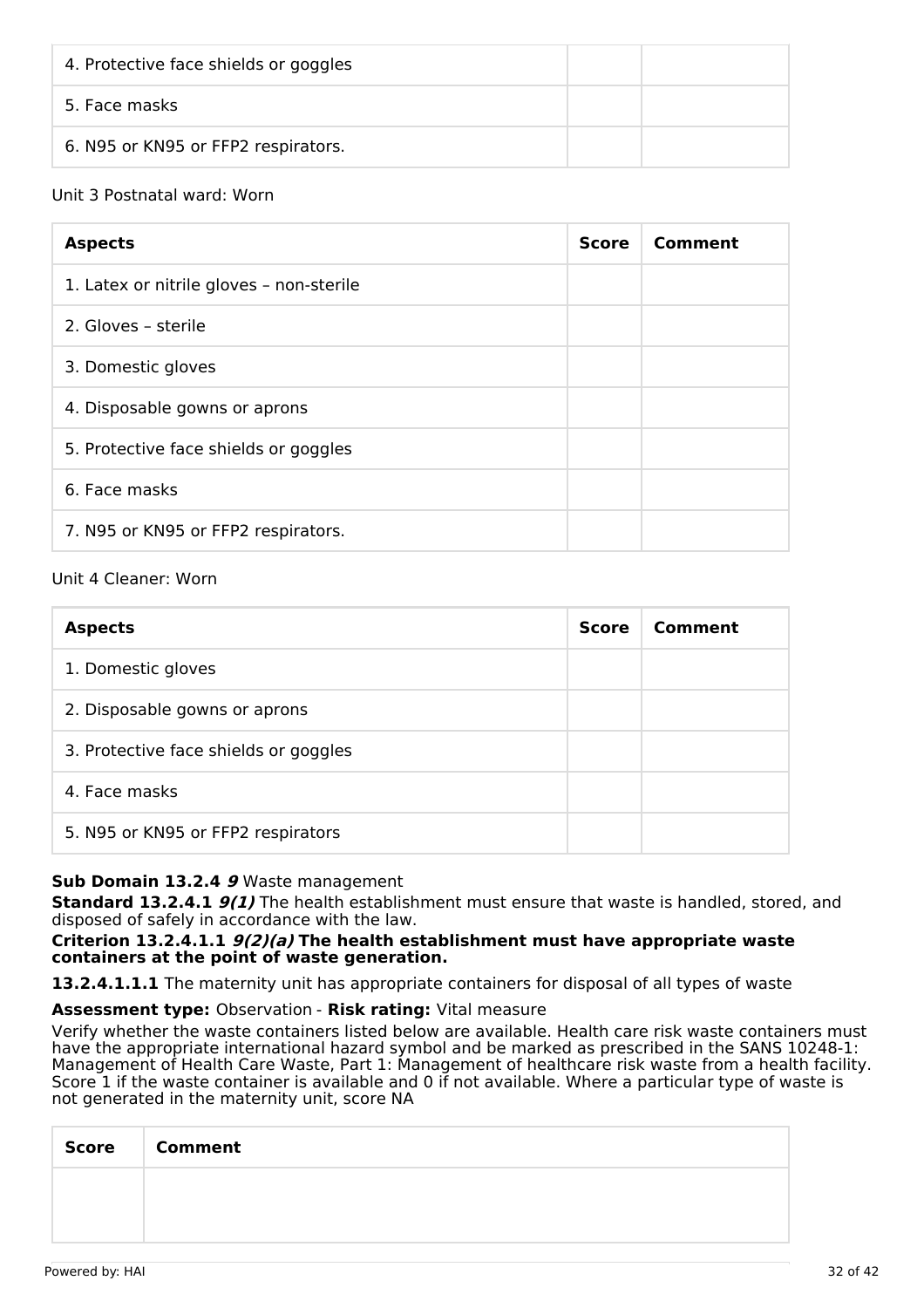| <b>Aspects</b>                                                                 | <b>Score</b> | Comment |
|--------------------------------------------------------------------------------|--------------|---------|
| 1. Human anatomical waste (red bucket with tight fitting lid)                  |              |         |
| 2. Infectious non-anatomical waste (red)                                       |              |         |
| 3. Sharps (yellow)                                                             |              |         |
| 4. General waste (black, beige, white or transparent<br>packaging may be used) |              |         |

#### **Criterion 13.2.4.1.2 9(2)(b) The health establishment must implement procedures for the collection, handling, storage and disposal of waste.**

**13.2.4.1.2.1** Sharps are safely managed and discarded in clinical areas.

### **Assessment type:** Observation - **Risk rating:** Vital measure

Verify whether sharps and needles are correctly managed in accordance with the health establishment's standard operating procedures. Score 1 if the aspect is compliant and 0 if not compliant

| <b>Score</b> | <b>Comment</b> |
|--------------|----------------|
|              |                |
|              |                |

### Unit 1 Clinical area 1

| <b>Aspects</b>                                                                                                                                                                                                                                                                             | <b>Score</b> | Comment |
|--------------------------------------------------------------------------------------------------------------------------------------------------------------------------------------------------------------------------------------------------------------------------------------------|--------------|---------|
| 1. Sharps containers available at site of use                                                                                                                                                                                                                                              |              |         |
| 2. Sharps containers have correctly fitting lids                                                                                                                                                                                                                                           |              |         |
| 3. Needles are not recapped before disposal (not applicable<br>where safety engineered devices, i.e. built-in safety devices<br>for recapping or retracting the needle, are used). Explanatory<br>note: This does not apply where it is not possible to see<br>inside the sharps container |              |         |
| 4. Syringes with attached needles are discarded in their<br>entirety                                                                                                                                                                                                                       |              |         |

## Unit 2 Clinical area 2

| <b>Aspects</b>                                                                                                                                                                                                                                                                             | <b>Score</b> | Comment |
|--------------------------------------------------------------------------------------------------------------------------------------------------------------------------------------------------------------------------------------------------------------------------------------------|--------------|---------|
| 1. Sharps containers available at site of use                                                                                                                                                                                                                                              |              |         |
| 2. Sharps containers have correctly fitting lids                                                                                                                                                                                                                                           |              |         |
| 3. Needles are not recapped before disposal (not applicable<br>where safety engineered devices, i.e. built-in safety devices<br>for recapping or retracting the needle, are used). Explanatory<br>note: This does not apply where it is not possible to see<br>inside the sharps container |              |         |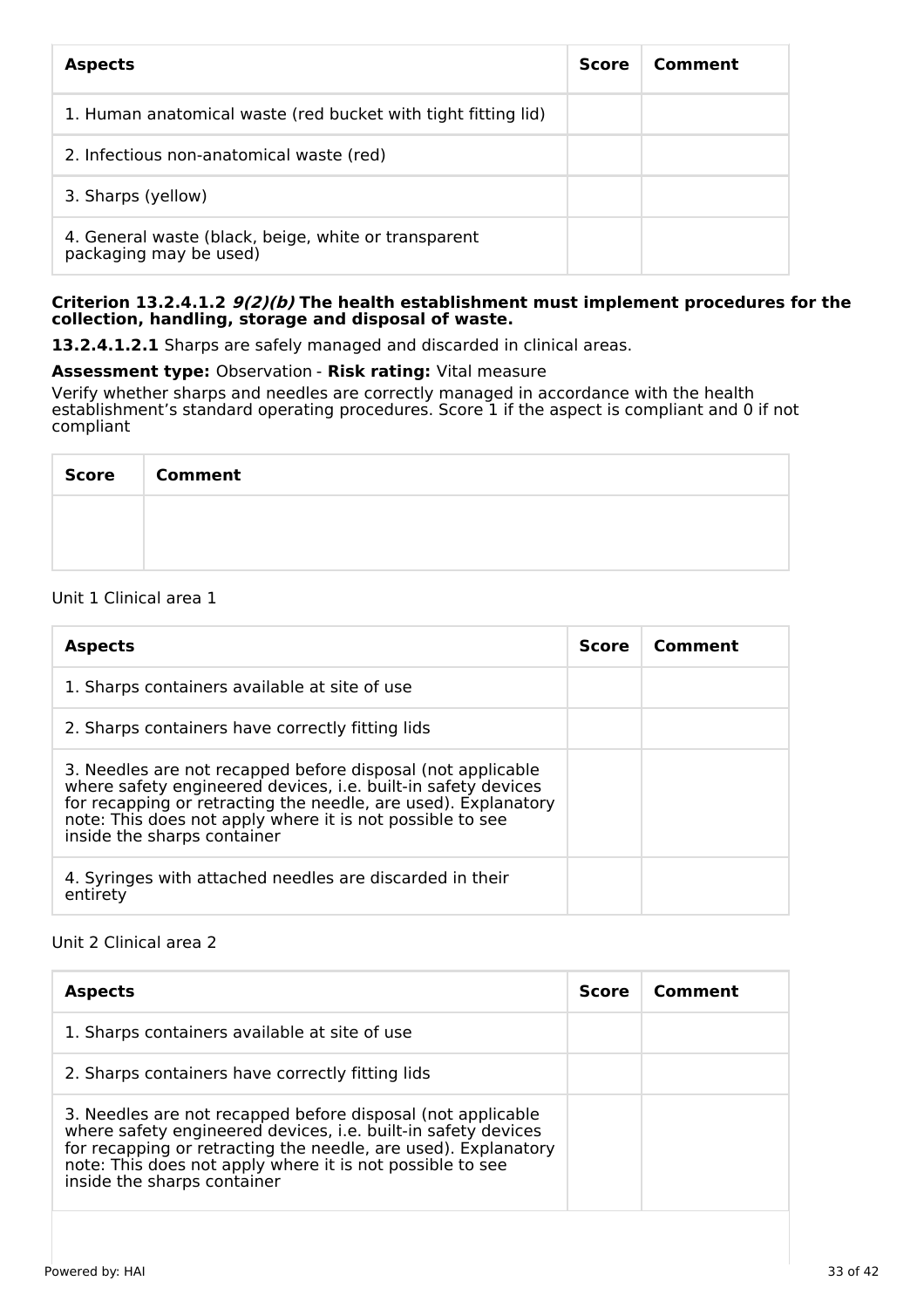| 4. Syringes with attached needles are discarded in their<br>entirety |  |  |  |
|----------------------------------------------------------------------|--|--|--|
|----------------------------------------------------------------------|--|--|--|

## Unit 3 Clinical area 3

| <b>Aspects</b>                                                                                                                                                                                                                                                                             | <b>Score</b> | Comment |
|--------------------------------------------------------------------------------------------------------------------------------------------------------------------------------------------------------------------------------------------------------------------------------------------|--------------|---------|
| 1. Sharps containers available at site of use                                                                                                                                                                                                                                              |              |         |
| 2. Sharps containers have correctly fitting lids                                                                                                                                                                                                                                           |              |         |
| 3. Needles are not recapped before disposal (not applicable<br>where safety engineered devices, i.e. built-in safety devices<br>for recapping or retracting the needle, are used). Explanatory<br>note: This does not apply where it is not possible to see<br>inside the sharps container |              |         |
| 4. Syringes with attached needles are discarded in their<br>entirety                                                                                                                                                                                                                       |              |         |

## **13.2.4.1.2.2** There is a temporary healthcare risk waste storage area.

## **Assessment type:** Observation - **Risk rating:** Essential measure

In all areas where waste is held for collection and removal to the central storage area, a designated area for temporary storage of waste must be available. Some health establishments will have a purpose-built temporary waste storage area, others will utilise a specific area within the available space. Score 1 if the aspect is compliant and 0 if not compliant or where there is no designated area.

| Score | <b>Comment</b> |
|-------|----------------|
|       |                |
|       |                |

| <b>Aspects</b>                                                                                                                                          | <b>Score</b> | Comment |
|---------------------------------------------------------------------------------------------------------------------------------------------------------|--------------|---------|
| 1. Space available to store waste containers                                                                                                            |              |         |
| 2. Area is well ventilated                                                                                                                              |              |         |
| 3. Area is well lit                                                                                                                                     |              |         |
| 4. Area has impervious floor surfaces (waterproof or<br>resistant, not cracked)                                                                         |              |         |
| 5. Refrigerator maintained at -2 degrees Celsius. Explanatory<br>note: Score NA where the refrigerator for waste is not kept in<br>the unit             |              |         |
| 6. All waste in refrigerator is appropriately containerised.<br>Explanatory note: Score NA where the refrigerator for waste<br>is not kept in the unit. |              |         |
| 7. Register available for waste stored in refrigerator.<br>Explanatory note: Score NA where the refrigerator for waste<br>is not kept in the unit       |              |         |

## **Sub Domain 13.2.5 21** Adverse events

**Standard 13.2.5.1 21(1)** The health establishment must have a system to monitor and report all adverse events. Powered by: HAI 34 of 42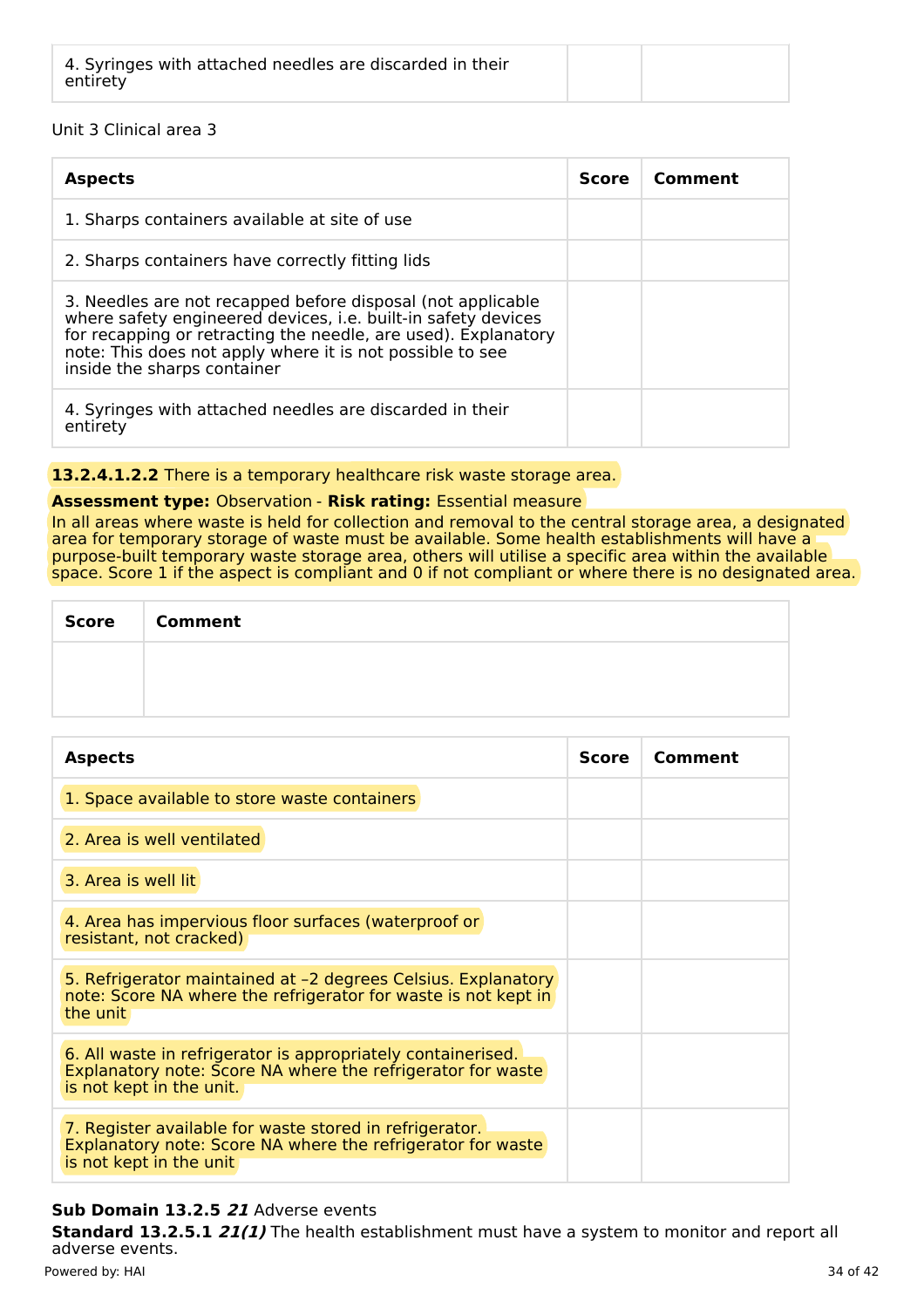#### **Criterion 13.2.5.1.1 21(2)(b) The health establishment must have systems in place to report adverse incidents to a structure in the health establishment or responsible authority that monitors these events.**

**13.2.5.1.1.1** Health care personnel are aware of the procedure to report adverse events

**Assessment type:** Staff interview - **Risk rating:** Essential measure

Interview three health care personnel to establish their awareness on reporting of adverse events Score 1 if they are able to explain the aspects listed below and 0 if not

| <b>Score</b> | <b>Comment</b> |
|--------------|----------------|
|              |                |
|              |                |

### Unit 1 Healthcare personnel 1

| <b>Aspects</b>                                                                                                                                                                               | <b>Score</b> | Comment |
|----------------------------------------------------------------------------------------------------------------------------------------------------------------------------------------------|--------------|---------|
| 1. Types of adverse events that might happen in the unit<br>(give three examples)                                                                                                            |              |         |
| 2. How to report adverse events in the unit                                                                                                                                                  |              |         |
| 3. Feedback processes on reported adverse events.<br>Explanatory notes: This could include but not limited to<br>formal feedback on the progress, outcome and quality<br>improvement plans). |              |         |

### Unit 2 Healthcare personnel 2

| <b>Aspects</b>                                                                                                                                                                               | <b>Score</b> | Comment |
|----------------------------------------------------------------------------------------------------------------------------------------------------------------------------------------------|--------------|---------|
| 1. Types of adverse events that might happen in the unit<br>(give three examples)                                                                                                            |              |         |
| 2. How to report adverse events in the unit                                                                                                                                                  |              |         |
| 3. Feedback processes on reported adverse events.<br>Explanatory notes: This could include but not limited to<br>formal feedback on the progress, outcome and quality<br>improvement plans). |              |         |

#### Unit 3 Healthcare personnel 3

| <b>Aspects</b>                                                                                                                                                                               | <b>Score</b> | Comment |
|----------------------------------------------------------------------------------------------------------------------------------------------------------------------------------------------|--------------|---------|
| 1. Types of adverse events that might happen in the unit<br>(give three examples)                                                                                                            |              |         |
| 2. How to report adverse events in the unit                                                                                                                                                  |              |         |
| 3. Feedback processes on reported adverse events.<br>Explanatory notes: This could include but not limited to<br>formal feedback on the progress, outcome and quality<br>improvement plans). |              |         |

# **Domain 13.3 CLINICAL SUPPORT SERVICES**

**Sub Domain 13.3.1 10** Medicines and medical supplies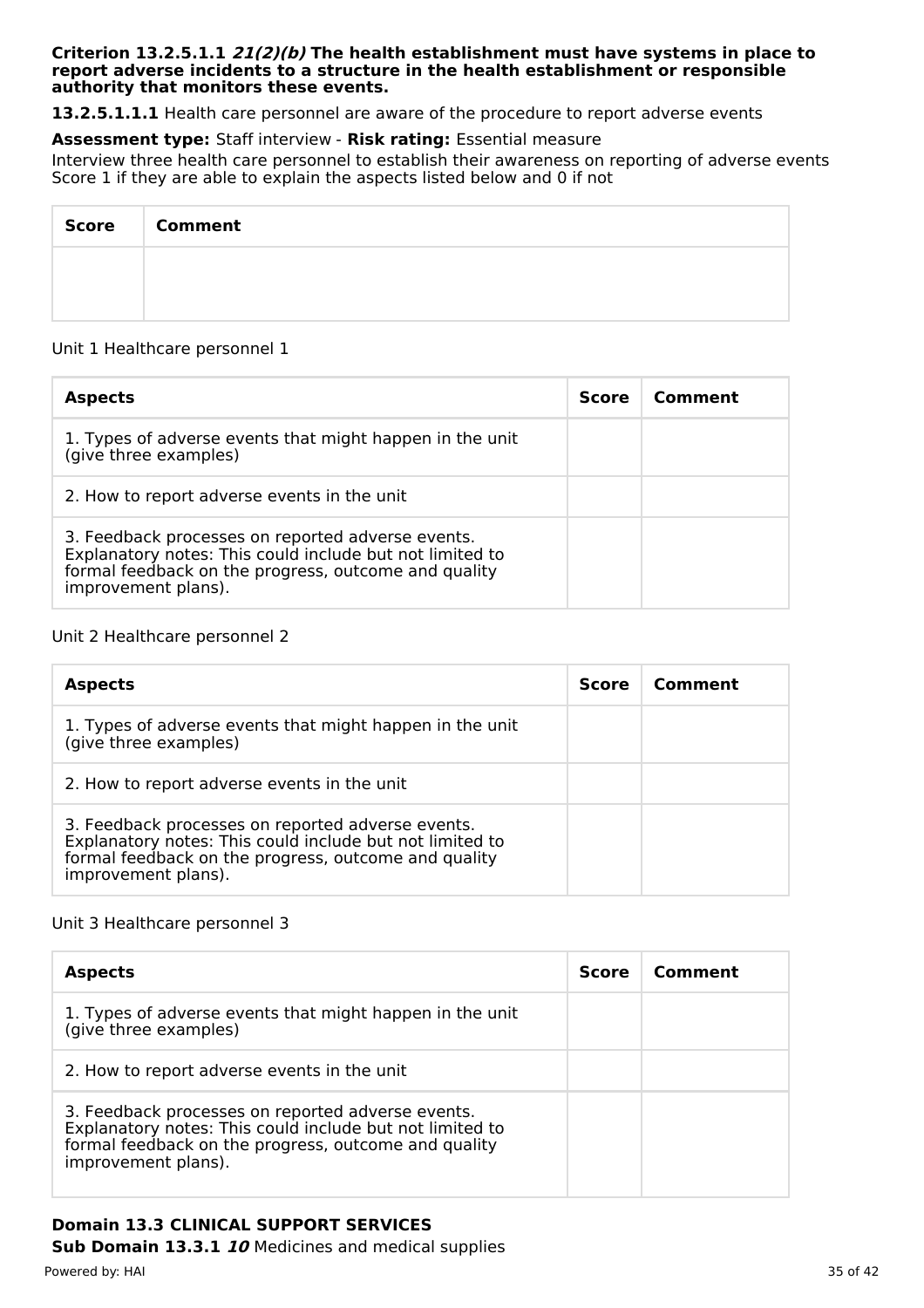**Standard 13.3.1.1 10(1)** The health establishment must comply with the provisions of the Pharmacy Act, 1974 and the Medicines and Related Substances Act, 1965.

#### **Criterion 13.3.1.1.1 10(2)(a) The health establishment must implement and maintain a stock control system for medicine and medical supplies.**

**13.3.1.1.1.1** The stock control system shows minimum and maximum levels and/or reorder levels for medicine.

#### **Assessment type:** Observation - **Risk rating:** Essential measure

Each item held as stock must have documented minimum, maximum and/or reorder levels. These levels must be recorded on bin cards, or equivalent. The system may be manual or electronic. Not applicable: Never

| Score Comment |
|---------------|
|               |
|               |

**13.3.1.1.1.2** Stock levels of medicines on the shelves correspond with recorded stock levels in the stock control system.

#### **Assessment type:** Observation - **Risk rating:** Essential measure

Select five items held as stock and verify the number of items available against the balance indicated on the bin cards or equivalent. The system may be manual or electronic.

| <b>Score</b> | <b>Comment</b> |
|--------------|----------------|
|              |                |
|              |                |

| <b>Aspects</b> | <b>Score</b> | <b>Comment</b> |
|----------------|--------------|----------------|
| 1. Item 1      |              |                |
| 2. Item 2      |              |                |
| 3. Item 3      |              |                |
| 4. Item 4      |              |                |
| 5. Item 5      |              |                |

**13.3.1.1.1.3** The entries in the schedule 5 and/or 6 drug register are complete and correct.

## **Assessment type:** Document - **Risk rating:** Vital measure

All columns in the provincially provided registers must be completed comprehensively. Any omitted information noted during the review of the register will receive a non-compliant score. The inspector must confirm that all sections of the register have been completed correctly. Not applicable: Where schedule 5 and/or 6 medicines are not held in the unit.

| Score Comment |
|---------------|
|               |
|               |

**13.3.1.1.1.4** The schedule 5 and/or 6 medicines held in the maternity unit correspond with the quantities documented in the drug register

**Assessment type:** Document - **Risk rating:** Vital measure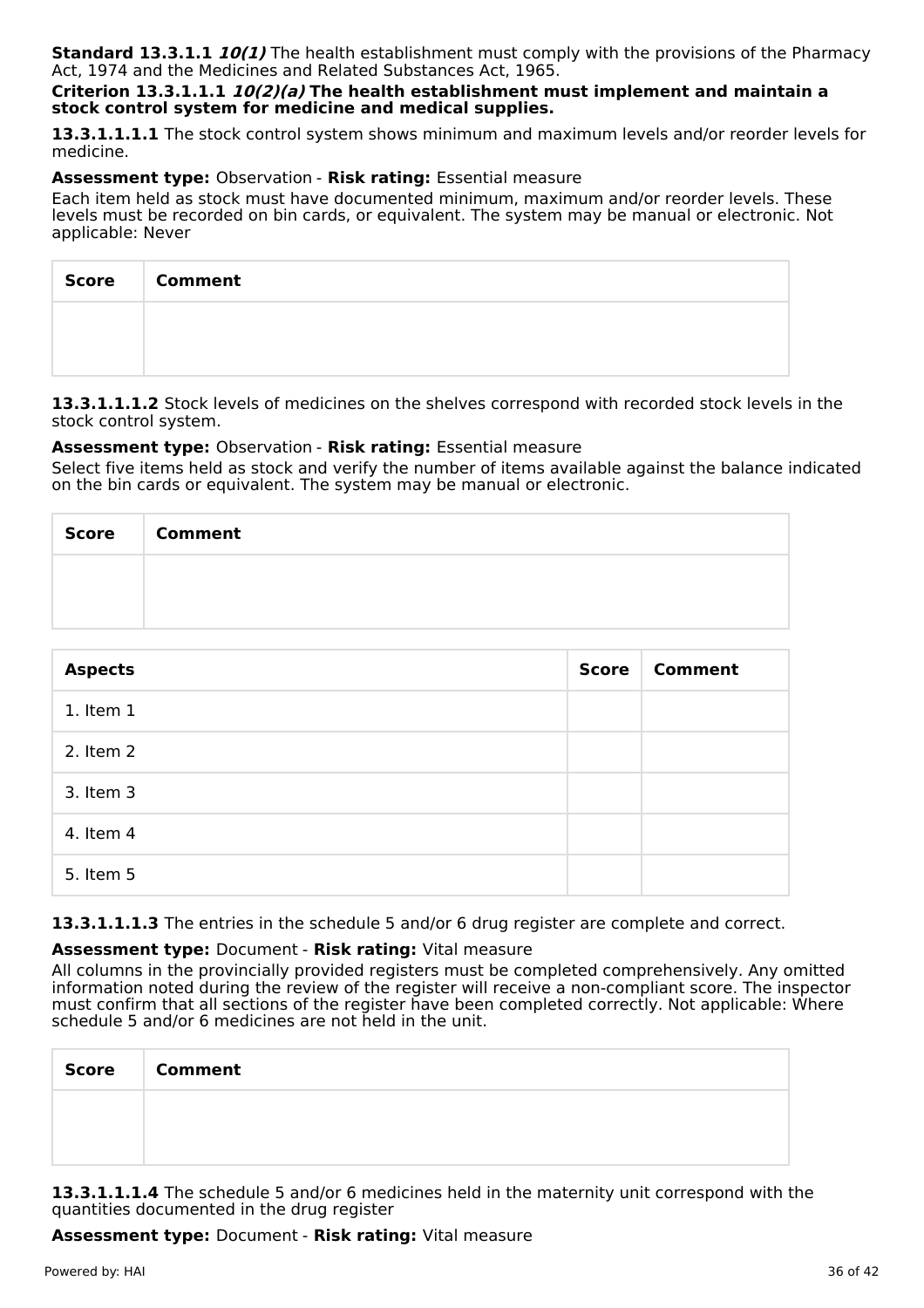Select three medicines from the schedule 5 and 6 medicine cupboard and verify whether the quantity available corresponds with the balance recorded in the register. Score 1 if there is correspondence 0 if not. Score not applicable where schedule 5 and 6 medicines are not held in the ward.

| <b>Score</b> | <b>Comment</b> |
|--------------|----------------|
|              |                |
|              |                |

| <b>Aspects</b> | Score | <b>Comment</b> |
|----------------|-------|----------------|
| 1. Medicine 1  |       |                |
| 2. Medicine 2  |       |                |
| 3. Medicine 3  |       |                |

**13.3.1.1.1.5** The stock control system shows minimum and maximum levels and/or reorder levels for medical supplies

## **Assessment type:** Observation - **Risk rating:** Essential measure

Each item held as stock must have documented minimum, maximum and/or reorder levels. These levels must be recorded on bin cards, or equivalent. The system could be manual or electronic. Not applicable: Never

| <b>Score</b> | <b>Comment</b> |
|--------------|----------------|
|              |                |
|              |                |

**13.3.1.1.1.6** Physical stock corresponds with stock control system.

## **Assessment type:** Observation - **Risk rating:** Essential measure

Randomly select five items held as stock and verify whether their items availability corresponds with the balance indicated on the bin cards or equivalent. The system may be manual or electronic. Not applicable: Never

| Score | <b>Comment</b> |
|-------|----------------|
|       |                |
|       |                |

| <b>Aspects</b> | <b>Score</b> | <b>Comment</b> |
|----------------|--------------|----------------|
| $1.$ Item $1$  |              |                |
| 2. Item 2      |              |                |
| 3. Item 3      |              |                |
| 4. Item 4      |              |                |
| 5. Item 5      |              |                |

## **Sub Domain 13.3.3 12** Blood services

**Standard 13.3.3.1 12(1)** Hospitals and CHCs must ensure that users have access to blood and blood Powered by: HAI 37 of 42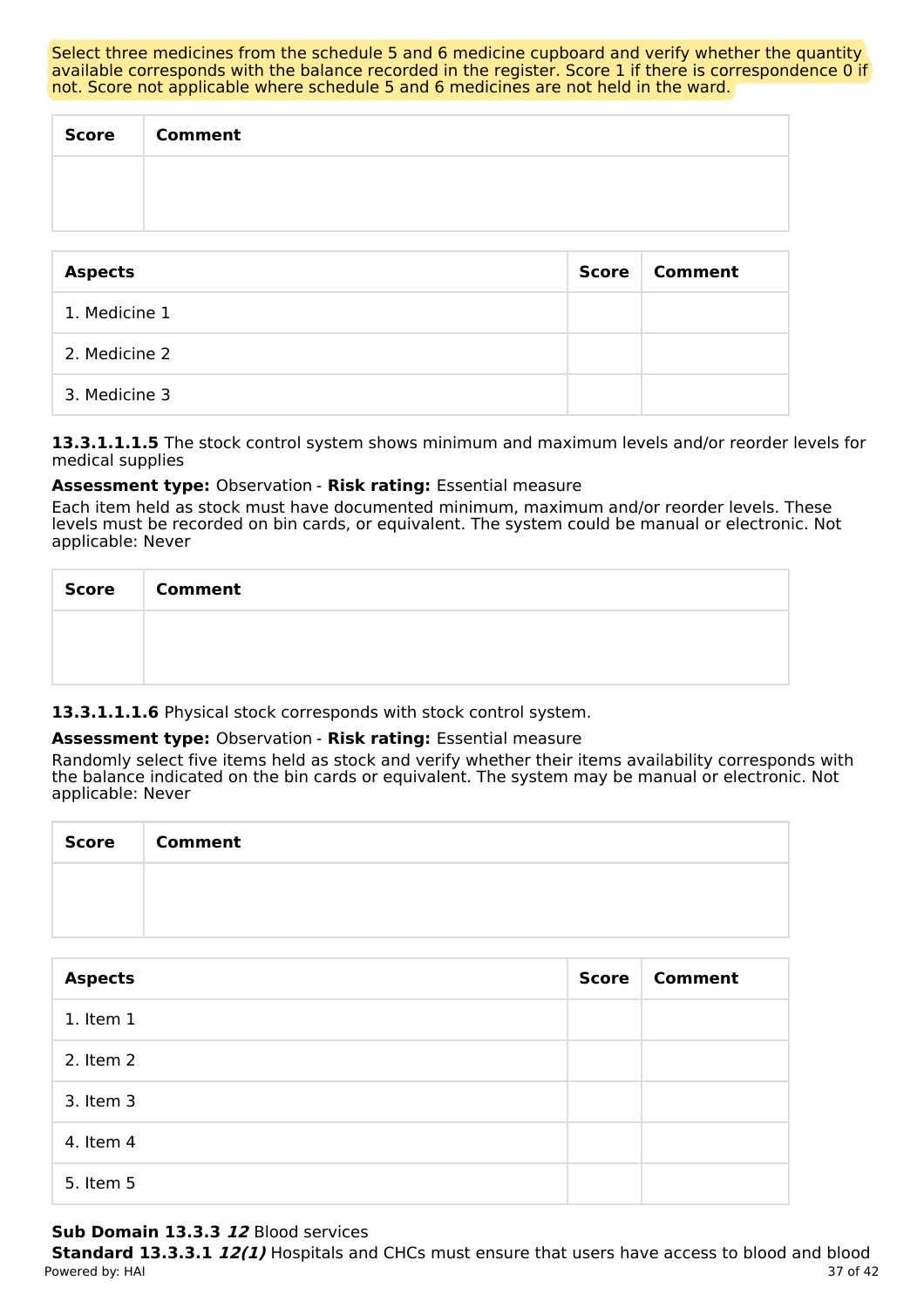#### products when required.

#### **Criterion 13.3.3.1.1 12(2)(c) The health establishment must ensure that adverse blood reactions are reported to a committee in the health establishment that monitor adverse incidents.**

**13.3.3.1.1.1** All adverse blood reactions are reported to relevant forum.

#### **Assessment type:** Document - **Risk rating:** Vital measure

Explanatory note: Documented evidence of reported adverse blood reactions must be available. Manual or electronic minutes from the previous quarter must reflect that the forum has been informed of all adverse blood reactions, and that the forum has considered and discussed the reported incidents. If no incidents were reported, zero reporting must be done. Not applicable: Where no adverse blood reactions have occurred.

| <b>Score</b> | <b>Comment</b> |
|--------------|----------------|
|              |                |
|              |                |

### **Sub Domain 13.3.2 13** Medical equipment

**Standard 13.3.2.1 13(1)** Health establishments must ensure that the medical equipment is available and functional in compliance with the law.

**Criterion 13.3.2.1.1 13(2)(b) The health establishment must ensure that equipment is in accordance with the essential equipment list in all clinical service areas.**

**13.3.2.1.1.1** Functional essential equipment as listed below is available in the maternity ward

**Assessment type:** Observation - **Risk rating:** Essential measure

Verify that the equipment listed below is available and functional. Score 1 if the equipment is available and functional and 0 if not available or not functional. If the unit does not have a maternity theatre, score the maternity theatre and recovery area NA

| <b>Score</b> | <b>Comment</b> |
|--------------|----------------|
|              |                |
|              |                |

| <b>Aspects</b>                                                                                 | <b>Score</b> | Comment |
|------------------------------------------------------------------------------------------------|--------------|---------|
| <b>Section A: Maternity ward</b>                                                               |              |         |
| 1. Cardiotocograph with probes, belts and tracing paper                                        |              |         |
| 2. Pinard stethoscopes                                                                         |              |         |
| 3. Handheld foetal Doppler                                                                     |              |         |
| 4. Infusion pump                                                                               |              |         |
| 5. Non-invasive blood pressure (NIBP) machine - electronic or<br>manual (obese and adult cuff) |              |         |
| 6. Glucometer                                                                                  |              |         |
| 7. Haemoglobinometer                                                                           |              |         |
| 8. Thermometer                                                                                 |              |         |
| 9. Pulse oximeter (separate or attached to blood pressure<br>machine)                          |              |         |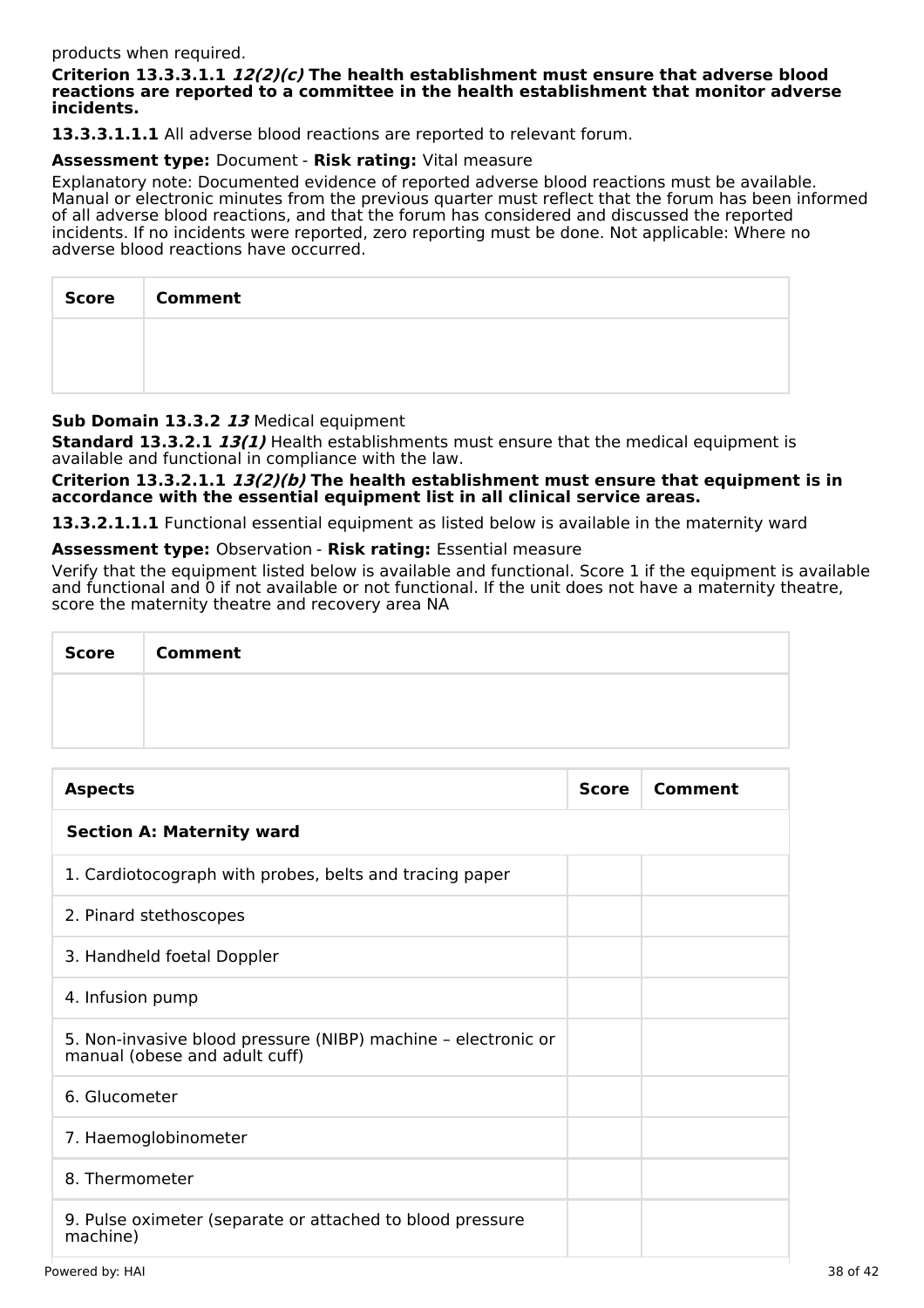| 10. Height meter                                                                                                     |
|----------------------------------------------------------------------------------------------------------------------|
| 11. Diagnostic set, portable or wall mounted                                                                         |
| 12. Ultrasound, obstetrics                                                                                           |
| 13. Delivery packs/instrument set delivery (labour<br>ward/section)                                                  |
| 14. Vacuum or ventouse machine with attachments (labour<br>ward/section)                                             |
| 15. Bowl on stand or inside delivery pack                                                                            |
| 16. Drip stand, mobile                                                                                               |
| 17. Drip hanger, ceiling mounted, or drip rod attached to bed<br>(must be available for users who need mobilisation) |
| 18. Examination couch                                                                                                |
| 19. Lithotomy poles (labour ward/section)                                                                            |
| 20. Bed, delivery, complete with mattress (labour<br>ward/section)                                                   |
| 21. Bed, 3-section, high/low adjustable, complete with<br>mattress (ante-natal and post-natal)                       |
| 22. User trolley (stretcher)                                                                                         |
| 23. Suture pack (labour ward/section; may be in the delivery<br>pack)                                                |
| 24. Portable examination light or flexible light                                                                     |
| 25. Oxygen cylinder trolley                                                                                          |
| 26. Oxygen flow meter                                                                                                |
| 27. Electrocardiograph (ECG) machine                                                                                 |
| 28. Resuscitator and appropriate mask (adults)                                                                       |
| 29. Resuscitator and appropriate mask (infants)                                                                      |
| 30. Resuscitator and appropriate mask (neonates)                                                                     |
| 31. Neonatal/infant resuscitation crib equipped with warming<br>apparatus                                            |
| 32. Infant resuscitation apparatus                                                                                   |
| 33. Incubator                                                                                                        |
| 34. Neonate/infant set (new-born)                                                                                    |
| 35. Infant crib or bassinet                                                                                          |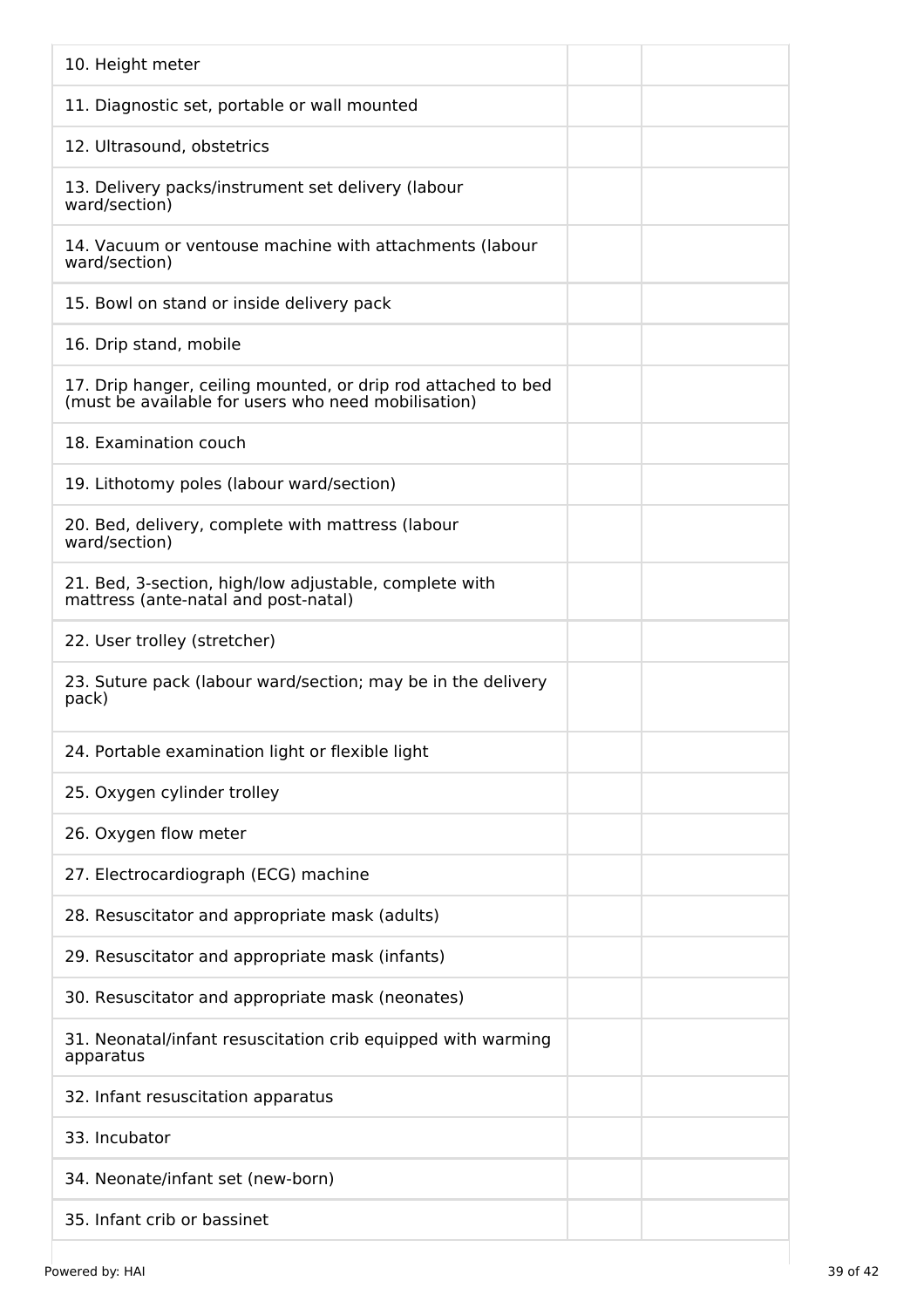| 36. Scale (paediatric)                               |  |
|------------------------------------------------------|--|
| 37. Scale (adult)                                    |  |
| 38. Breast pump (post-natal ward/section)            |  |
| 39. Medicine refrigerator                            |  |
| 40. Wheelchair, porter type with drip rod            |  |
| 41. Electronic thermometer                           |  |
| 42. Mobile hospital trolley with oxygen and drip rod |  |
| 43. Measuring tape                                   |  |

## **Domain 13.4 GOVERNANCE AND HUMAN RESOURCES**

**Sub Domain 13.4.1 20** Occupational health and safety

**Standard 13.4.1.1 20(1)** The health establishment must comply with the requirements of the Occupational Health and Safety Act, 1993.

**Criterion 13.4.1.1.1 20(2)(b) Awareness of safety and security issues must be promoted**

**13.4.1.1.1.1** The emergency evacuation plan is prominently displayed.

#### **Assessment type:** Observation - **Risk rating:** Essential measure

The evacuation plan must include but is not limited to route/directions to be followed during evacuation, emergency exits and assembly point(s). This must be visibly displayed. Not applicable: Never

| <b>Score</b> | <b>Comment</b> |
|--------------|----------------|
|              |                |
|              |                |

#### **Criterion 13.4.1.1.2 20 The health establishment must have a disaster management plan in place, which is communicated to health care personnel and tested annually.**

**13.4.1.1.2.1** The action to be taken when the disaster management response is activated is visibly displayed

#### **Assessment type:** Observation - **Risk rating:** Essential measure

The action to be taken by allocated individuals in the event of a disaster must be clearly visible for easy reference during a disaster. This may be displayed in any manner relevant to the size and complexity of the health establishment, including, but not limited to, a single summary sheet of actions to be taken, action cards to be retrieved by allocated individuals to remind them of the tasks for which they are responsible, or any other method chosen by the health establishment. Not applicable: Never

| <b>Score</b> | <b>Comment</b> |
|--------------|----------------|
|              |                |
|              |                |

## **Domain 13.5 FACILITIES AND INFRASTRUCTURE**

**Sub Domain 13.5.2 14** Management of buildings and grounds

**Standard 13.5.2.1 14(1)** The health establishment and their grounds must meet the requirements of the building regulations.

**Criterion 13.5.2.1.1 14(2)(b) The health establishment must as appropriate for the type of buildings and grounds of the establishment have a maintenance plan for buildings and the grounds.**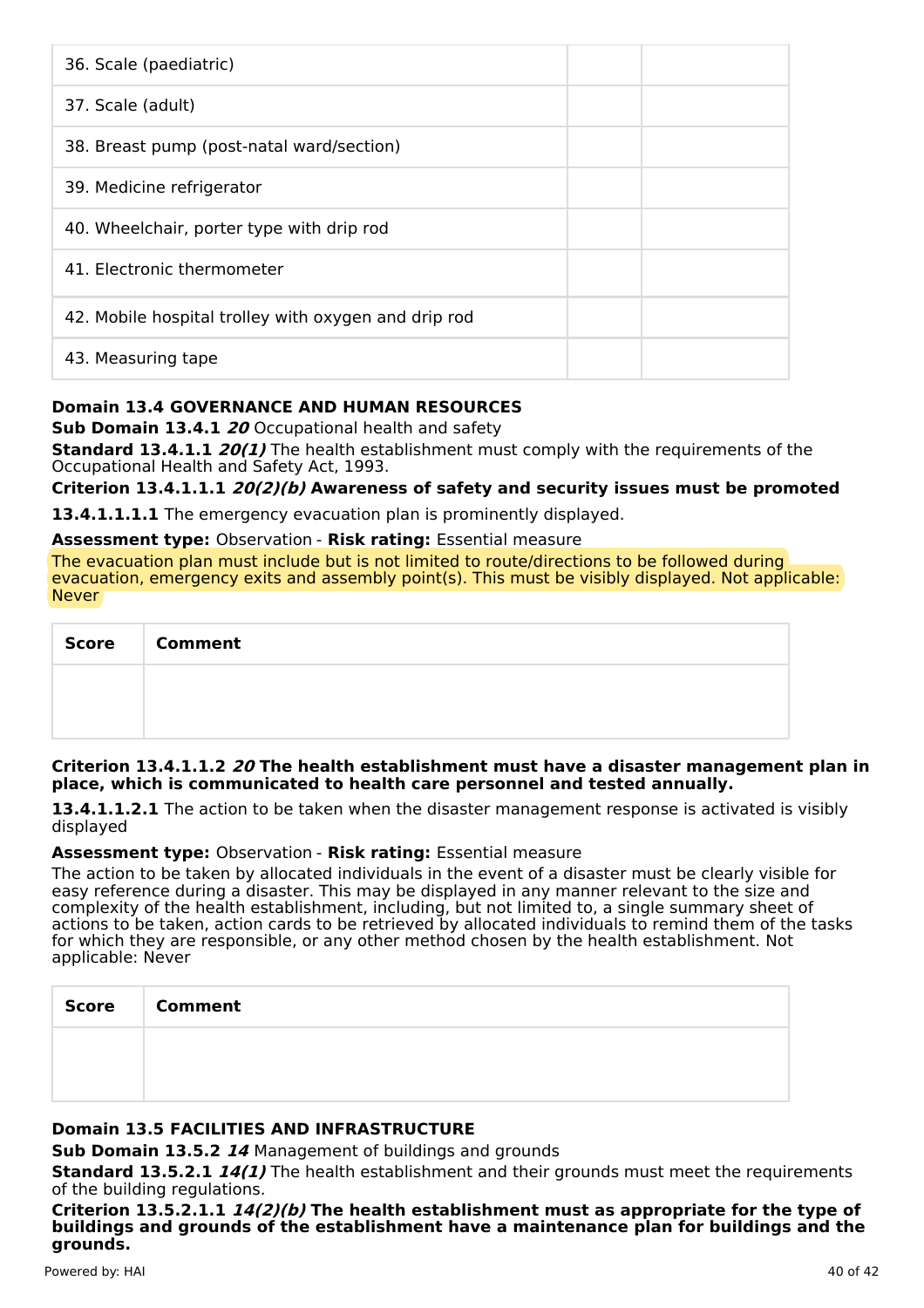#### **13.5.2.1.1.1** No obvious safety hazards are observed during the visit

## **Assessment type:** Observation - **Risk rating:** Vital measure

Inspect the surroundings for maintenance-related safety hazards in the unit, including but not limited to: loose electrical wiring, collapsing ceiling or roof, collapsing doors or any other type of safety hazards that represent a risk to the health and safety of personnel, users and visitors. Not applicable: Never

| <b>Score</b> | <b>Comment</b> |
|--------------|----------------|
|              |                |
|              |                |

**Criterion 13.5.2.1.2 14(2)(d) The health establishment must as appropriate for the type of buildings and grounds of the establishment have ventilation systems that maintain the inflow of fresh air, temperature, humidity and purity of the air within specified limits set for different service areas such as theatres, kitchen and isolation units.**

**13.5.2.1.2.1** The unit has natural ventilation or functional mechanical ventilation

### **Assessment type:** Observation - **Risk rating:** Essential measure

The national building regulations stipulate that satisfactory ventilation is only provided by forcing outdoor air into a space, mechanically or passively, through either ducting or apertures open to the outside, including, but not limited to windows or ventilation grilles. Verify whether the areas listed below have passive ventilation (windows and doors that can be opened and ventilation grilles) or functional mechanical ventilation (i.e. a ducting system). Score 1 if the aspect is compliant and 0 if not compliant. Important: Inspect all areas available in the maternity unit.

| Score   Comment |
|-----------------|
|                 |
|                 |

| <b>Aspects</b>                | Score | Comment |
|-------------------------------|-------|---------|
| 1. Antenatal ward             |       |         |
| 2. Labour ward/delivery suite |       |         |
| 3. Postnatal ward             |       |         |

## **Sub Domain 13.5.3 15** Engineering services

**Standard 13.5.3.1 15(1)** The health establishment must ensure that engineering services are in place.

**Criterion 13.5.3.1.1 15(2) The health establishment must have 24-hour electrical power, lighting, medical gas, water supply and sewerage disposal system.**

**13.5.3.1.1.1** The ward has a functional system to supply piped oxygen to clinical areas

**Assessment type:** Observation - **Risk rating:** Non negotiable measure

This is to ensure that users have access to piped oxygen when required. Verify whether piped oxygen is available and functional in clinical areas in the unit

| <b>Score</b> | <b>Comment</b> |
|--------------|----------------|
|              |                |
|              |                |

**13.5.3.1.1.2** A functional system is in place to supply piped suction to clinical areas

**Assessment type:** Observation - **Risk rating:** Vital measure